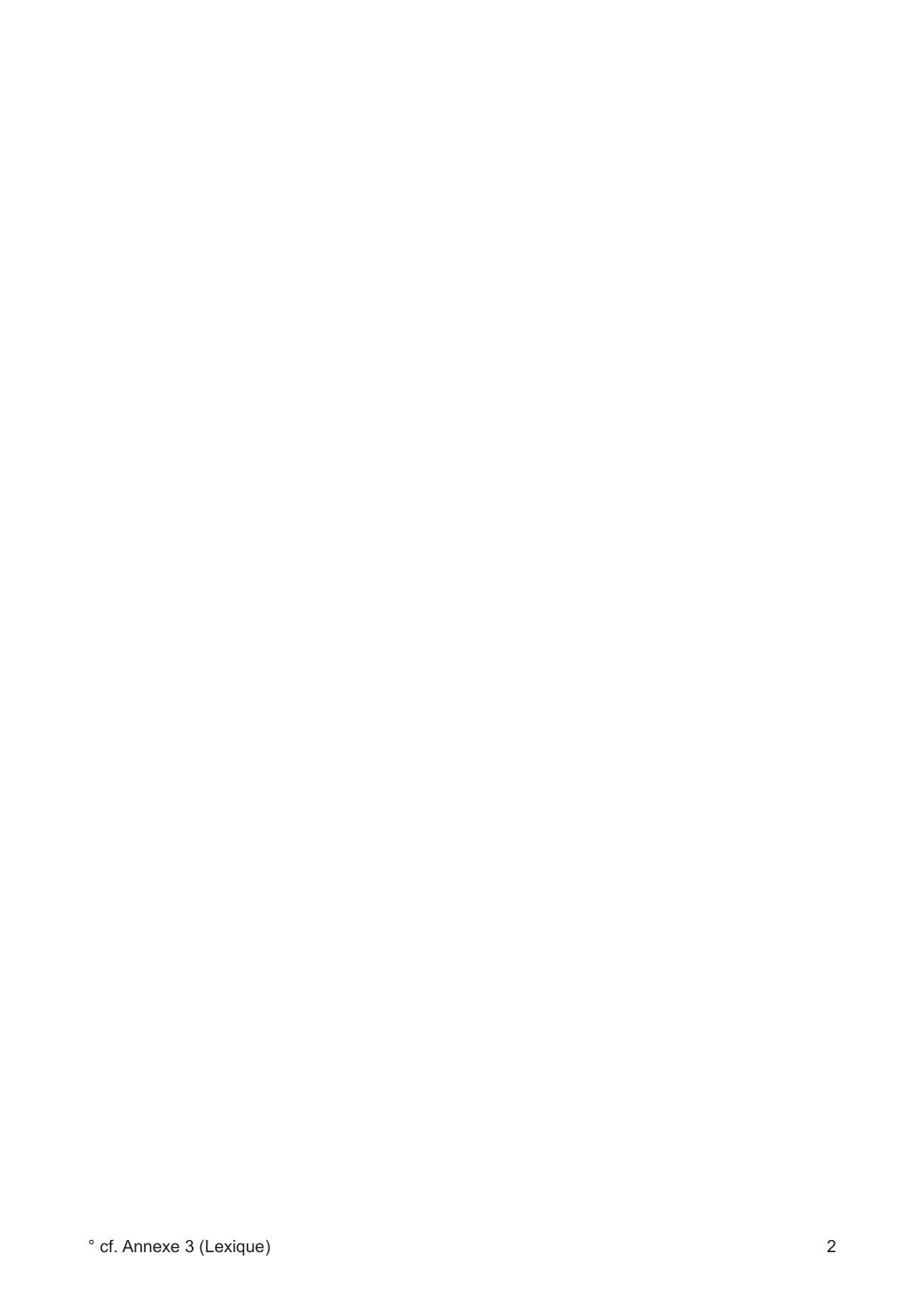## SOMMAIRE

|                                                                                                                        | 5              |
|------------------------------------------------------------------------------------------------------------------------|----------------|
| Titre I – Portée du PPRT, Dispositions générales<br>Article I.1 - Champ d'application                                  | 5              |
| Article I.2 - Objectifs du PPRT                                                                                        | 5              |
|                                                                                                                        |                |
| Article I.3 – Délimitation du zonage réglementaire et principes généraux de<br>réglementation                          | 5              |
| Article I.4 - Effets du PPRT                                                                                           | 6              |
| Article I.5 – Portée du règlement                                                                                      | $\overline{7}$ |
| Article I.6 – Modification, Révision et abrogation du PPRT                                                             | 7              |
| Article I.7 - Infractions                                                                                              | $\overline{7}$ |
| Titre II - Réglementation des projets                                                                                  | 8              |
| Chapitre I – Dispositions générales applicables à l'ensemble des zones                                                 | 8              |
| Article II-I.1 - Définition de " projet "                                                                              | 8              |
| Article II-I.2 – Étude préalable de conformité et attestation                                                          | 8              |
| Chapitre II – Dispositions applicables en zone grisée (G)                                                              | 9              |
| Article II-II.1 – Dispositions régissant les projets nouveaux et les projets sur les biens et<br>activités existants   | 9              |
| Chapitre III – Dispositions applicables en zone Rouge foncé (R)                                                        | 11             |
| Article II-III.1 – Dispositions régissant les projets nouveaux et les projets sur les biens et<br>activités existants  | 11             |
| Chapitre IV- Dispositions applicables en zone rouge clair (r)                                                          | 13             |
| Article II-IV.1 – Dispositions régissant les projets nouveaux et les projets sur les biens et<br>activités existants   | 13             |
| Chapitre V – Dispositions applicables en zone Bleu foncé « B1 »                                                        | 15             |
| Article II-V.1 – Dispositions régissant les projets nouveaux et les projets sur les biens et<br>activités existants    | 15             |
| Chapitre VI - Dispositions applicables en zone Bleu foncé « B2 » et « B3 »                                             | 17             |
| Article II-VI.1 – Dispositions régissant les projets nouveaux et les projets sur les biens et<br>activités existants   | 17             |
| Chapitre VII – Dispositions applicables en zone bleu clair b1 et b2                                                    | 19             |
| Article II-VII.1 – Dispositions régissant les projets nouveaux et les projets sur les biens et<br>activités existants  | 19             |
| Chapitre VIII – Dispositions applicables en zone bleu clair b3                                                         | 21             |
| Article II-VIII.1 – Dispositions régissant les projets nouveaux et les projets sur les biens et<br>activités existants | 21             |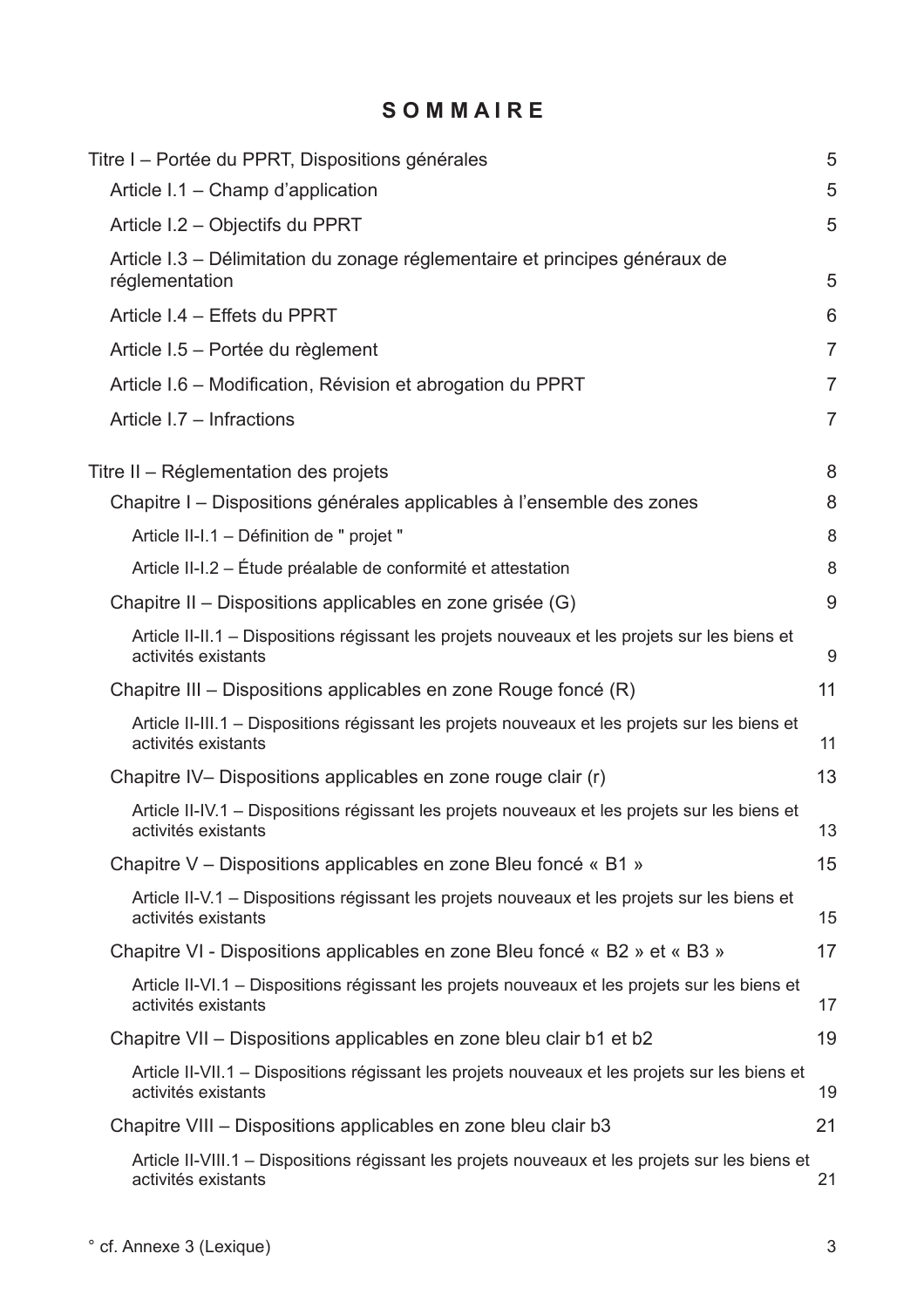| Chapitre IX – Dispositions applicables en zone verte (v)                                                                                                                                                                                                                                                                                                                                                                                                                                                                                                                                                                                                                                                                                                                                                            | 22 |
|---------------------------------------------------------------------------------------------------------------------------------------------------------------------------------------------------------------------------------------------------------------------------------------------------------------------------------------------------------------------------------------------------------------------------------------------------------------------------------------------------------------------------------------------------------------------------------------------------------------------------------------------------------------------------------------------------------------------------------------------------------------------------------------------------------------------|----|
| Article II-IX.1 – Dispositions régissant les projets nouveaux et les projets sur les biens et<br>activités existants                                                                                                                                                                                                                                                                                                                                                                                                                                                                                                                                                                                                                                                                                                | 22 |
| Titre III - Mesures foncières                                                                                                                                                                                                                                                                                                                                                                                                                                                                                                                                                                                                                                                                                                                                                                                       | 23 |
| Chapitre I – Secteur d'instauration du droit de préemption                                                                                                                                                                                                                                                                                                                                                                                                                                                                                                                                                                                                                                                                                                                                                          | 23 |
| Chapitre II - Secteur d'instauration du droit de délaissement                                                                                                                                                                                                                                                                                                                                                                                                                                                                                                                                                                                                                                                                                                                                                       | 23 |
| Chapitre III – Secteurs d'expropriation pour cause d'utilité publique                                                                                                                                                                                                                                                                                                                                                                                                                                                                                                                                                                                                                                                                                                                                               | 23 |
| Chapitre IV – Devenir des biens préemptés ou délaissé                                                                                                                                                                                                                                                                                                                                                                                                                                                                                                                                                                                                                                                                                                                                                               | 23 |
| Titre IV – Mesures de protection des populations                                                                                                                                                                                                                                                                                                                                                                                                                                                                                                                                                                                                                                                                                                                                                                    | 24 |
| Article IV.1 - Dispositions relatives aux biens autres que les logements                                                                                                                                                                                                                                                                                                                                                                                                                                                                                                                                                                                                                                                                                                                                            | 24 |
| Article IV.2 - Prescriptions d'aménagement applicables aux logements existants                                                                                                                                                                                                                                                                                                                                                                                                                                                                                                                                                                                                                                                                                                                                      | 24 |
| Article IV.3 - Prescriptions d'un plan d'urgence                                                                                                                                                                                                                                                                                                                                                                                                                                                                                                                                                                                                                                                                                                                                                                    | 25 |
| Article IV.4 - Prescriptions sur les usages                                                                                                                                                                                                                                                                                                                                                                                                                                                                                                                                                                                                                                                                                                                                                                         | 25 |
| Titre V - Servitudes d'utilité publique                                                                                                                                                                                                                                                                                                                                                                                                                                                                                                                                                                                                                                                                                                                                                                             | 28 |
| Annexe 1 - Local de confinement                                                                                                                                                                                                                                                                                                                                                                                                                                                                                                                                                                                                                                                                                                                                                                                     | 29 |
| Annexe 2 – Plan d'urgence des entreprises impactées                                                                                                                                                                                                                                                                                                                                                                                                                                                                                                                                                                                                                                                                                                                                                                 | 31 |
| Annexe 3 Lexique                                                                                                                                                                                                                                                                                                                                                                                                                                                                                                                                                                                                                                                                                                                                                                                                    | 32 |
| Annexes sur pages non numérotées (plans) :<br>Annexe 4 : Carte des niveaux d'aléa de surpression<br>Annexe 5 : Carte des niveaux d'intensité des effets de surpression<br>Annexe 6 : Carte des types d'ondes de surpression et temps d'application<br>Annexe 7 : Cartes des niveaux d'aléa thermique<br>Annexe 8: Carte des niveaux d'intensité des effets thermiques continus<br>Annexe 9: Carte des niveaux d'intensité des effets thermiques transitoires type "Boule de Feu"<br>Annexe 10: Carte des niveaux d'intensité des effets thermiques transitoires type "Feu de Nuage"<br>Annexe 11: Carte des durées d'application des effets thermiques transitoires type "Feu de Nuage"<br>Annexe 12 : Carte des niveaux d'aléa toxique<br>Annexe 13 : Carte des taux d'atténuation cible des locaux de confinement |    |

- 
- Annexe 14 : Carte des phénomènes à cinétique lente<br>Annexe 14 : Carte des phénomènes à cinétique lente<br>Annexe 15 : Carte de l'enveloppe des effets des phénomènes retardés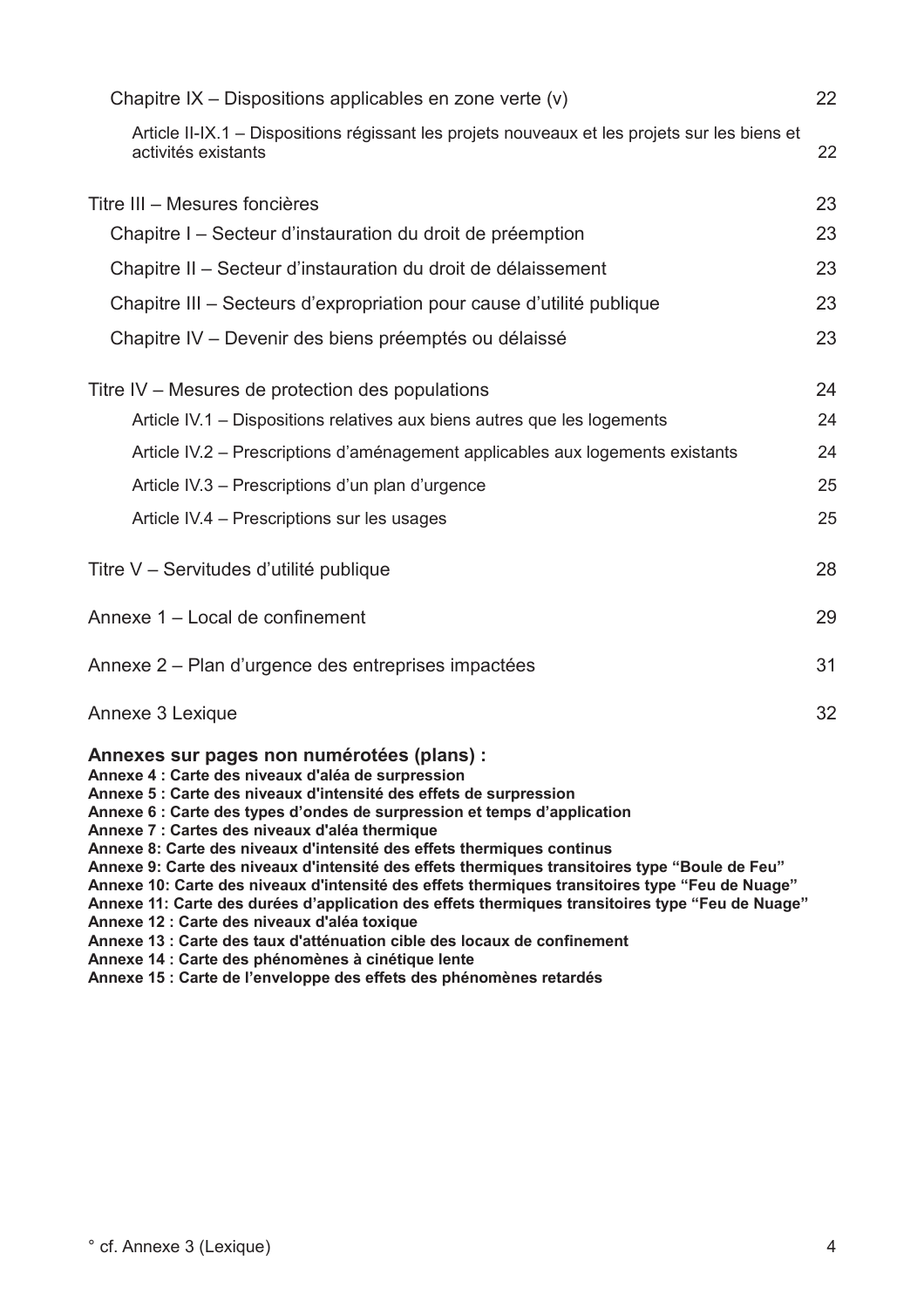## Titre I - Portée du PPRT, Dispositions générales

### Article I.1 - Champ d'application

Le présent règlement du Plan de Prévention des Risques Technologiques (P.P.R.T) lié aux installations des sociétés Borealis (30 rue de l'industrie à Grand Quevilly) et Rubis Terminal (dépôts Amont - 1, rue de l'ancienne mare à Petit Quevilly, Aval, CRD et HFR - 2305 boulevard Stalingrad à Grand Quevilly) sur les communes de Grand-Quevilly et Petit-Quevilly, s'applique aux différentes zones et secteurs situés à l'intérieur du périmètre d'exposition aux risques, cartographiés sur le plan de zonage réglementaire joint.

### Article I.2 - Objectifs du PPRT

Le plan de prévention des risques technologiques (PPRT) est un outil réglementaire qui participe à la politique de prévention des risques industriels des établissements classés "SEVESO seuil haut".

Il a pour objectif essentiel de limiter les conséquences sur les personnes dans le périmètre d'exposition aux risques des accidents susceptibles de survenir dans les installations d'un établissement industriel, soumis à autorisation avec servitudes et pouvant entraîner des effets sur la salubrité, la santé et la sécurité publiques directement ou par pollution du milieu (article L. 515-15 alinéa 1 du Code de l'Environnement).

Pour répondre à l'objectif de sécurité de la population, le PPRT permet :

- · de contribuer à la réduction des risques à la source, en particulier, par la mise en œuvre de mesures complémentaires (à la charge de l'exploitant) ou supplémentaires telles que définies par l'article L. 515-19-3 du code de l'environnement.
- · d'agir sur l'urbanisation existante et nouvelle afin de limiter, si possible, et de protéger les personnes des risques résiduels. Cet outil permet, d'une part, d'agir par des mesures foncières sur l'urbanisation existante à proximité des établissements industriels à l'origine des risques et, d'autre part, d'interdire ou de limiter l'urbanisation nouvelle. Des mesures de protection de la population en agissant en particulier sur les biens existants peuvent être prescrites ou recommandées.

« Le plan délimite un périmètre d'exposition aux risques en tenant compte de la nature et de l'intensité des risques technologiques décrits dans les études de dangers et des mesures de prévention mises en œuvre » (article L. 515-15 du Code de l'Environnement).

#### Article I.3 - Délimitation du zonage réglementaire et principes généraux de réalementation

Le "zonage réglementaire " définit les zones réglementées et les principes de réglementation associés. Ces zones sont définies en fonction du type de risques, de leur intensité, de leur probabilité et de leur cinétique, mais aussi à partir des orientations stratégiques décidées par les Personnes et Organismes Associés (POA) lors de l'élaboration du PPRT.

Conformément à l'article L. 515-16 du Code de l'Environnement. le PPRT délimite, à l'intérieur du périmètre d'exposition aux risques, plusieurs types de zones réglementées et/ou faisant l'obiet de recommandations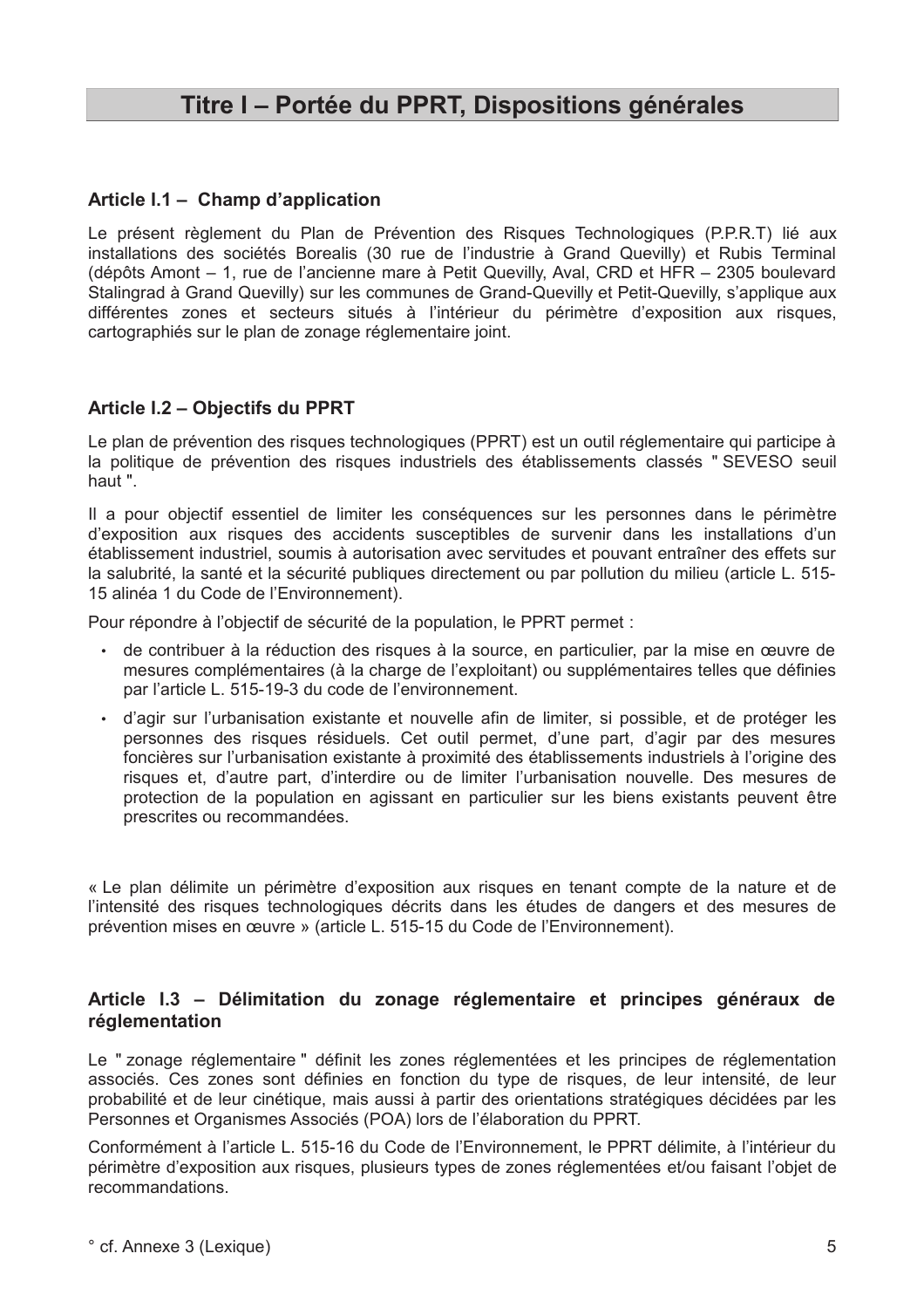Les différentes zones réglementées situées à l'intérieur du périmètre d'exposition aux risques du PPRT de la ZIP de Petit Quevilly et Grand Quevilly sont hiérarchisées en six types en fonction des niveaux d'aléas : une zone dite grisée, deux zones rouges, deux zones bleues, et une zone verte.

Les emprises des installations à l'origine du PPRT, ici les établissements Borealis et Rubis Terminal sur le territoire communal de Grand-Quevilly et de Petit-Quevilly, sont également distinguées et cartographiées en gris. Ces zones grisées correspondent à une zone spécifique d'interdiction stricte, en dehors des aménagements liés à l'activité industrielle et autorisés au titre de la réglementation des installations classées pour la protection de l'environnement.

Par convention, la couleur rouge est adoptée pour représenter les zones où la règle générale est l'interdiction des nouveaux projets. La couleur bleue est adoptée pour les zones constructibles sous réserve de mettre en œuvre des prescriptions.

Celles-ci se distinguent par la densité de couleur, foncée et claire, et l'information y est renforcée en y ajoutant la lettre initiale R, r, B et b.

Les zones cartographiées en vert " v " correspondent à des recommandations sans caractère obligatoire. Elles permettent de compléter le dispositif réglementaire en apportant des éléments d'information ou de conseils pour renforcer la protection des populations face aux risques encourus.

Ainsi, le PPRT de la ZIP de Petit et Grand Quevilly comprend cinq zones de réglementation différente et une zone de recommandations :

Zone grisée " G " correspondant aux périmètres des établissements à l'origine des risques



Zone en rouge foncé " R " d'interdiction renforcée

Zone en bleu foncé " B " d'autorisation sous conditions

Zone en rouge clair " r " d'interdiction avec quelques aménagements



Zone en bleu clair " b " d'autorisation sous conditions

Zone verte " v " de recommandations.

#### Article I.4 - Effets du PPRT

Le Plan de Prévention des Risques Technologiques approuvé vaut servitude d'utilité publique (article L, 515-23 du code de l'environnement).

Il est porté à la connaissance des maires des communes situées dans le périmètre du plan, en application de l'article L. 132-2 et L. 132-3 du code de l'urbanisme, et annexé par un arrêté métropolitain de mise à jour des servitudes d'utilité publique, aux documents d'urbanisme conformément à l'article L. 151-43, L. 152-7 et L. 153-60 et R. 123-14 du code de l'urbanisme, dans un délai de 3 mois à compter de la date de son approbation.

Le PPRT détermine pour chacune des six zones réglementaires :

- des mesures de maîtrise de l'urbanisation future (Cf titre II du présent règlement) ;
- des mesures foncières (secteurs d'expropriation de délaissement et de droit de préemption ) (Cf titre III du présent règlement)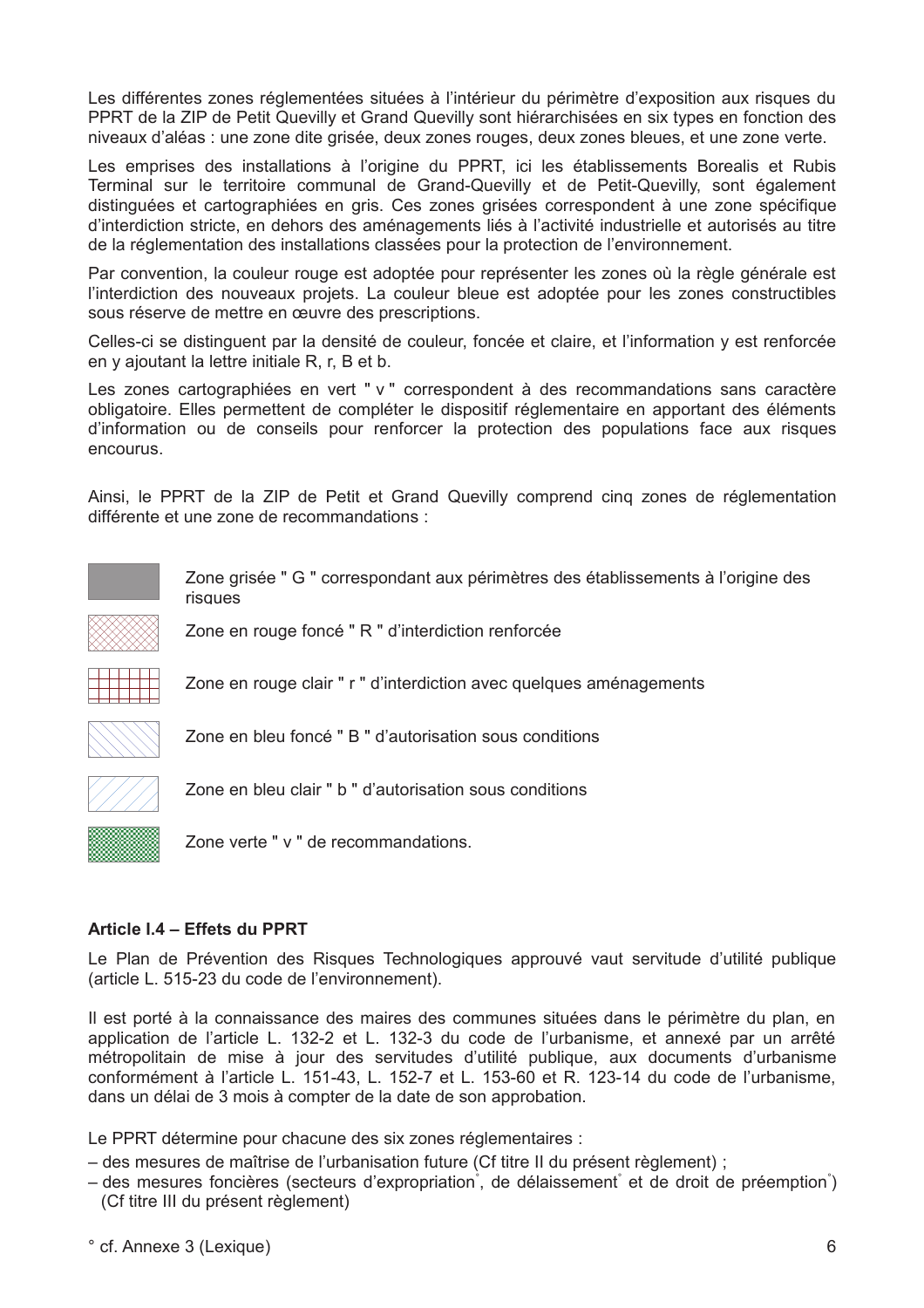- des mesures de protection des populations qui incluent les prescriptions de travaux sur les logements existants et les mesures relatives aux infrastructures de transport (Cf titre IV du présent règlement).

Par ailleurs, ce règlement est complété par un cahier des recommandations proposant des mesures à caractère non obligatoire.

## Article I.5 - Portée du règlement

Le règlement du PPRT est opposable à toute personne publique ou privée qui désire entreprendre des constructions, installations, travaux ou activités, sans préjudice des autres dispositions législatives ou réglementaires qui trouveraient à s'appliquer.

Les constructions, installations, travaux ou activités, non soumis à un régime de déclaration ou d'autorisation préalable, sont édifiés ou entrepris sous la seule responsabilité de leurs auteurs dans le respect des dispositions du présent PPRT.

## Article I.6 - Modification, Révision et abrogation du PPRT

Le PPRT peut être modifié ou révisé dans les conditions prévues par les articles L. 515-22-1 et L. 515-22-2 du code de l'environnement, sur la base d'une évolution de la connaissance ou du contexte. Celui-ci est modifié ou révisé dans les formes prévues par le code de l'environnement.

Le PPRT peut être abrogé dans les conditions prévues par l'article L. 515-22-1 du code de l'environnement, en cas de disparition totale et définitive du risque.

### Article I.7 - Infractions

Les infractions aux prescriptions édictées par le présent PPRT sont punies des peines prévues à l'article L. 515-24 du Code de l'Environnement.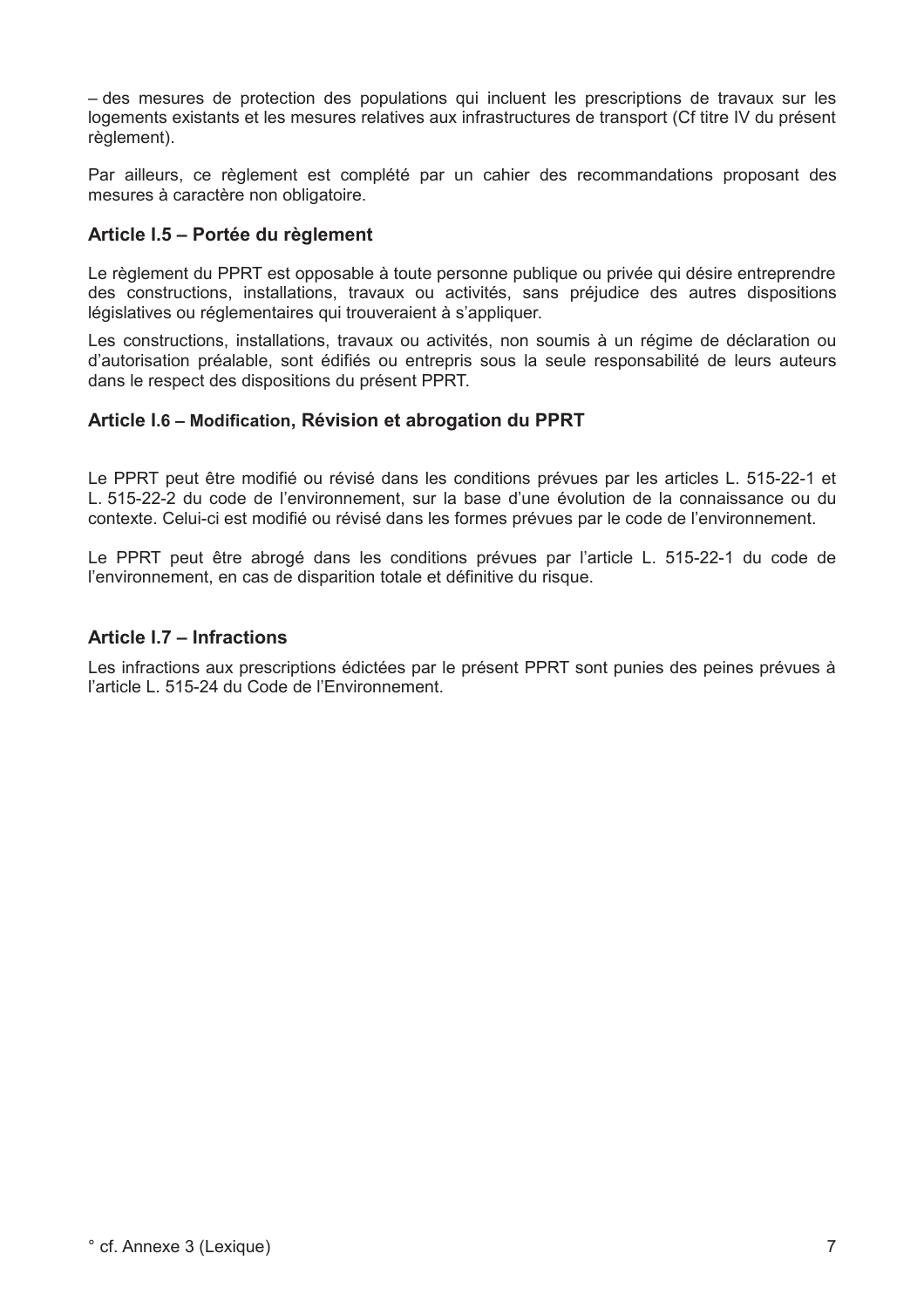## Titre II - Réglementation des projets

## Chapitre I – Dispositions générales applicables à l'ensemble des zones

## Article II-I.1 - Définition de " projet "

Sont considérés comme projets toutes réalisations ou modifications d'aménagements, de constructions ou d'ouvrages dont l'autorisation en urbanisme intervient postérieurement à la date d'approbation du présent PPRT.

Sont donc traités sous ce titre :

- · la réalisation d'aménagements ou d'ouvrages.
- · les constructions et installations nouvelles,
- les modifications et extensions de constructions existantes,
- les changements de destination °.
- · les reconstructions.

## Article II-I.2 – Étude préalable de conformité et attestation

Tout projet au sein du périmètre d'exposition aux risques° du PPRT à l'exception de la zone grisée et de la zone « v », est subordonné à la réalisation d'une étude préalable de conformité au PPRT justifiant du respect des prescriptions fixées pour chacune des zones. Une attestation établie par l'architecte du projet ou par un expert compétent, certifie la réalisation de cette étude et constate que le projet prend en compte les conditions du PPRT au niveau de sa conception, en application de l'article R431-16 (f) du Code de l'Urbanisme. Cette attestation doit être jointe à toute demande de permis de construire.

Lorsqu'un projet est impacté par plusieurs zones réglementaires, les prescriptions adaptées aux niveaux de risques considérés, prévues dans le règlement, devront être respectées pour chaque partie du bâtiment concerné sauf si une étude démontre qu'il peut en être autrement.

Lorsqu'une étude détaillée des phénomènes dangereux composant le P.P.R.T permet de déterminer l'intensité précise à laquelle le projet est exposé, la protection des personnes peut être assurée pour cette intensité.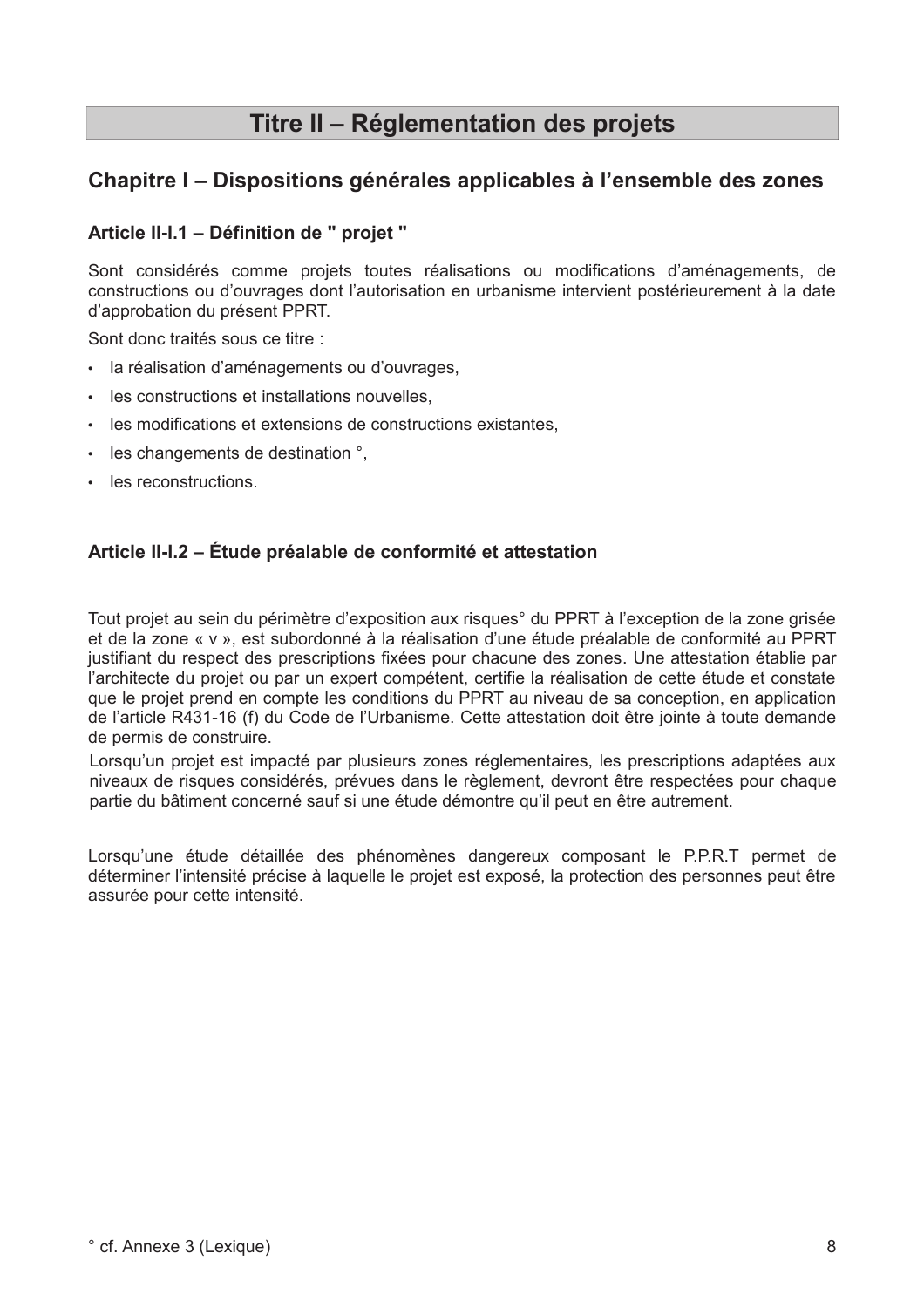## Chapitre II – Dispositions applicables en zone grisée (G)

La zone grisée correspond à l'emprise des entreprises à l'origine des risques technologiques.

Les contours des zones grisées sont définis sur le plan de zonage réglementaire.

## Article II-II.1 - Dispositions régissant les projets nouveaux et les projets sur les biens et activités existants

## II-II.1.1 – Règles d'urbanisme régissant les projets

#### $II-II.1.1.1 - Interdictions$

Tous les projets sont interdits à l'exception de ceux mentionnés à l'article II-II.1.1.2 du présent chapitre.

#### $II-II.1.1.2 - Autorisations$

Sont autorisés, sous réserve qu'ils n'augmentent pas les niveaux d'aléas sur les zones habitées<sup>1</sup>, qu'ils n'accueillent pas de lieux de sommeil, ni d'établissement recevant du public (E.R.P) et qu'ils respectent les prescriptions des articles suivants :

- · les projets portés par les entreprises à l'origine des risques (en propre ou en sous-traitance) sous réserve qu'ils n'accueillent qu'un nombre de personnes° strictement nécessaires à l'activité :
- · les projets portés par des tiers pour des activités présentant un lien direct avec l'établissement à l'origine du risque ° sous réserve qu'ils n'accueillent qu'un nombre de personnes strictement nécessaires à l'activité :
- · les projets pour les activités prestataires° ou sous traitantes de l'établissement à l'origine des risques et sous réserve qu'ils n'accueillent qu'un nombre de personnes° strictement nécessaires à l'activité ;

## II-II.1.2 - Règles particulières de construction, d'utilisation et d'exploitation régissant les projets

Les constructions, aménagements, installations autorisés à l'article II-II.1.1.2–sont concus et réalisés de manière à assurer la protection des tiers pour des activités présentant un lien direct avec l'établissement à l'origine du risque ° et pour des activités prestataires° ou sous traitantes de l'établissement à l'origine des risques vis-à-vis des effets auxquels ils sont soumis et correspondant aux phénomènes dangereux des activités à l'origine des risques. Cet objectif de protection peut être atteint par des dispositions constructives sur les bâtiments, et/ou des mesures organisationnelles.

Toutes les constructions°, ouvrages, installations° et infrastructures° sont entretenus et exploités

- 1 Les zones habitées cités dans cet article font référence à toutes les habitations situées dans le périmètre d'exposition aux risques°.
- ° cf. Annexe 3 (Lexique)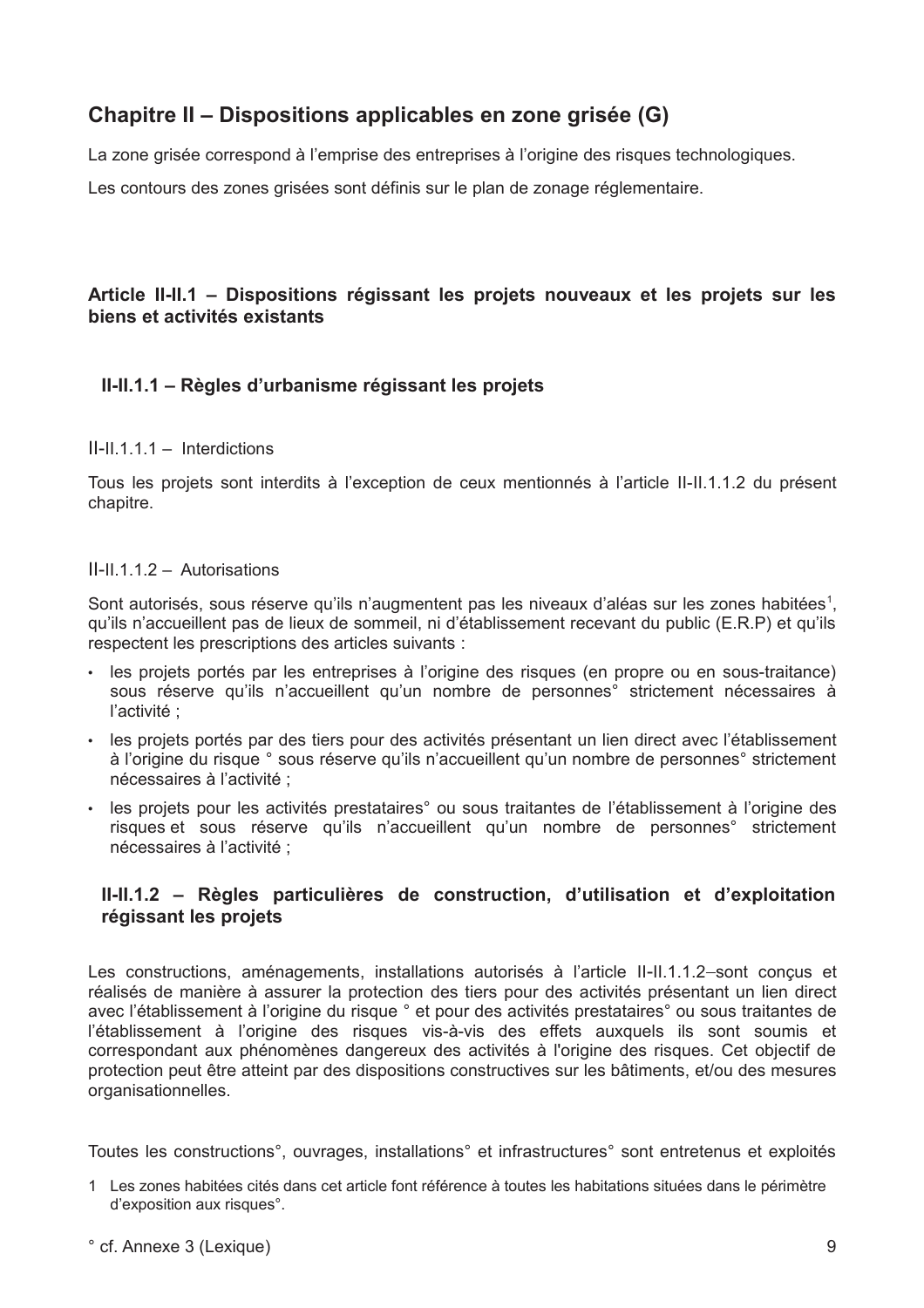de manière à satisfaire, en permanence, à ces objectifs de protection.

Les activités autorisées en zone G le sont sous réserve de la rédaction d'un plan d'urgence, opérationnel à la mise en service des constructions, installations et activités demandés (cf. annexe 2 du présent règlement).

Ce plan d'urgence est cohérent avec le Plan d'Opération Interne de l'établissement à l'origine du risque, le PPI de Rouen, et le plan de confinement du projet ou de l'activité existante.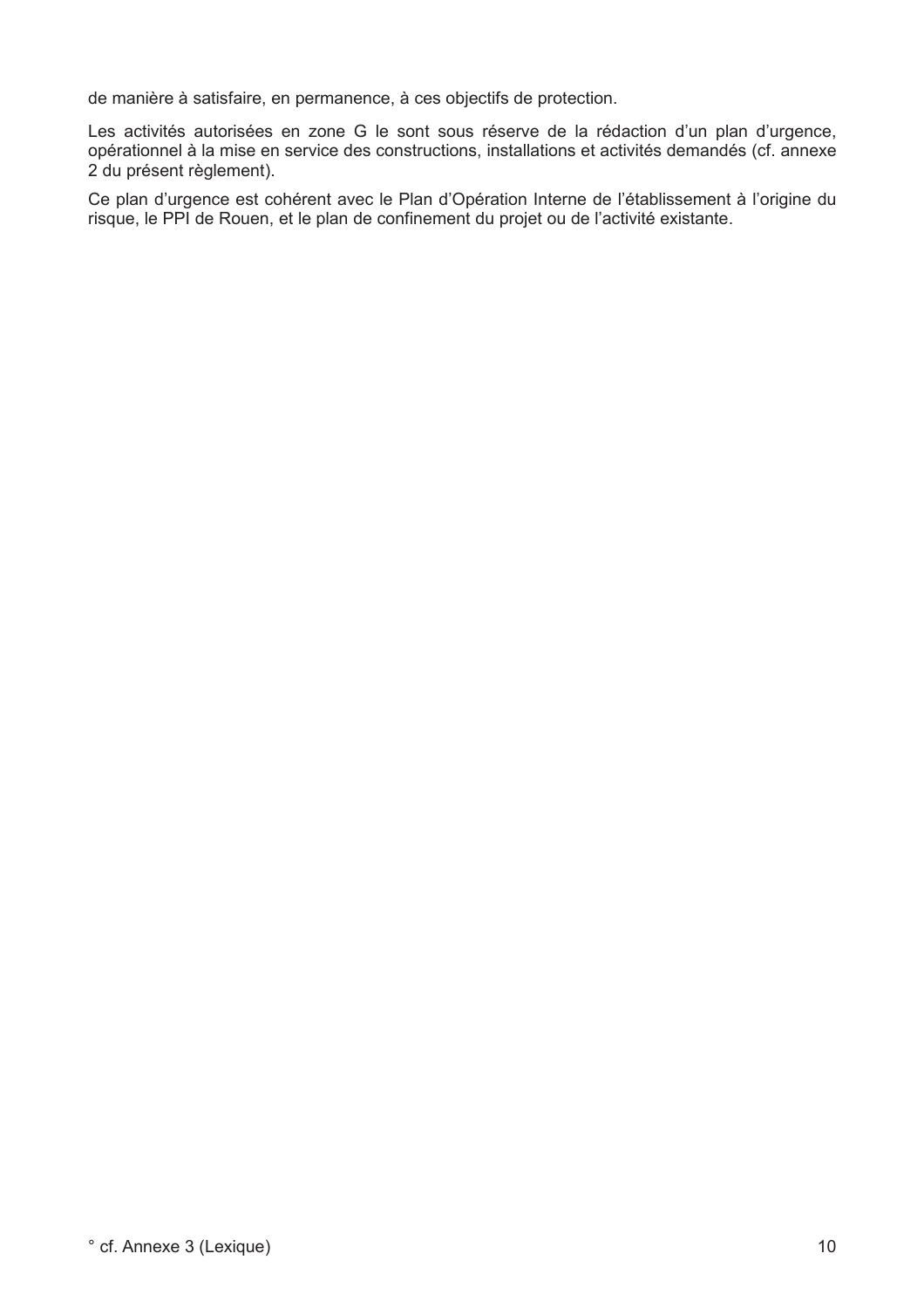## Chapitre III – Dispositions applicables en zone Rouge foncé (R)

La zone rouge foncé « R » est une zone soumise à des effets ou à des combinaisons des effets :

- de surpression de niveau « Faible » (FAI) à « Très Fort plus » (TF+)
- thermiques de niveau « Faible » (FAI) à « Très Fort plus » (TF+)
- toxiques de niveau « Faible » (FAI) à «Très Fort plus » (TF+)
- · à des effets thermiques de cinétique lente
- · à des effets thermiques à cinétique retardée

## Article II-III.1 - Dispositions régissant les projets nouveaux et les projets sur les biens et activités existants

## II-III.1.1 - Règles d'urbanisme régissant les projets

 $II-HII 1 1 1 - Interdictions$ 

Tous les projets sont interdits à l'exception de ceux mentionnés à l'article II-III.1.1.2 du présent chapitre.

 $II$ -III 1 1 2 - Autorisations

Sont autorisés, sous réserve qu'ils n'augmentent pas les niveaux d'aléas sur les zones habitées<sup>2</sup>. qu'ils n'accueillent pas de lieux de sommeil, ni d'établissement recevant du public (E.R.P) et qu'ils respectent les prescriptions des articles suivants :

- · les projets portés par les entreprises à l'origine des risques (en propre ou en sous-traitance) ;
- · les projets portés par des tiers pour des activités présentant un lien direct avec l'établissement à l'origine du risque° ;
- · les projets pour les activités prestataires° ou sous traitantes de l'établissement à l'origine des risques :
- · les extensions d'activités portuaires de chargement/déchargement et activités connexes :
- · les travaux destinés à renforcer la résistance des constructions ou des installations existantes contre les effets d'un accident technologique :
- · les constructions, installations ou infrastructures sans fréquentation permanente° ;
- · la réalisation ou la modification d'infrastructures routières, ferroviaires et maritimes permettant la desserte des activités autorisées et l'acheminement des secours :

<sup>2</sup> Les zones habitées cités dans cet article font référence à toutes les habitations situées dans le périmètre d'exposition aux risques°.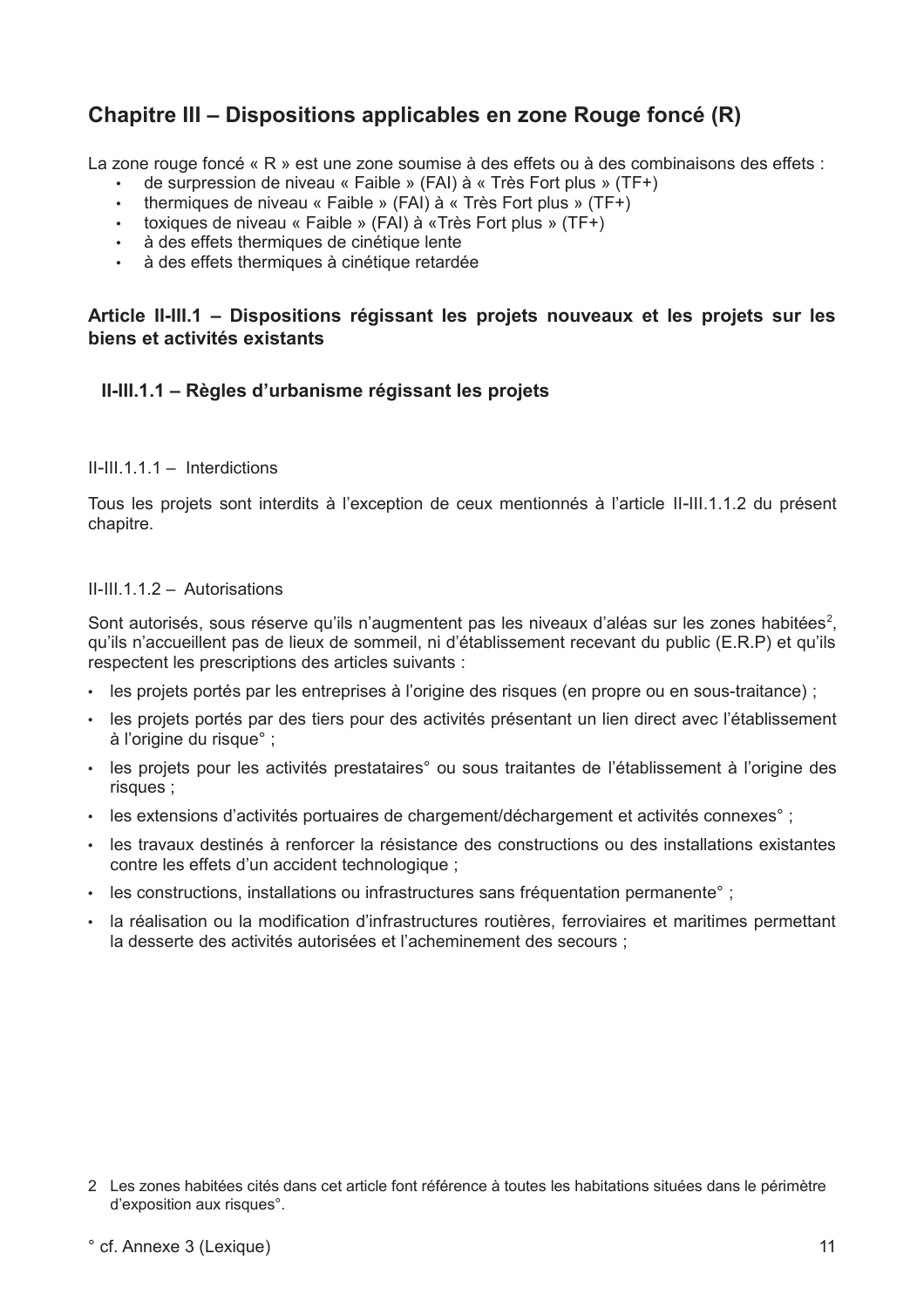## II-III.1.2 - Règles particulières de construction, d'utilisation et d'exploitation régissant les projets

Les projets visés au II-III.1.1.2 sont concus, réalisés et exploités de manière à assurer la protection des personnes vis-à-vis des effets auxquels ils sont soumis et correspondant aux phénomènes dangereux retenus dans les aléas du PPRT. Cet objectif de protection doit être atteint par des dispositions constructives sur les bâtiments. Les caractéristiques (intensités, doses, concentrations maximales, durées d'applications...) pour les phénomènes à cinétique rapide à prendre en compte sont à déterminer en se reportant aux cartes jointes en annexes :

| Type d'effet | Objectif de protection                                                                                                                                                                                                                                                                                                                                                   |  |  |  |  |  |  |  |  |
|--------------|--------------------------------------------------------------------------------------------------------------------------------------------------------------------------------------------------------------------------------------------------------------------------------------------------------------------------------------------------------------------------|--|--|--|--|--|--|--|--|
| Surpression  | Se reporter aux annexes :<br>5-carte des niveaux d'intensités de surpression<br>6-carte des types d'ondes de surpression et temps d'application<br>٠                                                                                                                                                                                                                     |  |  |  |  |  |  |  |  |
| Thermique    | Se reporter aux annexes :<br>8-carte des niveaux d'intensités thermiques continus<br>9-carte des niveaux d'intensités thermiques transitoires de type<br>« Boule de Feu »<br>· 10-carte des niveaux d'intensités thermiques transitoires de type<br>« Feu de Nuage »<br>11-carte des durées d'application des effets thermiques transitoires<br>de type « feu de nuage » |  |  |  |  |  |  |  |  |
| Toxique      | Pour les projets impactés par un niveau d'aléa toxique compris entre moyen<br>(M) et très fort plus (TF+) (cf annexe 12 : carte des niveaux d'aléas<br>toxiques), se reporter à l'annexe 13 : carte des taux d'atténuation cibles des<br>locaux de confinement.                                                                                                          |  |  |  |  |  |  |  |  |

Toutes les constructions, ouvrages, installations et infrastructures sont entretenus et exploités de manière à satisfaire, en permanence, à ces objectifs de protection.

Tous les projets soumis à permis de construire doivent respecter les dispositions de l'article II-I.2 (étude préalable de conformité et attestation).

Les projets autorisés, visés à l'article II-III, 1, 1, 2, ne doivent accueillir qu'un nombre de personnes strictement nécessaires à l'activité.

Les activités autorisées en zone R le sont sous réserve de la rédaction d'un plan d'urgence. opérationnel à la mise en service des constructions, installations et activités demandés (cf. annexe 2 du présent règlement).

Ce plan d'urgence est cohérent avec le Plan d'Opération Interne avec le ou les établissements à l'origine du risque, le PPI de Rouen, et le plan de confinement du proiet ou de l'activité existante.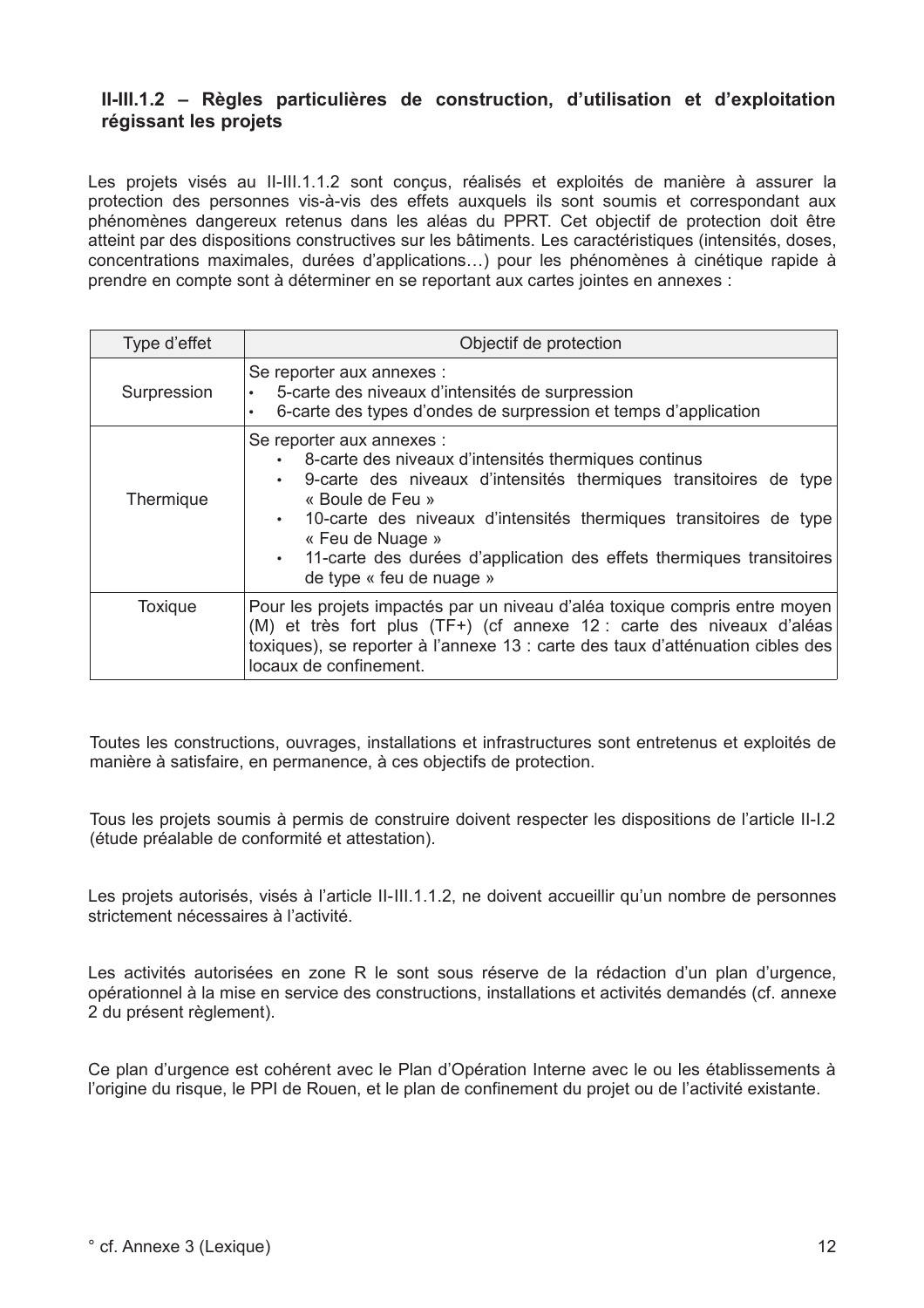## Chapitre IV-Dispositions applicables en zone rouge clair (r)

La zone rouge clair « r » est une zone soumise à des effets ou à des combinaisons des effets :

- de surpression de niveau « Faible » (FAI) à « Fort plus » (F+)
- thermiques de niveau « Faible » (FAI) à « Fort plus » (F+)
- toxiques de niveau « Faible » (FAI) à «Fort plus » (F+)
- · à des effets thermiques de cinétique lente
- · à des effets thermiques à cinétique retardée

### Article II-IV.1 - Dispositions régissant les projets nouveaux et les projets sur les biens et activités existants

### II-IV.1.1 – Règles d'urbanisme régissant les projets

 $II$ -IV 1 1 1 – Interdictions

Tous les projets sont interdits à l'exception de ceux mentionnés à l'article II-IV.1.1.2 du présent chapitre.

#### II-IV.1.1.2 - Autorisation

Sont autorisés, sous réserve qu'ils n'augmentent pas les niveaux d'aléas sur les zones habitées<sup>3</sup>, qu'ils n'accueillent pas de lieux de sommeil, ni d'établissement recevant du public (E.R.P) et qu'ils respectent les prescriptions des articles suivants :

- · les projets portés par les entreprises à l'origine des risques (en propre ou en sous-traitance) ;
- · les projets portés par des tiers pour des activités présentant un lien direct avec l'établissement à l'origine du risque° ;
- · les projets pour les activités prestataires° ou sous traitantes de l'établissement à l'origine des risques ;
- · les extensions d'activités avec protection possible° sans augmentation notable° de la population;
- · les activités portuaires de chargement/ déchargement et activités connexes°;
- · les travaux destinés à renforcer la résistance des constructions ou des installations existantes contre les effets d'un accident technologique ;
- · les constructions, installations ou infrastructures sans fréquentation permanente°;
- · la réalisation ou la modification d'infrastructures routières, ferroviaires et maritimes permettant la desserte des activités autorisées et l'acheminement des secours :
- les installations classées pour la protection de l'environnement compatibles avec les activités à l'origine du risque ;
- 3 Les zones habitées cités dans cet article font référence à toutes les habitations situées dans le périmètre d'exposition aux risques°.

#### ° cf. Annexe 3 (Lexique)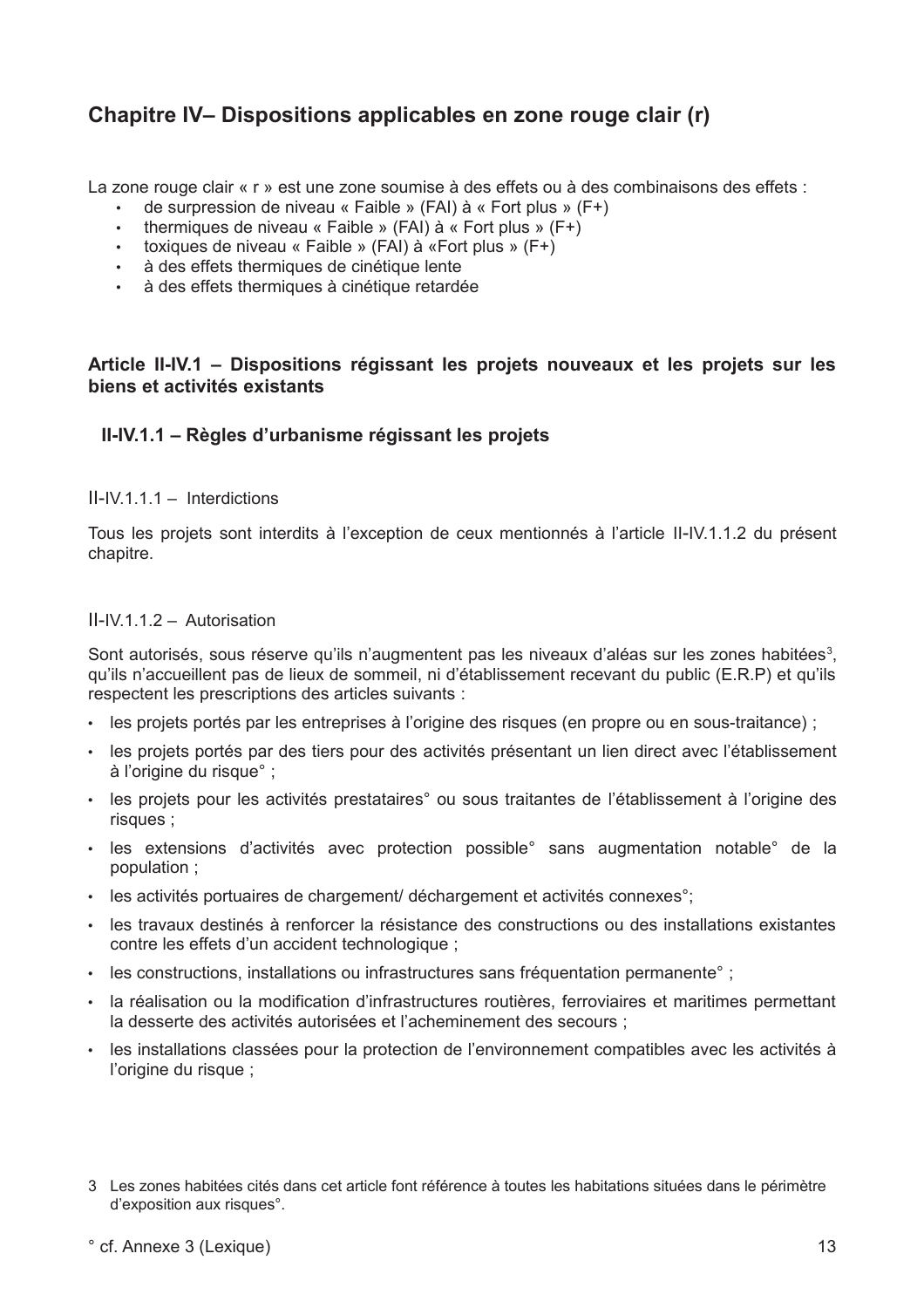## II-IV.1.2 - Règles particulières de construction, d'utilisation et d'exploitation régissant les projets

Les proiets visés au II-IV.1.1.2, sont concus, réalisés et exploités de manière à assurer la protection des personnes vis-à-vis des effets auxquels ils sont soumis et correspondant aux phénomènes dangereux retenus dans les aléas du PPRT. Cet objectif de protection doit être atteint par des dispositions constructives sur les bâtiments. Les caractéristiques (intensités, doses, concentrations maximales, durées d'applications...) pour les phénomènes à cinétique rapide à prendre en compte sont à déterminer en se reportant aux cartes jointes en annexes :

| Type d'effet | Objectif de protection                                                                                                                                                                                                                                                                                                                                                 |  |  |  |  |  |  |  |
|--------------|------------------------------------------------------------------------------------------------------------------------------------------------------------------------------------------------------------------------------------------------------------------------------------------------------------------------------------------------------------------------|--|--|--|--|--|--|--|
| Surpression  | Se reporter aux annexes :<br>5-carte des niveaux d'intensités de surpression<br>6-carte des types d'ondes de surpression et temps d'application                                                                                                                                                                                                                        |  |  |  |  |  |  |  |
| Thermique    | Se reporter aux annexes :<br>8-carte des niveaux d'intensités thermiques continus<br>9-carte des niveaux d'intensités thermiques transitoires de type<br>« Boule de Feu »<br>10-carte des niveaux d'intensités thermiques transitoires de type<br>« Feu de Nuage »<br>11-carte des durées d'application des effets thermiques transitoires<br>de type « feu de nuage » |  |  |  |  |  |  |  |
| Toxique      | Pour les projets impactés par un niveau d'aléa toxique compris entre moyen<br>(M) et fort plus (F+) (cf annexe 12 : carte des niveaux d'aléas toxiques), se<br>reporter à l'annexe 13 : carte des taux d'atténuation cibles des locaux de<br>confinement.                                                                                                              |  |  |  |  |  |  |  |

Toutes les constructions, ouvrages, installations et infrastructures sont entretenus et exploités de manière à satisfaire, en permanence, à ces objectifs de protection.

Tous les projets soumis à permis de construire doivent respecter les dispositions de l'article II-I.2 (étude préalable de conformité et attestation).

Les projets autorisés, visés à l'article II-IV.1.1.2, ne doivent accueillir qu'un nombre de personnes° strictement nécessaires à l'activité

Les activités autorisées en zone r le sont sous réserve de la rédaction d'un plan d'urgence, opérationnel à la mise en service des constructions, installations et activités demandés (cf. annexe 2 du présent règlement).

Ce plan d'urgence est cohérent avec le Plan d'Opération Interne avec le ou les établissements à l'origine du risque. le PPI de Rouen, et le plan de confinement du projet ou de l'activité existante.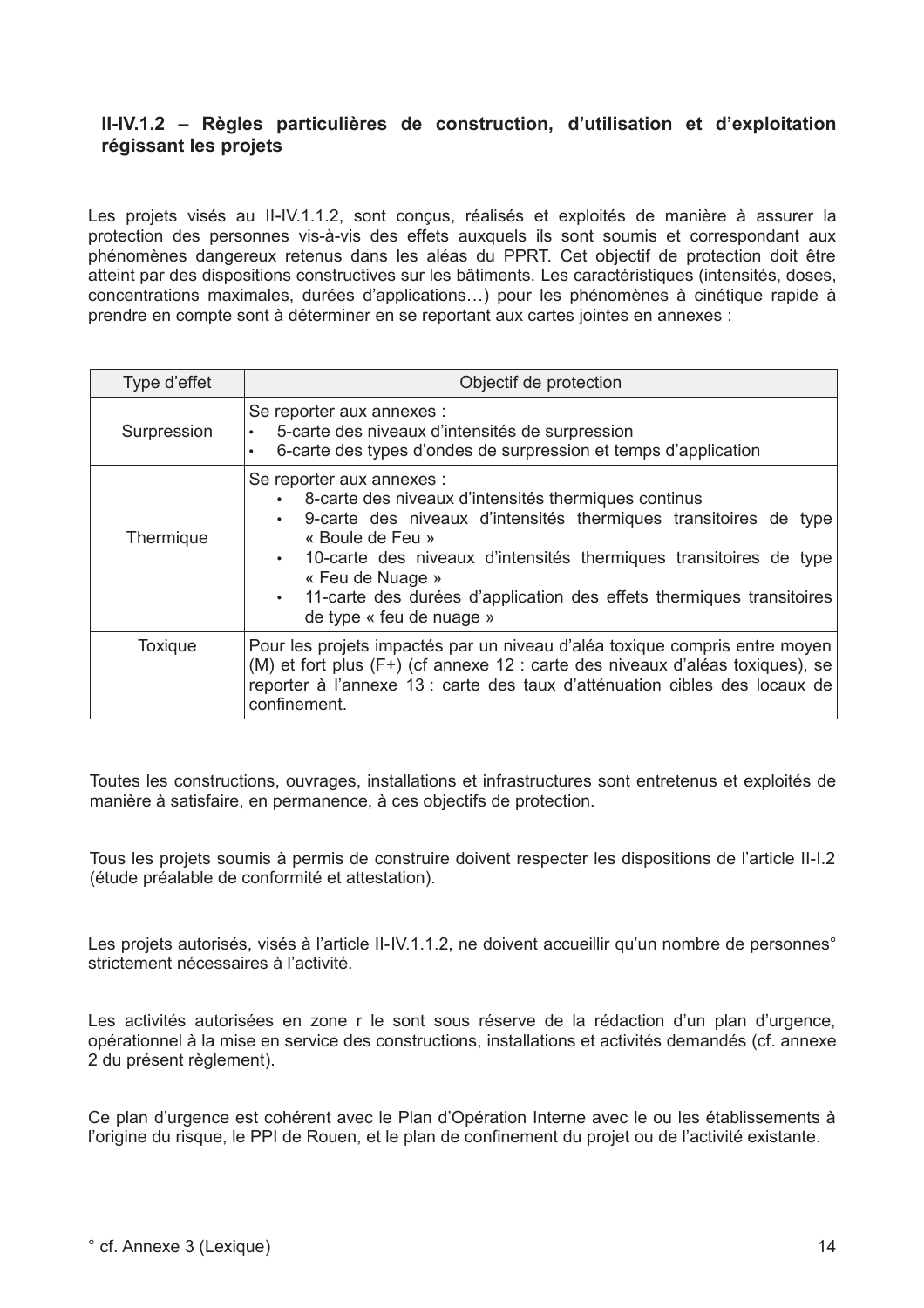## Chapitre V – Dispositions applicables en zone Bleu foncé « B1 »

La zone bleu foncé « B1 » est une zone soumise à des effets ou à des combinaisons des effets :

- de surpression de niveau « Faible » (FAI) à « Moven plus » (M+)
- thermiques de niveau « Faible » (FAI) à « Moven plus » (M+)
- toxiques de niveau « Faible » (FAI) à « Moyen plus » (M+)
- · à des effets thermiques de cinétique lente
- à des effets thermiques à cinétique retardée

Les dispositions du présent chapitre s'applique à l'ensemble des autorisations d'urbanisme avec un avis de l'inspection des installations classées pour la protection de l'environnement sur le plan d'urgence à fournir.

## Article II-V.1 – Dispositions régissant les projets nouveaux et les projets sur les biens et activités existants

## II-V.1.1 – Règles d'urbanisme régissant les projets

 $II-V.1.1.1 - Interdictions$ 

Sont interdits :

- $\mathbf{r}$ les bâtiments publics participant à la gestion de crise et la sécurité publique :
- les espaces ou les installations ouvertes au public° :
- · les établissements recevant du public° à l'exception des rénovations, réhabilitations, améliorations et extensions lorsqu'elles n'entraînent pas une augmentation de l'effectif déclaré ·
- · les habitations
- les activités économiques à l'exception
	- de celles avec protection possible° et en faible densité respectant le ratio maximal de 1  $\circ$ personne pour 200 m<sup>2</sup> de terrain soit 50 personnes par hectare de terrain;
	- $\circ$ des rénovations, réhabilitations, améliorations lorsqu'elles n'entraînent pas une augmentation de l'effectif et les extensions en respectant le ratio maximal de 1 personne pour 200 m<sup>2</sup> de terrain soit 50 personnes par hectare de terrain ;

#### $II-V112 - Autorisations$  sous conditions

Sont autorisés sous conditions des articles II-V.1.2, tous les projets qui ne sont pas interdits à l'article II-V 1 1 1

## II-V.1.2 - Règles particulières de construction, d'utilisation et d'exploitation régissant les projets

Les projets visés au II-V.1.1.2, sont conçus, réalisés et exploités de manière à assurer la protection des personnes vis-à-vis des effets auxquels ils sont soumis et correspondant aux phénomènes dangereux retenus dans les aléas du PPRT. Cet objectif de protection doit être atteint par des dispositions constructives sur les bâtiments. Les caractéristiques (intensités, doses, concentrations maximales, durées d'applications...) pour les phénomènes à cinétique rapide à prendre en compte sont à déterminer en se reportant aux cartes jointes en annexes :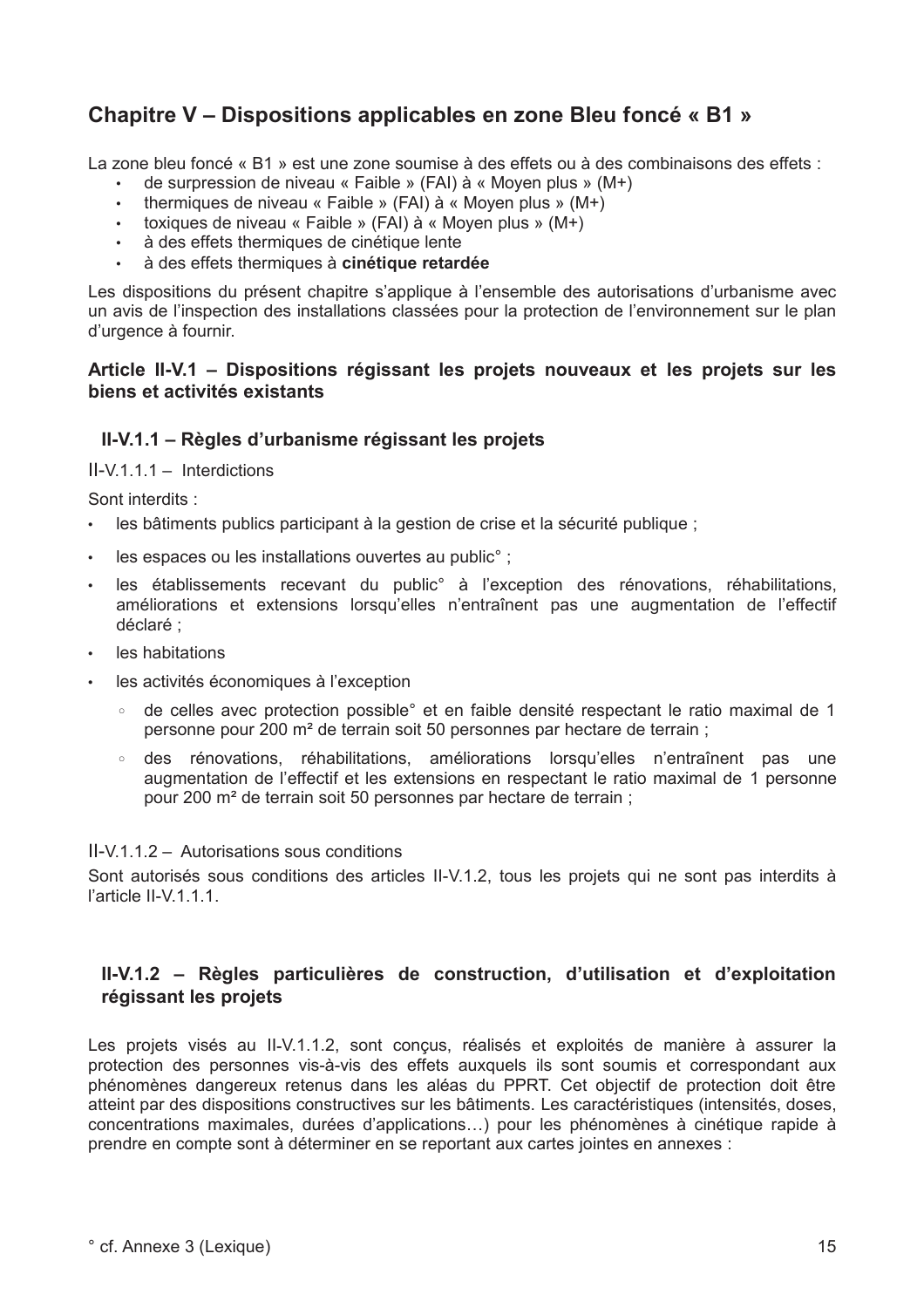| Type d'effet   | Objectif de protection                                                                                                                                                                                                                                                                                                                                                              |  |  |  |  |  |  |  |
|----------------|-------------------------------------------------------------------------------------------------------------------------------------------------------------------------------------------------------------------------------------------------------------------------------------------------------------------------------------------------------------------------------------|--|--|--|--|--|--|--|
| Surpression    | Se reporter aux annexes :<br>5-carte des niveaux d'intensités de surpression<br>6-carte des types d'ondes de surpression et temps d'application<br>٠                                                                                                                                                                                                                                |  |  |  |  |  |  |  |
| Thermique      | Se reporter aux annexes :<br>8-carte des niveaux d'intensités thermiques continus<br>9-carte des niveaux d'intensités thermiques transitoires de type<br>$\bullet$<br>« Boule de Feu »<br>10-carte des niveaux d'intensités thermiques transitoires de type<br>« Feu de Nuage »<br>11-carte des durées d'application des effets thermiques transitoires<br>de type « feu de nuage » |  |  |  |  |  |  |  |
| <b>Toxique</b> | Pour les projets impactés par un niveau d'aléa toxique compris entre moyen<br>(M) et moyen plus (M+) (cf annexe 12 : carte des niveaux d'aléas toxiques),<br>se reporter à l'annexe 13 : carte des taux d'atténuation cibles des locaux de<br>confinement.                                                                                                                          |  |  |  |  |  |  |  |

Toutes les constructions, ouvrages, installations et infrastructures sont entretenus et exploités de manière à satisfaire, en permanence, à ces objectifs de performances.

Tous les projets soumis à permis de construire doivent respecter les dispositions de l'article II-I.2 (étude préalable de conformité et attestation).

Les activités autorisées en zone B1 le sont sous réserve de la rédaction d'un plan d'urgence. opérationnel à la mise en service des constructions, installations et activités demandés (cf. annexe 2 du présent règlement).

Ce plan d'urgence est cohérent avec le Plan d'Opération Interne du dépôt de RUBIS TERMINAL le plus proche, le PPI de Rouen, et le plan de confinement du projet ou de l'activité existante.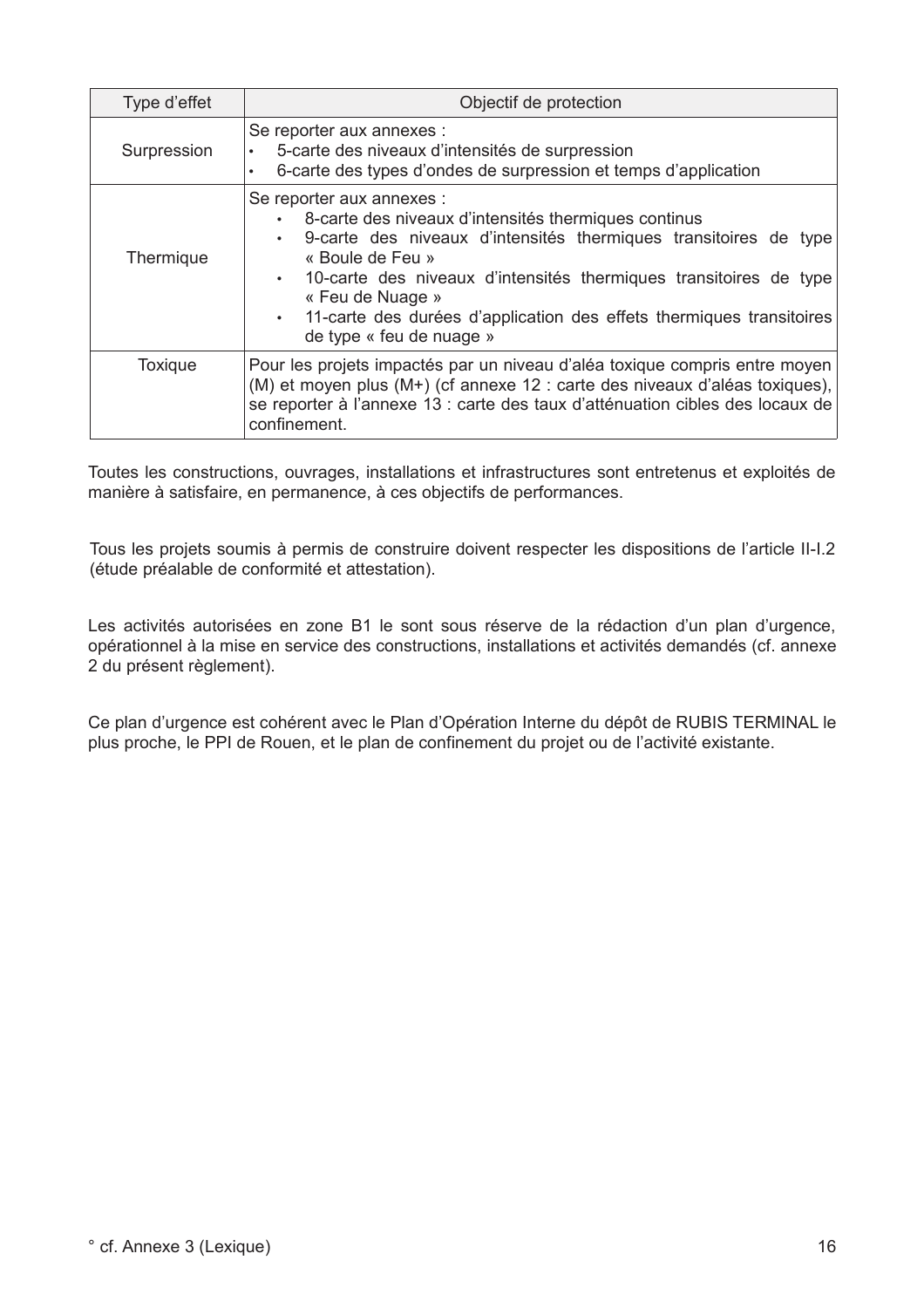## Chapitre VI - Dispositions applicables en zone Bleu foncé « B2 » et  $\alpha$  R3  $\mu$

Les zones bleu foncé « B2 » et « B3 » sont des zones soumises à des effets ou à des combinaisons des effets :

- de surpression de niveau « Faible » (FAI) à « Moyen plus » (M+)
- thermiques de niveau « Faible » (FAI) à « Moven plus » (M+)
- toxiques de niveau « Faible » (FAI) à « Moven plus » (M+)
- · à des effets thermiques de cinétique lente

## Article II-VI.1 – Dispositions régissant les projets nouveaux et les projets sur les biens et activités existants

### II-VI.1.1 – Règles d'urbanisme régissant les projets

 $II-VI$  1 1 1 - Interdictions

Sont interdits:

- · les bâtiments publics participant à la gestion de crise et la sécurité publique :
- · les espaces ou les installations ouvertes au public° de nature à attirer une population extérieure des zones B2 et B3 :
- les établissements recevant du public° à l'exception  $\bullet$ 
	- ∘ des cabinets médicaux et para-médicaux de 5<sup>ème</sup> catégorie, dans la limite d'un effectif déclaré de 19 personnes ;
	- des reconstructions in situ à capacité identique (effectif déclaré) des établissements de 5<sup>e</sup>  $\circ$ catégorie ;
	- des reconstructions in situ à capacité identique (effectif déclaré) des établissements scolaires;
	- des rénovations, réhabilitations, améliorations et extensions lorsqu'elles n'entraînent pas une augmentation de l'effectif déclaré ;
- les habitations à l'exception
	- $\circ$ dans la zone « B3 », des constructions de maison individuelle en « dent creuse »° dans la limite d'une surface cumulée de planchers de 120 m<sup>2</sup> par dent creuse ;
	- des rénovations, réhabilitations, améliorations et extensions dans la limite d'une surface cumulée de planchers de 120 m<sup>2</sup> lorsqu'elles n'entraînent pas la création de logements supplémentaires :
	- des créations de logement par changements de destination de commerces en logements ;
- les activités économiques à l'exception
	- ∘ des constructions en faible densité respectant le ratio maximal de 1 personne pour 200 m<sup>2</sup> de terrain soit 50 personnes par hectare de terrain ;
	- des rénovations, réhabilitations, améliorations lorsqu'elles n'entraînent pas une  $\circ$ augmentation de l'effectif et les extensions en respectant le ratio maximal de 1 personne pour 200 m<sup>2</sup> de terrain soit 50 personnes par hectare de terrain ;

II-VI.1.1.2 - Autorisations sous conditions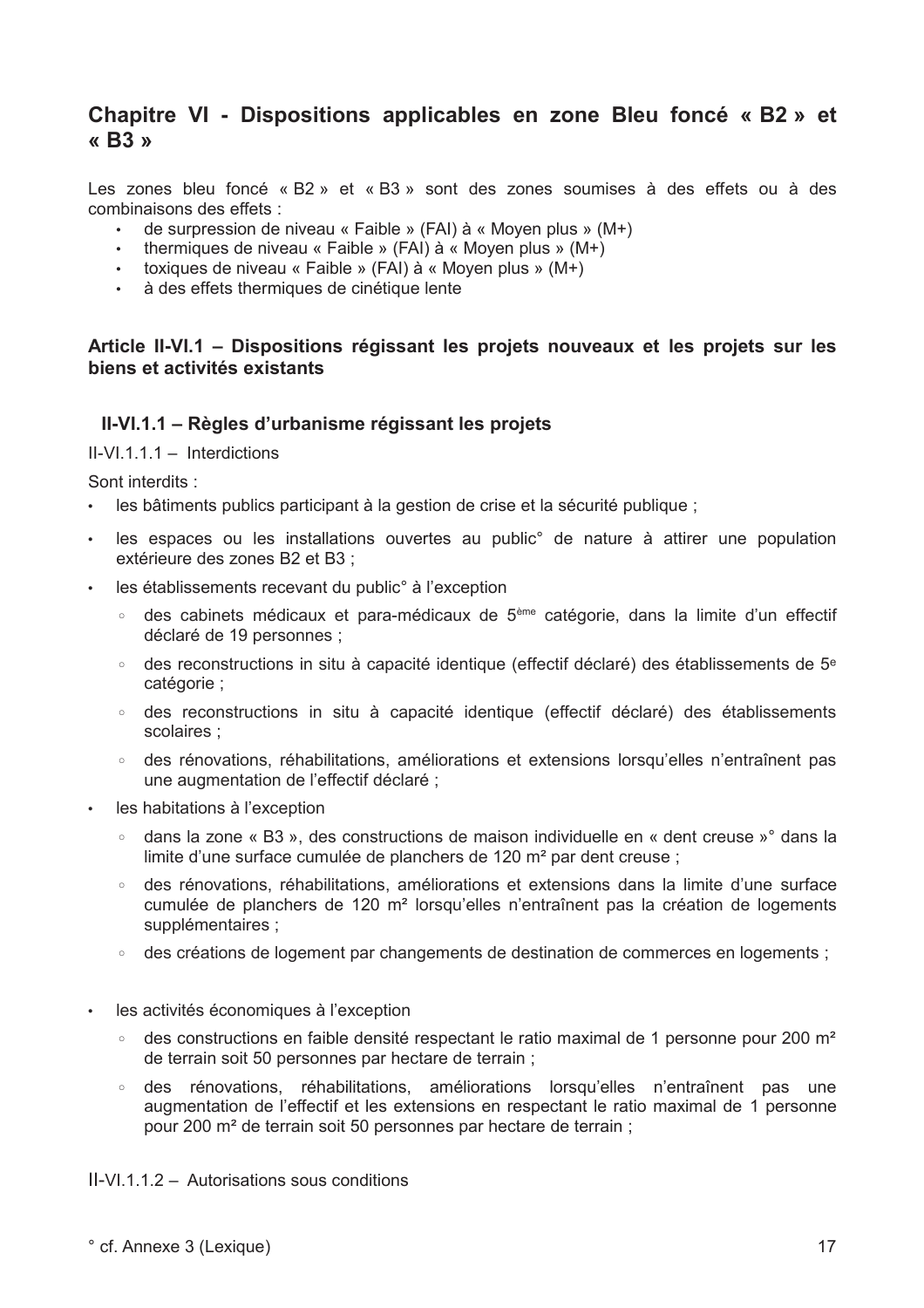Sont autorisés sous conditions des articles II-VI.1.2, tous les projets qui ne sont pas interdits à l'article II-VI.1.1.1.

## II-VI.1.2 - Règles particulières de construction, d'utilisation et d'exploitation régissant les projets

Les projets visés au II-VI.1.1.2, sont concus, réalisés et exploités de manière à assurer la protection des personnes vis-à-vis des effets auxquels ils sont soumis et correspondant aux phénomènes dangereux retenus dans les aléas du PPRT. Cet objectif de protection doit être atteint par des dispositions constructives sur les bâtiments. Les caractéristiques (intensités, doses, concentrations maximales, durées d'applications...) pour les phénomènes à cinétique rapide à prendre en compte sont à déterminer en se reportant aux cartes jointes en annexes :

| Type d'effet   | Objectif de protection                                                                                                                                                                                                                                                                                                                                                              |  |  |  |  |  |  |  |  |
|----------------|-------------------------------------------------------------------------------------------------------------------------------------------------------------------------------------------------------------------------------------------------------------------------------------------------------------------------------------------------------------------------------------|--|--|--|--|--|--|--|--|
| Surpression    | Se reporter aux annexes :<br>5-carte des niveaux d'intensités de surpression<br>6-carte des types d'ondes de surpression et temps d'application                                                                                                                                                                                                                                     |  |  |  |  |  |  |  |  |
| Thermique      | Se reporter aux annexes :<br>8-carte des niveaux d'intensités thermiques continus<br>9-carte des niveaux d'intensités thermiques transitoires de type<br>$\bullet$<br>« Boule de Feu »<br>10-carte des niveaux d'intensités thermiques transitoires de type<br>« Feu de Nuage »<br>11-carte des durées d'application des effets thermiques transitoires<br>de type « feu de nuage » |  |  |  |  |  |  |  |  |
| <b>Toxique</b> | Pour les projets impactés par un niveau d'aléa toxique compris entre moyen<br>(M) et moyen plus (M+) (cf annexe 12 : carte des niveaux d'aléas toxiques),<br>se reporter à l'annexe 13 : carte des taux d'atténuation cibles des locaux de<br>confinement.                                                                                                                          |  |  |  |  |  |  |  |  |

Toutes les constructions, ouvrages, installations et infrastructures sont entretenus et exploités de manière à satisfaire, en permanence, à ces objectifs de protection.

Tous les projets soumis à permis de construire doivent respecter les dispositions de l'article II-I.2 (étude préalable de conformité et attestation).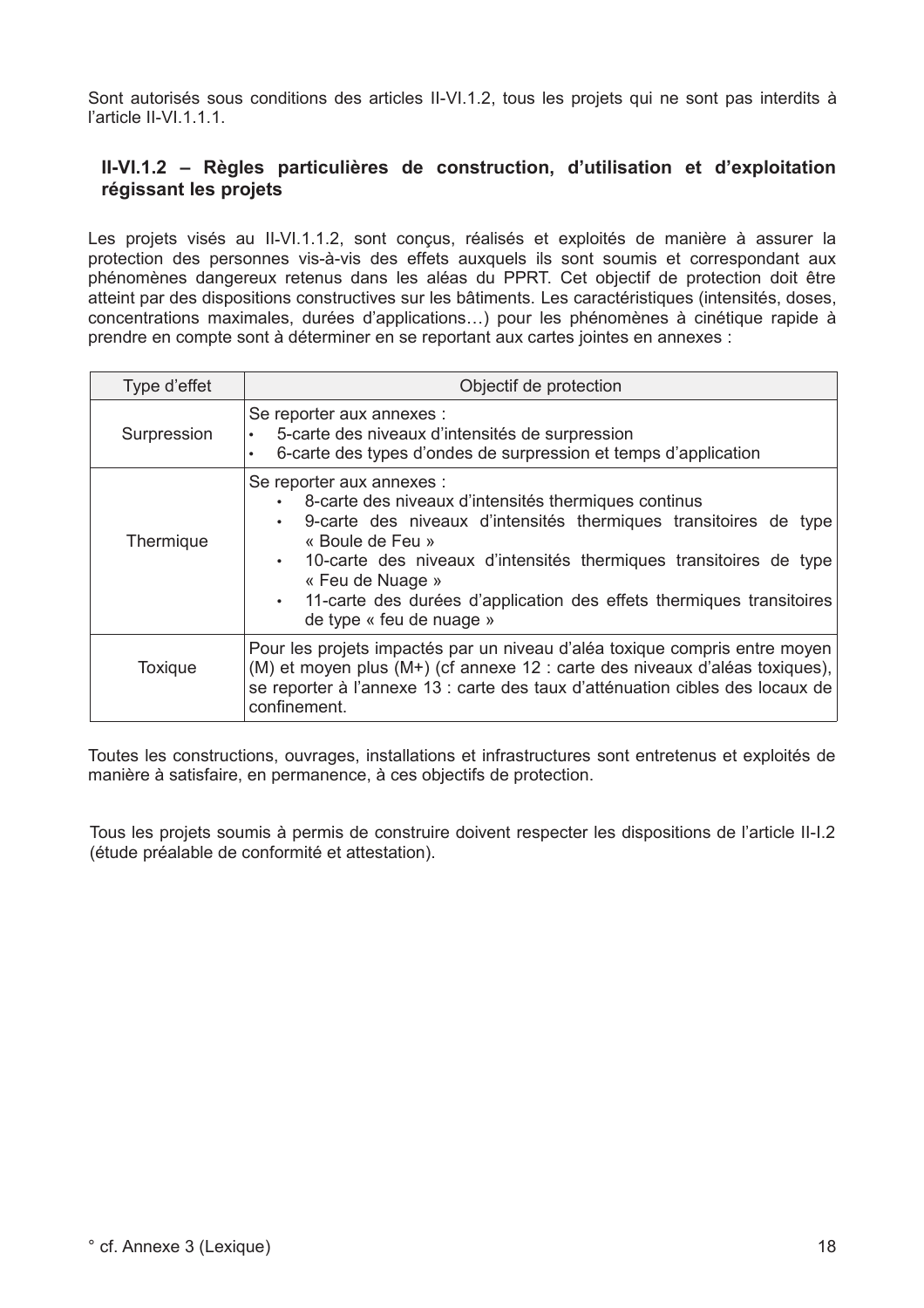## Chapitre VII – Dispositions applicables en zone bleu clair b1 et b2

La zone bleu clair « b1 » est une zone soumise à des effets ou à des combinaisons d'effets :

- de surpression de niveau « Faible » (FAI)
- $\mathbf{L}$ thermiques de niveau « Faible » (FAI) à « Moven » (M)
- toxiques de niveau « Faible » (FAI) à « Moyen » (M)
- · à des effets thermiques de cinétique lente
- · à des effets thermiques à cinétique retardée

La zone bleu clair « b2 » est une zone soumise à des effets ou à des combinaisons d'effets :

- de surpression de niveau « Faible » (FAI)
- thermiques de niveau « Faible » (FAI) à « Moyen » (M)
- toxiques de niveau « Faible » (FAI) à « Moyen » (M)
- · à des effets thermiques de cinétique lente

Les dispositions du présent chapitre s'applique à l'ensemble des autorisations d'urbanisme avec un avis de l'inspection des installations classées pour la protection de l'environnement sur le plan d'urgence à fournir.

## Article II-VII.1 - Dispositions régissant les projets nouveaux et les projets sur les biens et activités existants

## II-VII.1.1 - Règles d'urbanisme

#### $II-VII.1.1.1 - Interdictions$

Sont interdits:

- · les bâtiments publics participant à la gestion de crise et la sécurité publique :
- . les nouveaux établissements recevant du public (ERP) difficilement évacuables °.
- les extensions des établissements recevant du public (ERP) difficilement évacuables ° existants entraînant l'augmentation de leur effectif déclaré.

#### II-VII.1.1.2 - Autorisations sous conditions

Sont autorisés sous conditions des articles II-VII.1.2, tous les projets qui ne sont pas interdits à l'article II-VII.1.1.1

## II-VII.1.2 – Règles particulières de construction, d'utilisation et d'exploitation régissant les projets

Les projets de bâtiments autorisés dans le cadre du II-VII.1.1.2, sont conçus, réalisés et exploités de manière à assurer la protection des personnes vis-à-vis des effets auxquels ils sont soumis et correspondant aux phénomènes dangereux retenus dans les aléas du PPRT. Cet objectif de protection doit être atteint par des dispositions constructives sur les bâtiments. Les caractéristiques (intensités, doses, concentrations maximales, durées d'applications...) pour les phénomènes à cinétique rapide à prendre en compte sont à déterminer en se reportant aux cartes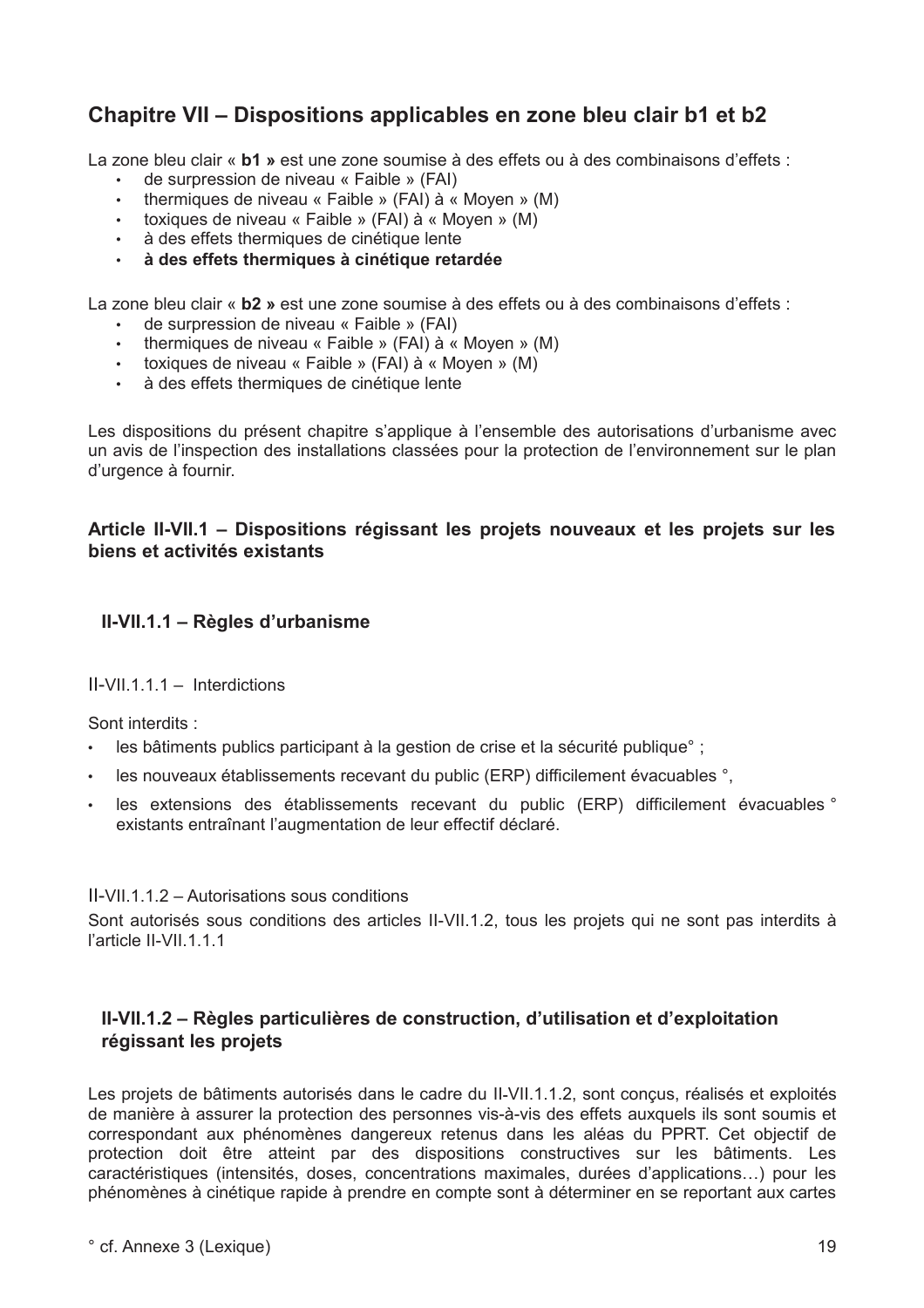jointes en annexes :

| Type d'effet   | Objectif de protection                                                                                                                                                                                                                                                                                                                                                   |  |  |  |  |  |  |  |
|----------------|--------------------------------------------------------------------------------------------------------------------------------------------------------------------------------------------------------------------------------------------------------------------------------------------------------------------------------------------------------------------------|--|--|--|--|--|--|--|
| Surpression    | Se reporter aux annexes :<br>5-carte des niveaux d'intensités de surpression<br>6-carte des types d'ondes de surpression et temps d'application                                                                                                                                                                                                                          |  |  |  |  |  |  |  |
| Thermique      | Se reporter aux annexes :<br>8-carte des niveaux d'intensités thermiques continus<br>9-carte des niveaux d'intensités thermiques transitoires de type<br>« Boule de Feu »<br>. 10-carte des niveaux d'intensités thermiques transitoires de type<br>« Feu de Nuage »<br>11-carte des durées d'application des effets thermiques transitoires<br>de type « feu de nuage » |  |  |  |  |  |  |  |
| <b>Toxique</b> | Pour les projets impactés par un niveau d'aléa toxique moyen (M) (cf annexe<br>12 : carte des niveaux d'aléas toxiques), se reporter à l'annexe 13 : carte<br>des taux d'atténuation cibles des locaux de confinement.                                                                                                                                                   |  |  |  |  |  |  |  |

Toutes les constructions, ouvrages, installations et infrastructures sont entretenus et exploités de manière à satisfaire, en permanence, à ces objectifs de protection.

Tous les projets soumis à permis de construire doivent respecter les dispositions de l'article II-I.2 (étude préalable de conformité et attestation).

En zone « b1 », toutes les activités sont autorisées sous réserve de la rédaction d'un plan d'urgence, opérationnel à la mise en service des constructions, installations et activités demandés (cf. annexe 2 du présent règlement).

Ce plan d'urgence est cohérent avec le Plan d'Opération Interne du dépôt de RUBIS TERMINAL le plus proche, le PPI de Rouen, et le plan de confinement du projet ou de l'activité existante.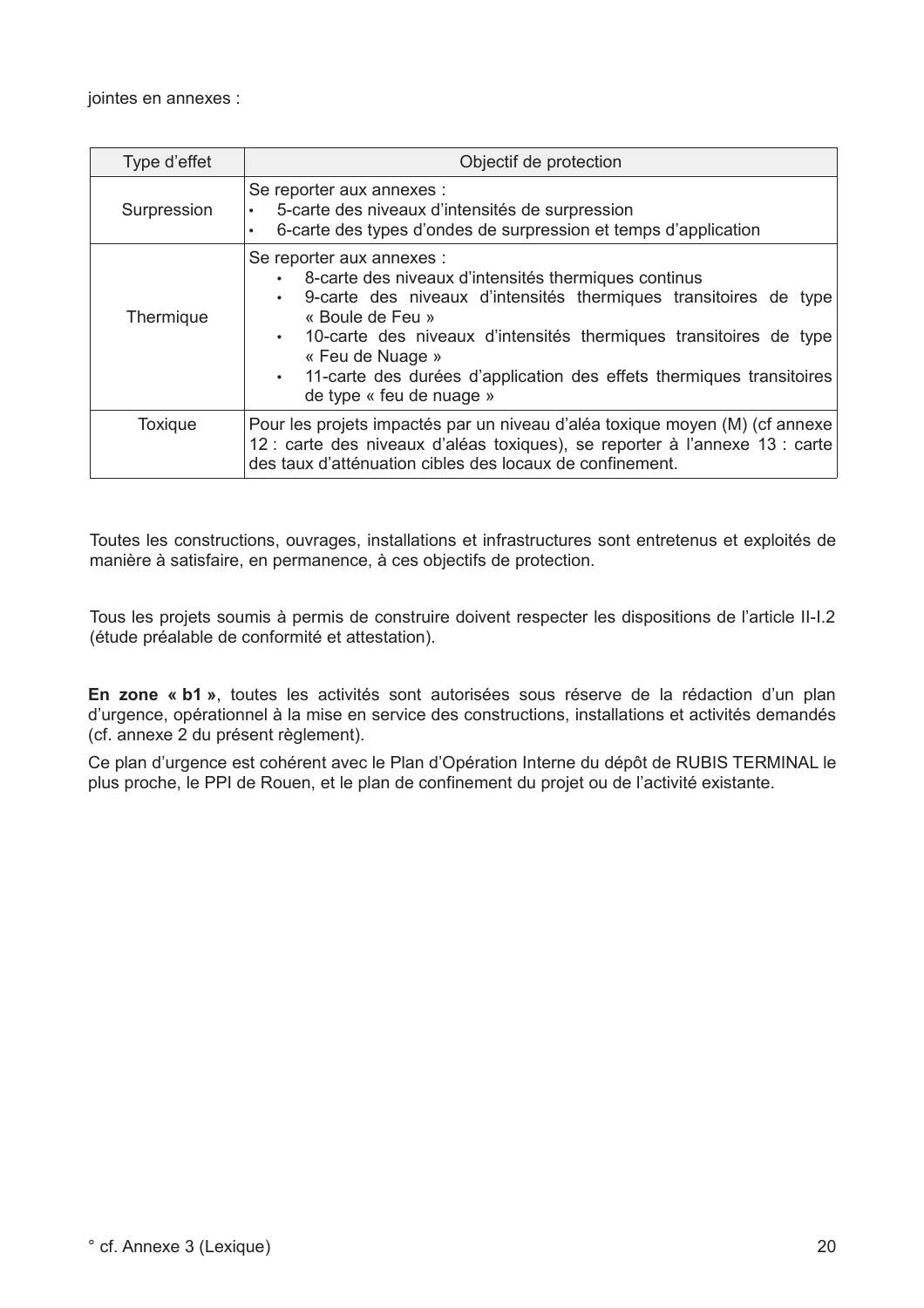## Chapitre VIII – Dispositions applicables en zone bleu clair b3

La zone bleu clair « b3 » est une zone soumise à des effets :

toxiques de niveau « Moyen » (M)

## Article II-VIII.1 - Dispositions régissant les projets nouveaux et les projets sur les biens et activités existants

## II-VIII.1.1 - Règles d'urbanisme

 $II-$ VIII  $.1.1 -$  Interdictions

Sont interdits:

· les bâtiments publics participant à la gestion de crise et la sécurité publique.

#### II-VIII 112 - Autorisations sous conditions

Sont autorisés sous conditions des articles II-VIII.1.2, tous les projets qui ne sont pas interdits à l'article II-VIII1.1.

## II-VIII .1.2 - Règles particulières de construction, d'utilisation et d'exploitation régissant les projets

Les projets de bâtiments autorisés dans le cadre du II-VIII.1.1.2, sont conçus, réalisés et exploités de manière à assurer la protection des personnes vis-à-vis des effets auxquels ils sont soumis et correspondant aux phénomènes dangereux retenus dans les aléas du PPRT. Cet objectif de protection doit être atteint par des dispositions constructives sur les bâtiments. Les caractéristiques (intensités, doses, concentrations maximales, durées d'applications...) pour les phénomènes à cinétique rapide à prendre en compte sont à déterminer en se reportant aux cartes jointes en annexes :

| Type d'effet | Objectif de protection                                                                                                                                                                                                 |
|--------------|------------------------------------------------------------------------------------------------------------------------------------------------------------------------------------------------------------------------|
| Toxique      | Pour les projets impactés par un niveau d'aléa toxique moyen (M) (cf annexe<br>12 : carte des niveaux d'aléas toxiques), se reporter à l'annexe 13 : carte<br>des taux d'atténuation cibles des locaux de confinement. |

Toutes les constructions, ouvrages, installations et infrastructures sont entretenus et exploités de manière à satisfaire, en permanence, à ces objectifs de protection.

Tous les projets soumis à permis de construire doivent respecter les dispositions de l'article II-I.2 (étude préalable de conformité et attestation).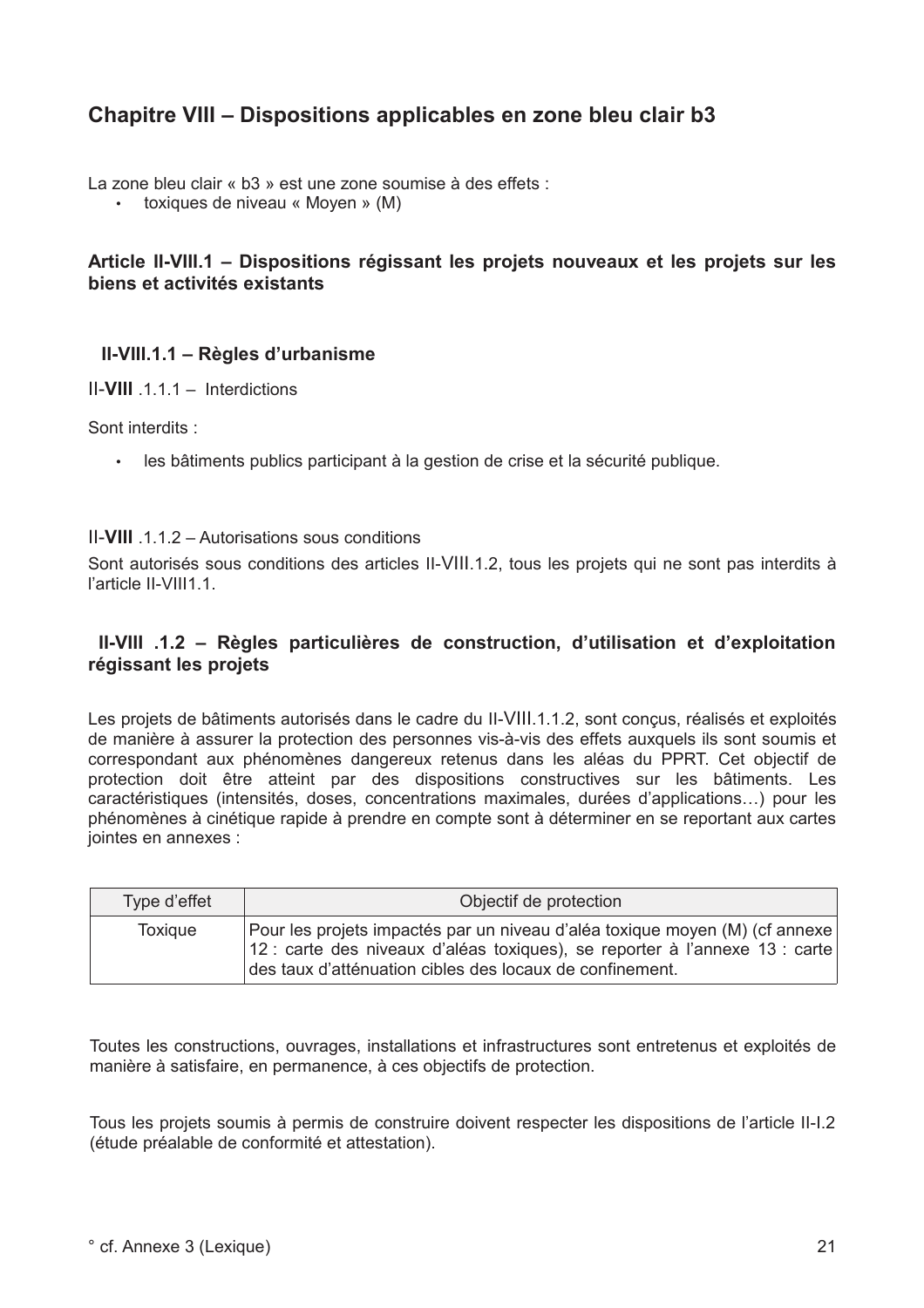## Chapitre IX - Dispositions applicables en zone verte (v)

Dans cette zone, les personnes sont exclusivement exposées à l'aléa toxique de niveau faible  $(Fai)$ .

## Article II-IX.1 - Dispositions régissant les projets nouveaux et les projets sur les biens et activités existants

## II-IX.1.1 - Règles d'urbanisme

Tout est autorisé.

## II-IX.1.2 - Règles particulières de construction, d'utilisation et d'exploitation

Les caractéristiques des effets dans cette zone conduisent uniquement à des recommandations (voir Cahier de recommandations).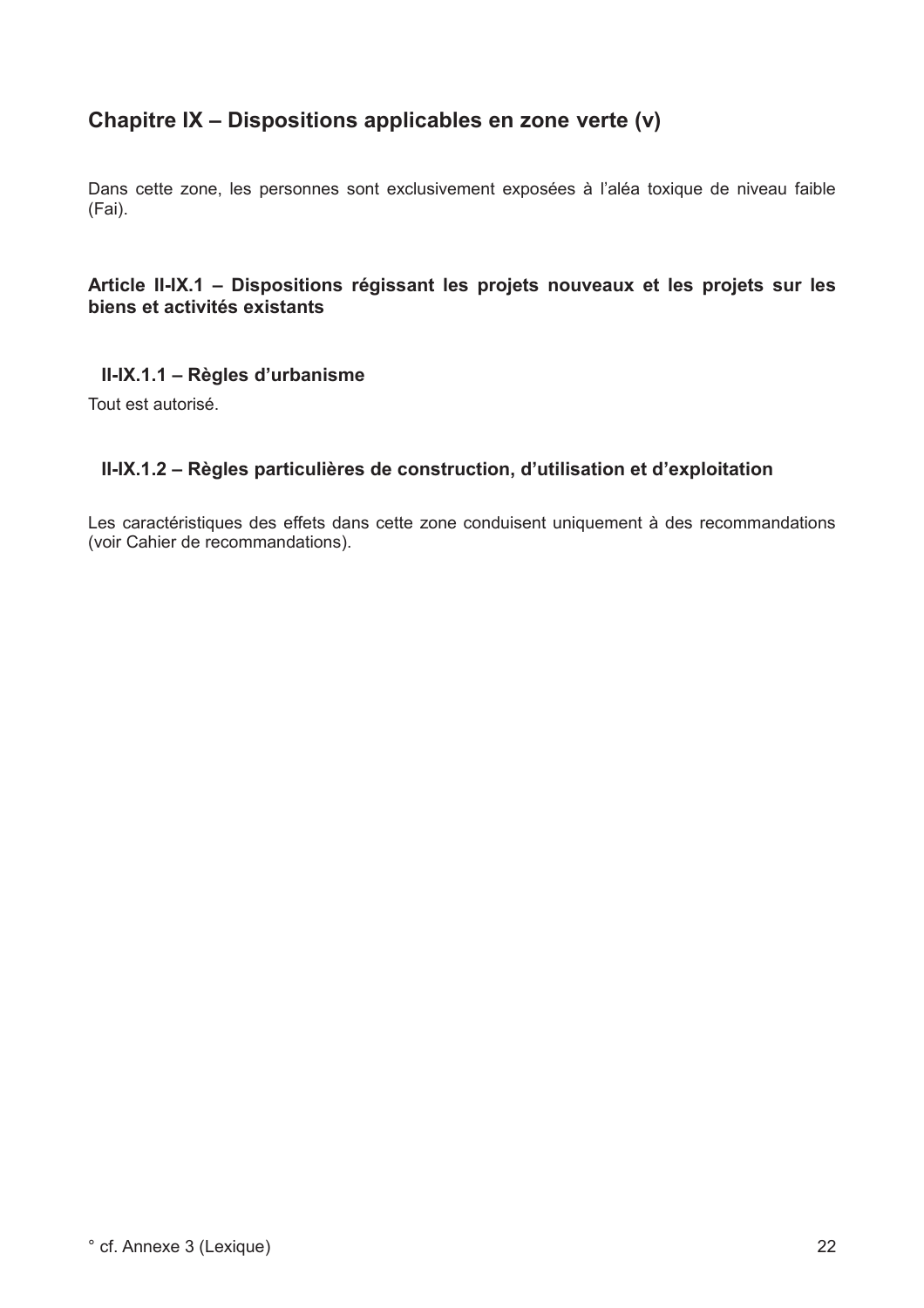## Chapitre I – Secteur d'instauration du droit de préemption

Conformément à l'article L. 515-16-1 du Code de l'environnement, le droit de préemption peut être institué, sur l'ensemble des zones soumises à prescriptions (G, R, r, B, b), par les communes ou par les groupements de collectivités compétents en la matière, dans les conditions définies au chapitre ler du titre ler du livre II du code de l'urbanisme.

## Chapitre II - Secteur d'instauration du droit de délaissement

En application de l'article L. 515-16 du code de l'environnement, dans le secteur référencé « De01 » sur le zonage réglementaire du présent PPRT, en raison de l'existence de risques importants d'accident à cinétique rapide présentant un danger grave pour la vie humaine, les propriétaires des biens concernés existant à la date d'approbation du PPRT peuvent mettre en demeure la collectivité territoriale ou l'établissement public de coopération intercommunale compétent en matière d'urbanisme de procéder à l'acquisition de leur bien, pendant une durée de 6 ans à compter de la date de signature de la convention prévue à l'article L. 515-19-1 ou de la mise en place de la répartition par défaut des contributions mentionnées à ce même article, dans les conditions définies aux articles L. 230-1 à L. 230-6 du code de l'urbanisme.

Dans le cas où le propriétaire ne fait pas prévaloir son droit de délaissement, il doit réaliser les travaux conformément aux prescriptions définies à l'article IV-2.1.1 du présent règlement.

## Chapitre III – Secteurs d'expropriation pour cause d'utilité publique

Aucun secteur d'expropriation n'est instauré par le présent règlement.

## Chapitre IV - Devenir des biens préemptés ou délaissé

En cas d'exercice du droit de préemption ou de délaissement, l'acquéreur a en charge la mise en valeur de ces terrains, leur réaménagement (limitation des accès et/ou démolition des bâtiments  $\ldots$ ).

Toutefois, ils peuvent continuer à être utilisés pour un usage autre que d'habitation, sous réserve du respect des dispositions du plan de prévention des risques technologiques qui sont applicables dans le secteur aux constructions nouvelles.

En cas de cession ultérieure du bien, sa valeur est appréciée en tenant compte de son état ainsi que des restrictions et prescriptions l'affectant du fait des dispositions du présent chapitre et du plan de prévention des risques technologiques. Le produit de la vente est reversé aux collectivités et établissements publics de coopération intercommunale, à l'Etat et aux industriels à l'origine du risque, déduction faite des dépenses engagées par le vendeur et non financées au titre de l'article L. 515-19-1 du code de l'environnement, au prorata de leur participation au financement mis en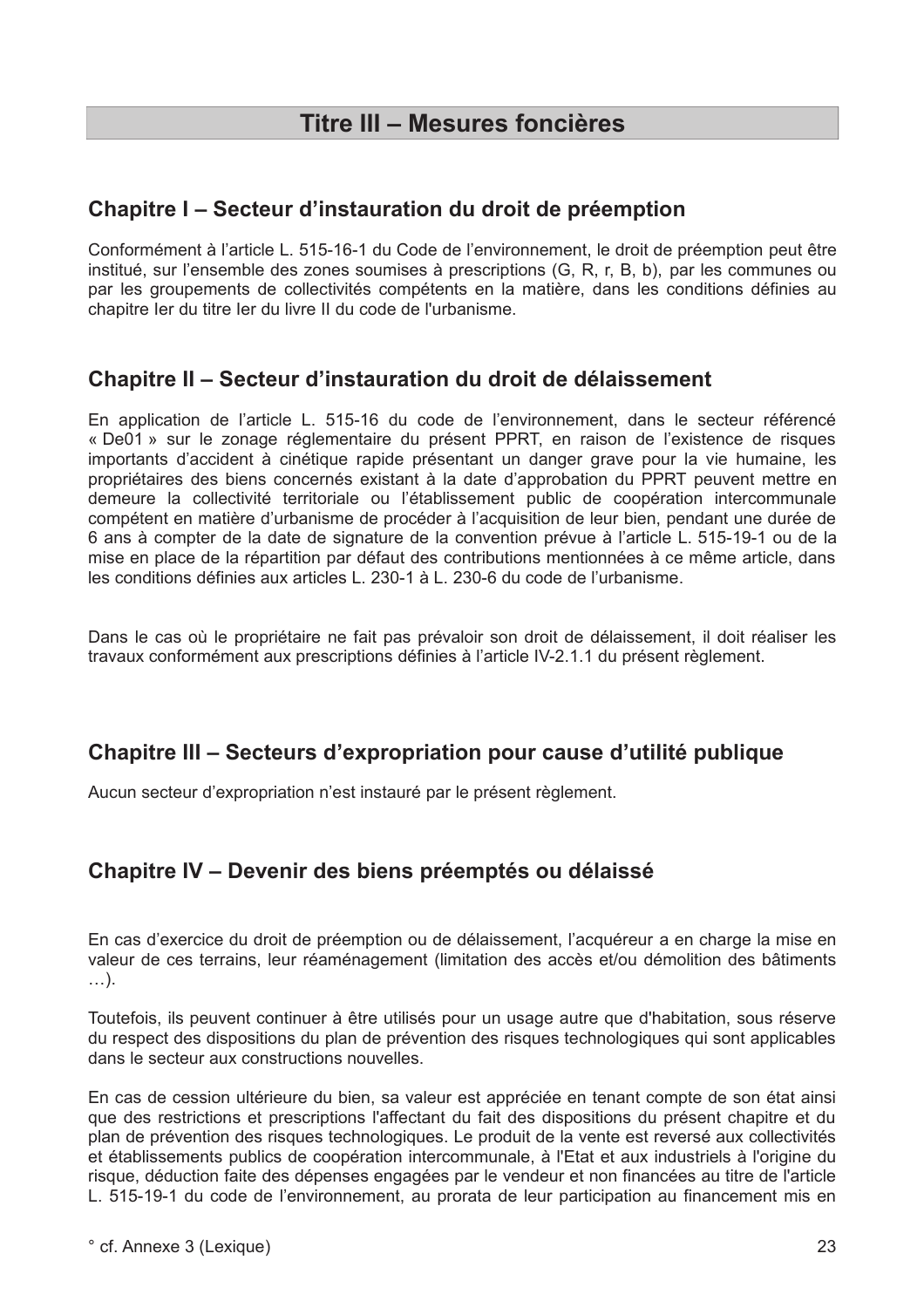œuvre en application de cet article.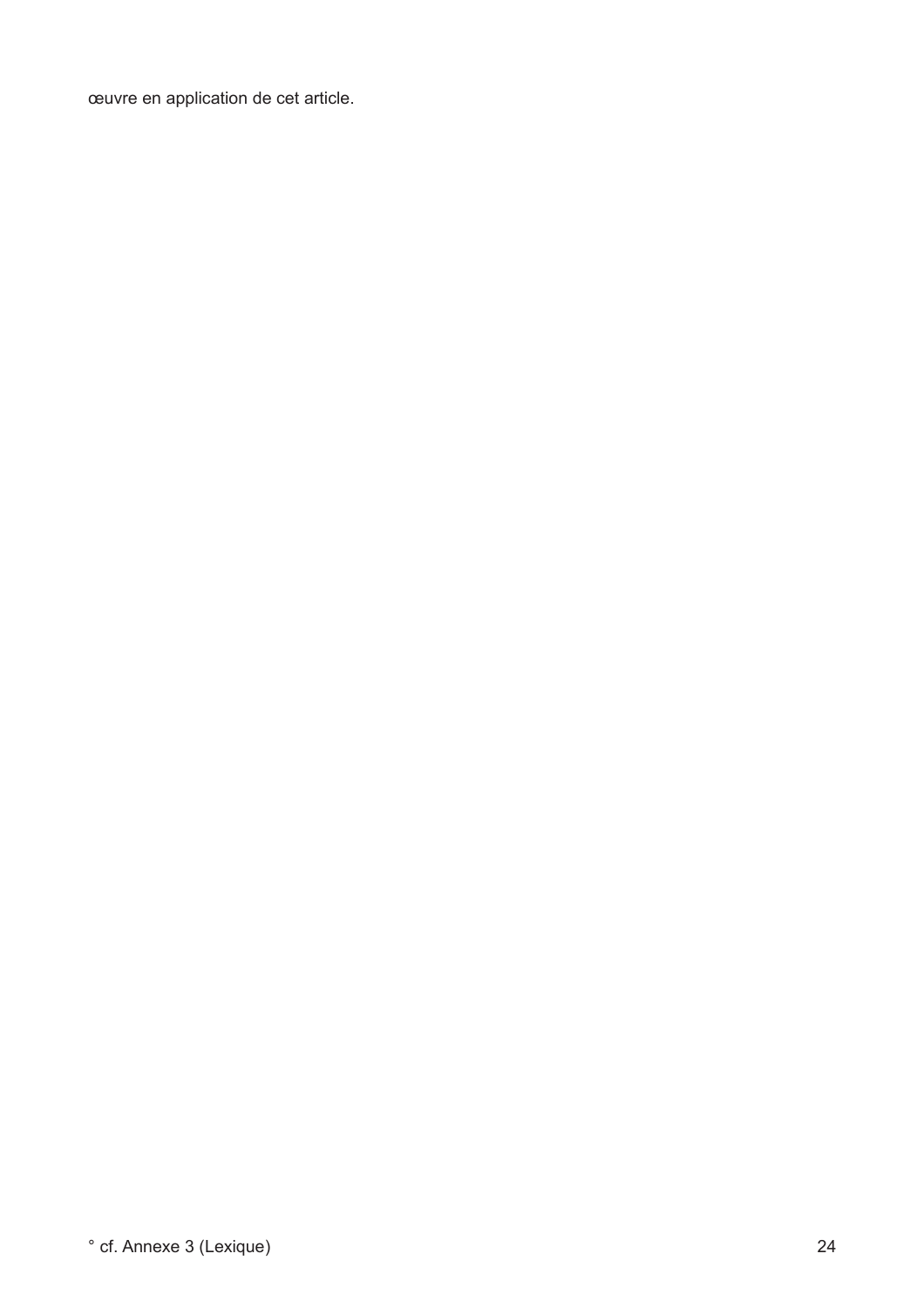## Titre IV - Mesures de protection des populations

## Article IV.1 - Dispositions relatives aux biens autres que les logements

Pour les biens autres que les logements existants dans des zones « R », « r », « B », « b » à la date d'approbation du PPRT, les propriétaires, gestionnaires et responsables des activités sont tenus de mettre en œuvre, chacun en ce qui les concerne, leurs obligations en matière de sécurité des personnes, dans le cadre des réglementations qui leur sont applicables, pour faire face aux effets des risques identifiés par le PPRT, et dont les caractéristiques (intensité, probabilité, cinétique) sont données par les cartes jointes en annexes 4 à 15 du présent règlement.

Ces obligations peuvent être satisfaites par des mesures de protection, de réduction de la vulnérabilité ou d'ordre organisationnel.

## Article IV.2 – Prescriptions d'aménagement applicables aux logements existants

### **IV.2.1 - Logements existants**

### IV-2.1.1 – Conditions de mise en œuvre des prescriptions sur les logements existants

Pour les logements existants et situés en zones « r » et « B2 » à la date d'approbation du PPRT, les mesures de protection décrites à l'article IV-2.1.2 sont réalisées dans un délai de 8 ans à compter de la date d'approbation du PPRT, afin d'assurer la protection des occupants de ces biens dans le respect des objectifs de performance correspondants à chaque zone, et reportés cidessous.

En application des articles R. 515-42 et L. 515-16-2 du code de l'environnement, le coût des travaux de protection d'un logement existant, prescrits par le PPRT, n'excède ni 10 % de la valeur vénale ou estimée du bien avant le 12 mars 2010 (arrêté de prescription du PPRT), ni 20 000 €.

#### IV-2.1.2 – Objectifs de performance des mesures techniques de renforcement du bâti

IV-2.1.2.1 – Mesure de protection applicable en zone «  $r \nu^4$ 

Dans le cas où le propriétaire d'un bien ne fait pas valoir son droit de délaissement, des travaux de réduction de la vulnérabilité sont réalisés par le propriétaire afin d'assurer la protection des habitants de ce bien en cas de survenue de phénomènes toxiques dont les caractéristiques sont données à l'annexe 13 (carte des taux atténuation cibles des locaux de confinement).

IV-2.1.2.2 – Mesure de protection applicable en zone « B2 »

Pour les biens existants à usage d'habitation à la date d'approbation du PPRT situés dans la zone « B2 », des travaux de réduction de la vulnérabilité sont réalisés par le propriétaire afin d'assurer

4 La zone "r" inclut le secteur de mesure foncière "De01".

° cf. Annexe 3 (Lexique)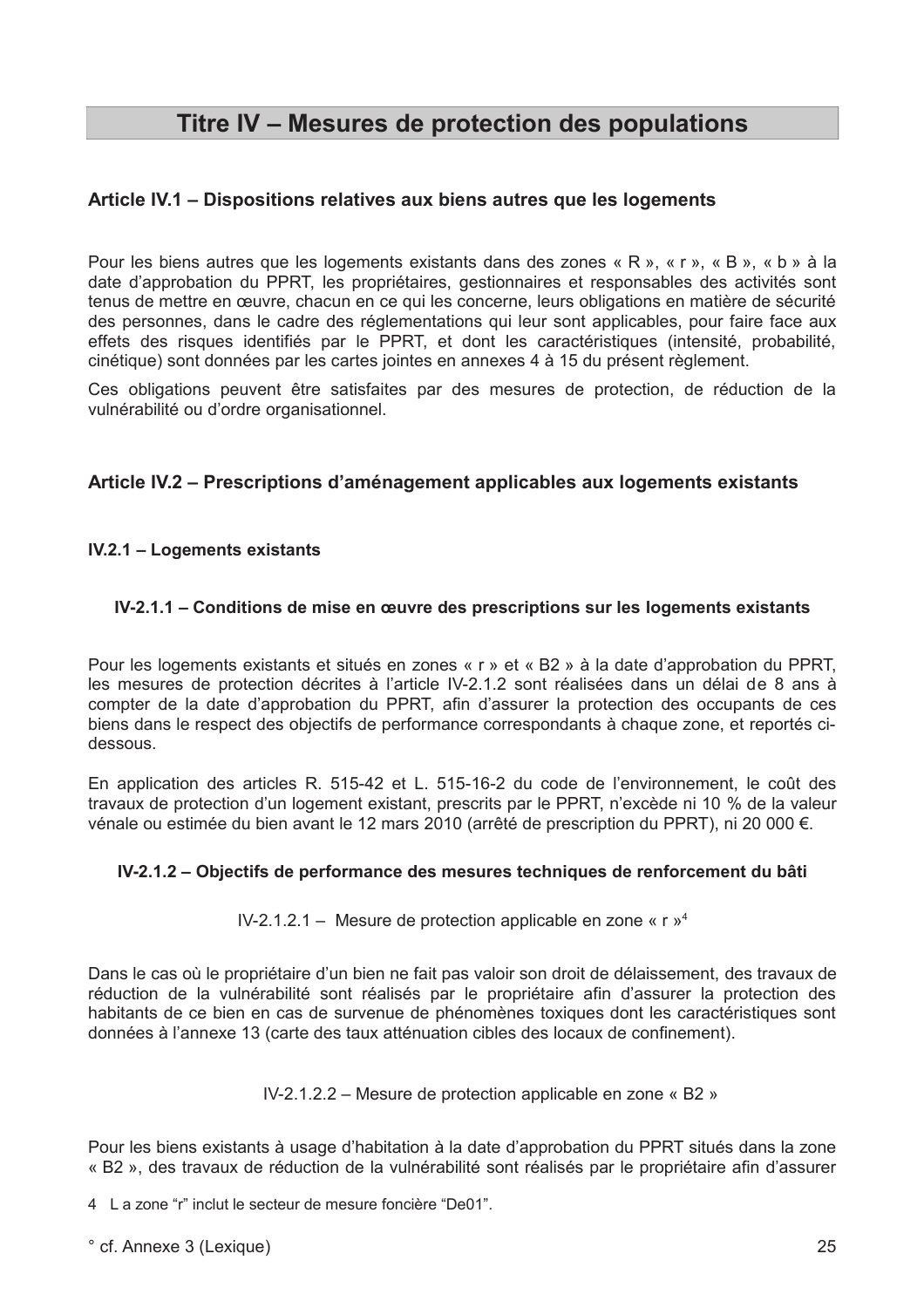la protection des occupants de ces biens en cas de survenue des phénomènes de surpression.

Les intensités pour les phénomènes de surpression sont à déterminer en se reportant aux cartes d'intensité jointes en annexes :

| Type d'effet | Objectif de protection                                                                                                                          |  |  |
|--------------|-------------------------------------------------------------------------------------------------------------------------------------------------|--|--|
| Surpression  | Se reporter aux annexes :<br>5-carte des niveaux d'intensités de surpression<br>6-carte des types d'ondes de surpression et temps d'application |  |  |

Dans cette zone, l'objectif de protection ne porte que sur les surfaces vitrées, et non sur la fixation des menuiseries de celles-ci au bâtiment.

## Article IV.3 - Prescriptions d'un plan d'urgence

Les biens autres que logements situées au sein de la zone G, R, r, B1 et b1 doivent, dans un délai de 2 ans à compter de la date d'approbation du PPRT, élaborer un plan d'urgence prévovant a minima les conditions prévues à l'annexe 2 du présent règlement. Ce plan est transmis pour avis de l'inspection des installations classées pour la protection de l'environnement.

## Article IV.4 - Prescriptions sur les usages

#### IV.4.1 - Infrastructures routières

Les gestionnaires des voiries doivent mettre en place un dispositif physique permettant l'interdiction de la circulation aux abords immédiats des sites avec déclenchement par l'entreprise à l'origine du risque en cas d'accident technologique au niveau des principales infrastructures routières qui traversent les zones "R", "r".

Les conditions d'implantation, de réalisation et de mise en œuvre de ces dispositifs par les gestionnaires des infrastructures ainsi que les conditions de maintenance et d'activation particulière sont conformes aux dispositions du Plan Particulier d'Intervention (PPI)° de Rouen.

Le détenteur du pouvoir de police, en lien avec les gestionnaires des voiries, met en place une signalétique d'information de l'existence d'un risque technologique comprenant une mention relative à l'attitude à adopter en cas d'alerte.

Les présentes dispositions sont applicables dans un délai de 2 ans à compter de la date d'approbation du PPRT.

#### IV.4.2 - Infrastructures ferroviaires

Les gestionnaires des voies ferrées s'attachent à informer le personnel chargé de l'entretien des voies et de leurs abords, au sein du périmètre d'exposition aux risques, de la présence d'une zone à risques, et le former aux mesures particulières à prendre en cas d'alerte conformément aux dispositions du Plan Particulier d'Intervention (PPI) ° de Rouen.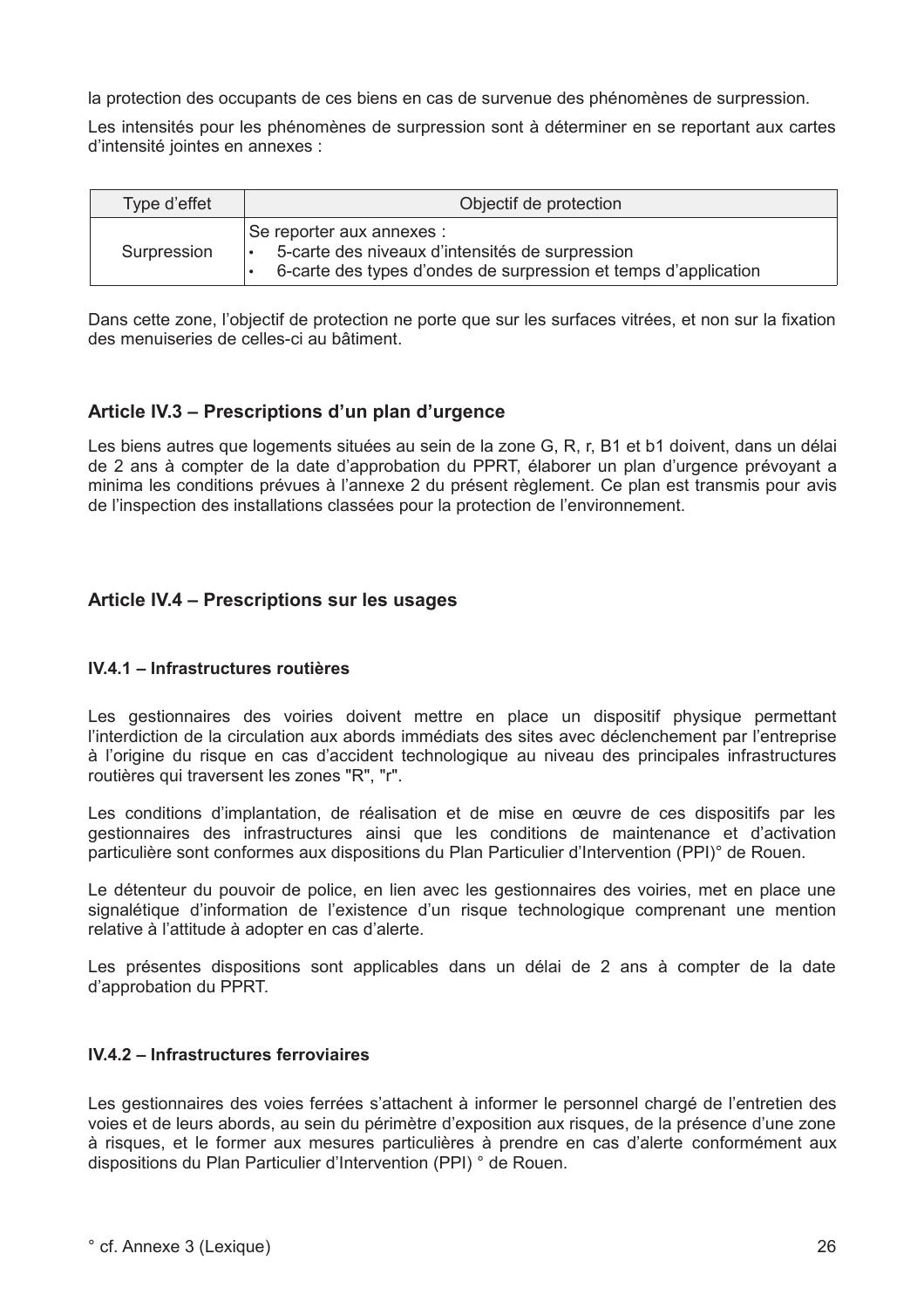#### IV.4.3 - Transports de Matières Dangereuses

Les aires d'attente et de stationnement de véhicules de Transport de Matières Dangereuses (TMD) sont interdites sur la voie publique en zones « R », « r ».

L'information des usagers par des panneaux d'interdiction spécifique est réalisée par les gestionnaires de voiries.

#### IV.4.4 - Transports collectifs et scolaires

Les exploitants des réseaux de transport collectif ou scolaire s'attachent à informer le personnel chargé de transporter les usagers, au sein du périmètre d'exposition aux risques, de la présence d'une zone à risques, et le former aux mesures particulières à prendre en cas d'alerte.

Le détenteur du pouvoir de police, en lien avec les exploitants des réseaux, met en place une signalétique d'information de danger à destination du public au niveau des arrêts situés au sein des zones "R", "r", dans un délai de 2 ans à compter de la date d'approbation du PPRT.

Les nouveaux arrêts de transports collectifs en vue de la montée ou de la descente de vovageurs sur le réseau routier sont interdits dans les zones "R" et "r"

Les déplacements des arrêts existants dans les zones "R" et "r" pour une meilleure protection face aux effets des phénomènes dangereux sont autorisés.

#### IV.4.5 - Mode de déplacements doux

Le détenteur du pouvoir de police, en lien avec les gestionnaires, met en place une signalétique d'information de danger à destination du public sur les itinéraires de randonnées, cyclistes ou autres parcours sportifs qui traversent les zones "R", "r", "B" et "b", dans un délai de 2 ans à compter de la date d'approbation du PPRT.

La création d'itinéraires de randonnées, cyclistes ou autres parcours sportifs est interdite dans les zones "R", "r".

#### IV.4.6 - Voie navigable

L'amarrage des embarcations de plaisance est interdit au sein des zones "R", "r", "B" et "b".

Les gestionnaires des voies navigables s'attachent à informer le personnel navigant, au sein du périmètre d'exposition aux risques, de la présence d'une zone à risques au niveau des quais, et le former aux mesures particulières à prendre en cas d'alerte conformément aux dispositions du Plan Particulier d'Intervention (PPI) ° de Rouen.

#### IV.4.7 - Autres usages

Sont interdits:

- · tout stationnement de résidences mobiles (caravanes, camping-car, ...) occupées en permanence ou temporairement par des personnes, au sein des zones "R", "r".
- · tout stationnement de résidences mobiles (caravanes, camping-car, ...) occupées en permanence ou temporairement par des personnes, au sein des zones "B" et "b", sauf si présence d'un local de confinement.
- . les aires de repos pour tous types de véhicule dans les zones "R" et "r".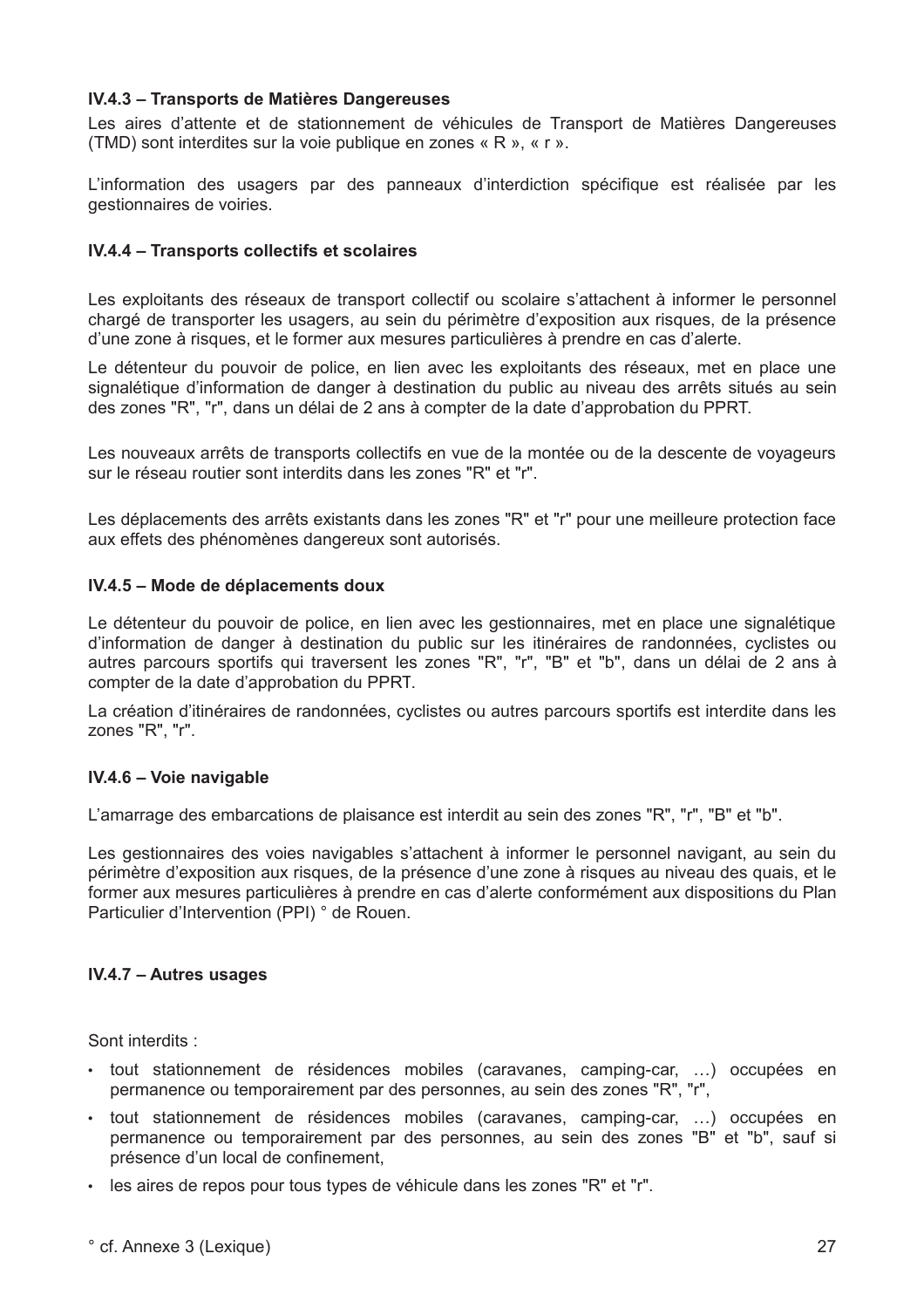· l'organisation de manifestation sportive, culturelle, commerciale ou de nature à exposer le public dans les zones "R". "r".

En domaine privé, les aires de repos au sein des zones "B" et "b" font l'objet d'une mise en place par les gestionnaires, dans un délai de 2 ans à compter de la date d'approbation du PPRT, de signalétique d'information de risques qui identifie les mesures particulières à prendre en cas d'alerte.

En domaine public, les aires de repos au sein des zones "B" et "b" font l'objet d'une mise en place par le détenteur du pouvoir de police, en lien avec les gestionnaires des voiries, dans un délai de 2 ans à compter de la date d'approbation du PPRT, de signalétique d'information de risques qui identifie les mesures particulières à prendre en cas d'alerte.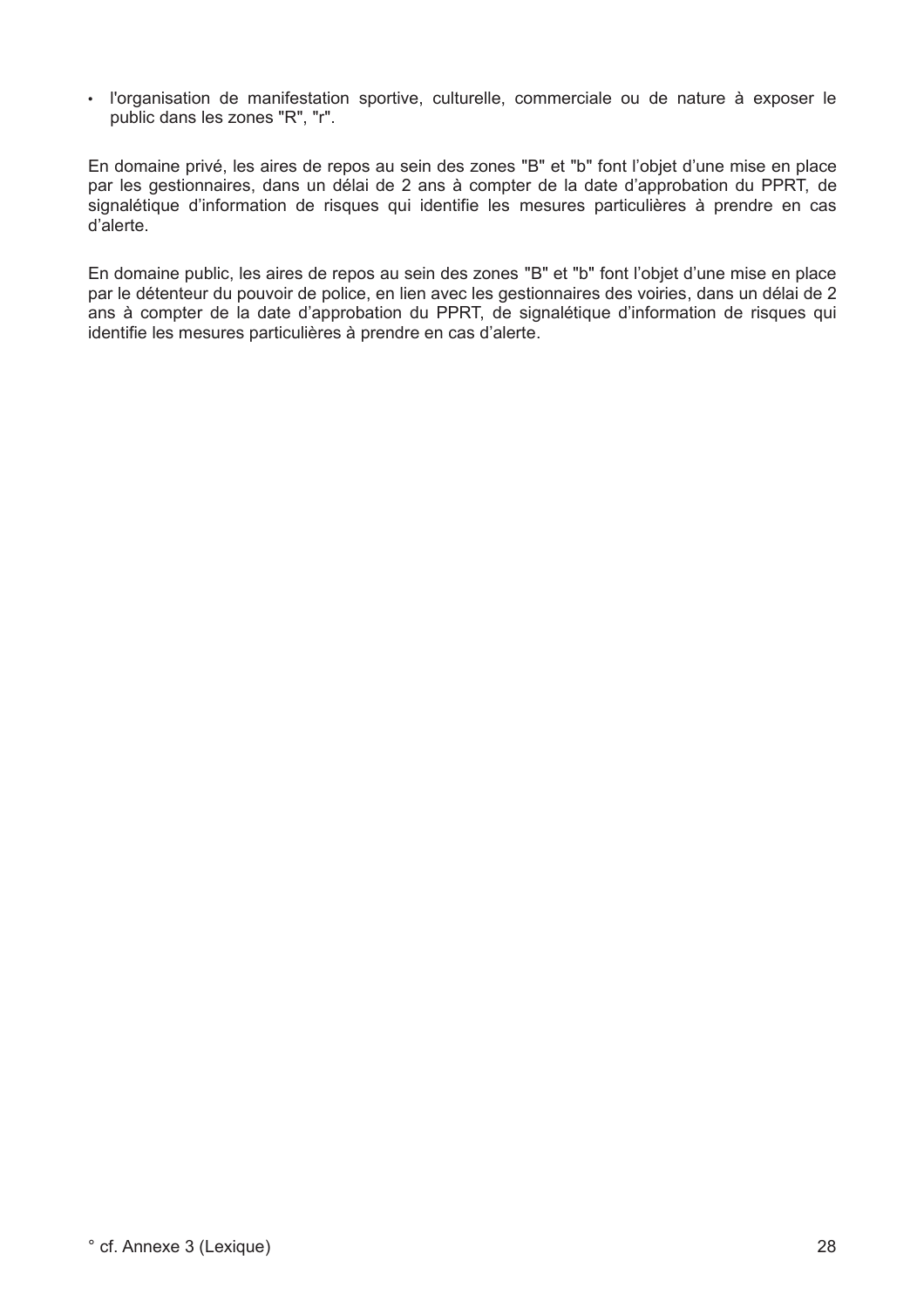## Titre V - Servitudes d'utilité publique

Il s'agit des mesures instituées en application de l'article L. 515-8 du Code de l'Environnement.

À ce titre :

- · Le Plan de Prévention des Risques Technologiques approuvé vaut servitude d'utilité publique (article L. 515-23 du Code de l'Environnement). Il est porté à la connaissance des maires des communes situées dans le périmètre du plan en application de l'article L. 132-1 à L. 132-4 du Code de l'Urbanisme.
- · Le PPRT approuvé doit être annexé aux plans locaux d'urbanisme, par un arrêté métropolitain de mise à jour des servitudes d'utilité publique, conformément à l'article L. 152-7 et R. 151-51 du Code de l'Urbanisme, dans un délai de 3 mois à compter de la date de son approbation.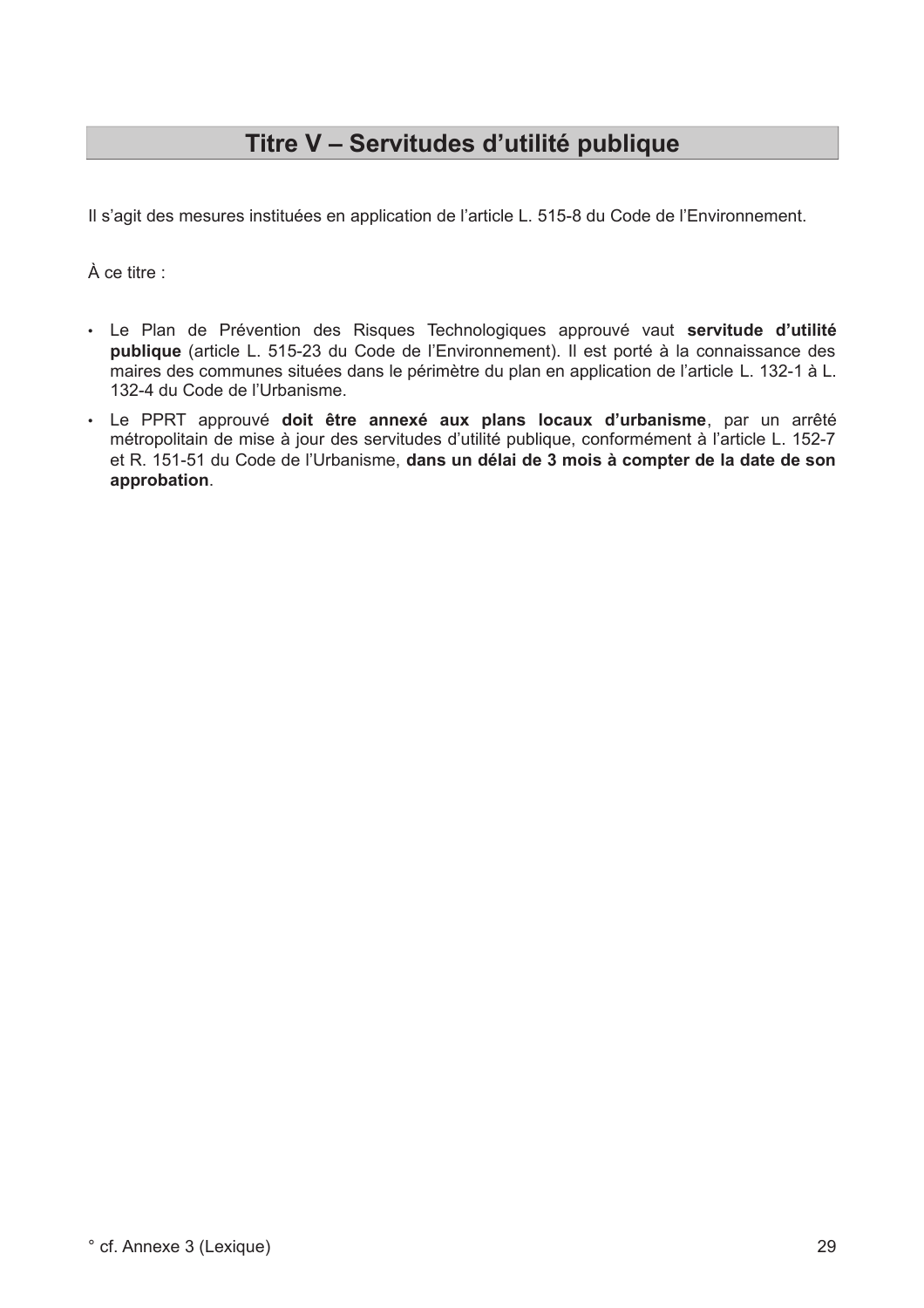## Annexe 1 - Local de confinement

Dans les zones concernées par un effet toxique, la mise en place d'une stratégie de confinement comporte les aspects suivants :

1. Création d'un local de confinement de taille adaptée au nombre de personnes à protéger, dont la localisation dans le bâtiment sera choisie pour en optimiser l'efficacité.

Cette création peut se faire par aménagement des locaux existants ou construction d'un nouveau local. Il est important de se reporter aux conditions constructives de la présente notice, pour le positionnement du local.

2. Adaptation de la perméabilité à l'air du local de confinement au phénomène dangereux le plus contraignant susceptible d'impacter le bâtiment.

Le tableau ci-dessous propose un tableau de conversion du taux d'atténuation cible ° des locaux de confinement (figurant sur la carte en annexe 13) en un indice de perméabilité n50° facilement mesurable pour les bâtiments résidentiels, en fonction de leur situation par rapport au risque (exposé ou abrité).

| Toxigue<br>Att           | Toxique<br>$n^{50}$ (vol/h)     |                                 |                                 |                                 |  |  |
|--------------------------|---------------------------------|---------------------------------|---------------------------------|---------------------------------|--|--|
| Taux d'atténuation cible | Habitat<br>individuel<br>exposé | Habitat<br>individuel<br>abrité | Logement<br>collectif<br>exposé | Logement<br>collectif<br>abrité |  |  |
| 7,35%                    | 2,65                            | 20,00                           | 1,85                            | 20,00                           |  |  |
| 6,88 %                   | 2,60                            | 20,00                           | 1,75                            | 20,00                           |  |  |

n50° : Perméabilité à l'air pour les bâtiments résidentiels

Att : Taux d'atténuation° pour les bâtis dont l'usage n'est pas l'habitation familiale

exposé : Une des facades du local de confinement est directement exposée à la source du phénomène dangereux.

abrité : Aucune des façades du local de confinement n'est directement exposée à la source du phénomène dangereux.

NOTA : Pour les effets toxiques, les conditions météorologiques retenues pour les calculs sont les conditions  $\kappa$  3F ».

3. Mise en œuvre d'autres dispositions techniques permettant au local de confinement d'atteindre ou de conserver sa pleine efficacité pendant la durée du confinement, considérée égale à 2 heures, et de permettre aux personnes exposées de surmonter la crise dans les conditions optimales (installation d'un système de coupure de ventilation, sas d'entrée, etc...).

4. Définition de règles comportementales à respecter avant, pendant et après la crise (plan de confinement).

#### **Conditions constructives**

Les conditions constructives sont remplies lorsque les dispositions suivantes sont satisfaites en totalité :

- une pièce (ou plusieurs pièces) est clairement identifiée en tant que local de confinement. Un local de confinement est mis en place par logement, bâtiment ou structure.

- la surface du local de confinement doit être au moins égale à 1 m<sup>2</sup> par personne (recommandé 1,5 m<sup>2</sup> par personne) et son volume est au moins égal à 2,5 m<sup>3</sup> par personne (recommandé à 3,6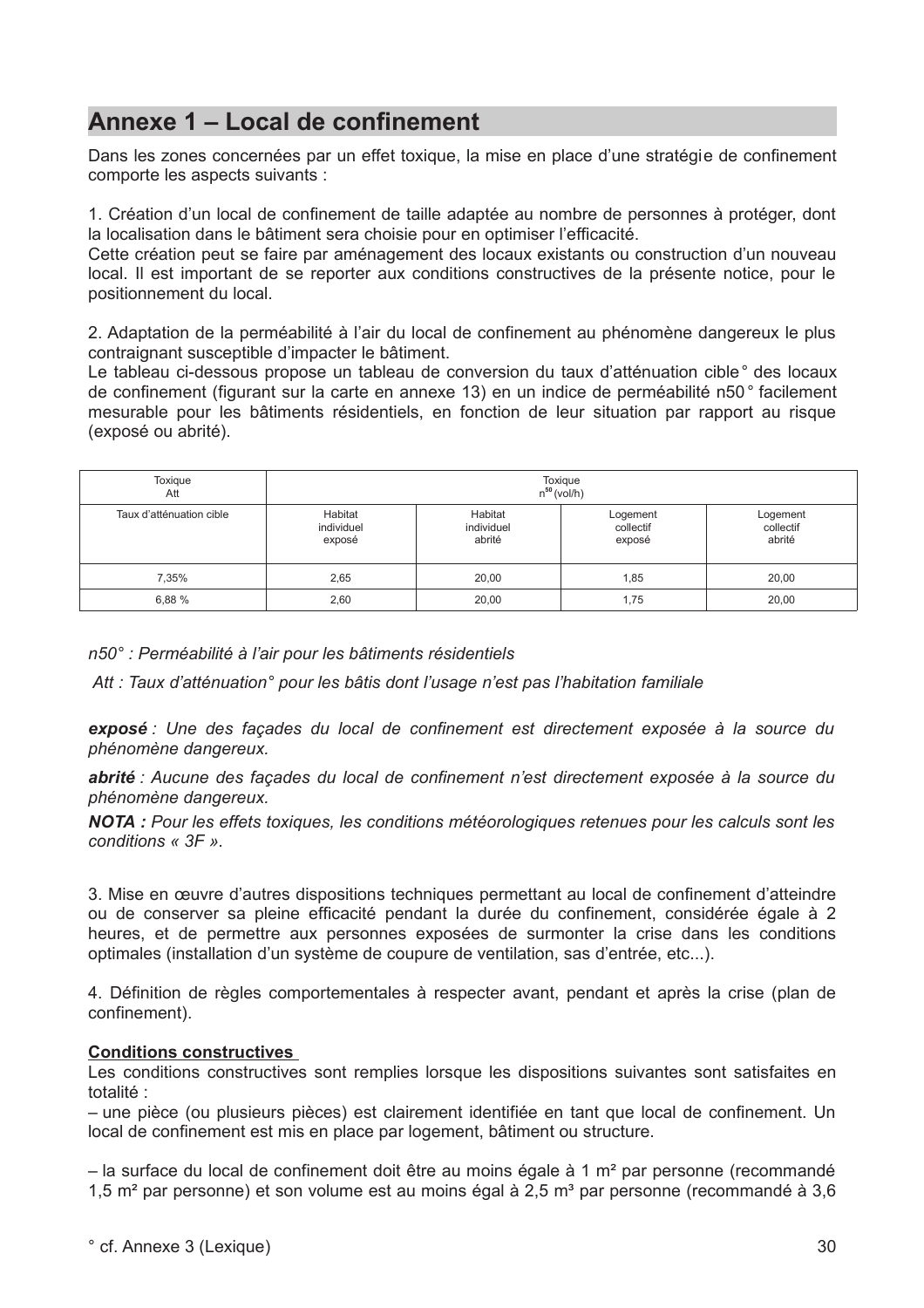m<sup>3</sup> par personne) en prenant en considération pour le nombre d'habitants le type du logement plus une personne. À titre d'exemple, 5 personnes pour un type T4 ; une pièce est suffisante.

Le nombre de personnes à confiner pour une construction à destination d'ERP est égal à l'effectif de l'ERP (le personnel et le public autorisé).

Le nombre de personnes à confiner pour une construction à destination d'activité est égal à l'effectif des personnes susceptibles d'être présentes dans l'activité.

- une mesure de perméabilité à l'air du local permet de s'assurer de l'atteinte de l'objectif de performance (n50°). Le mode opératoire de la mesure doit respecter les normes en vigueur.

- les portes d'accès au local de confinement sont étanches à l'air (exemple : porte pleine monobloc au linéaire bien jointoyé, avec plinthe automatique de bas de porte) ou peuvent être rendues étanches (adhésif disponible pour étancher le pourtour). Elles permettent aussi la ventilation de la construction en temps normal (exemple selon le type de ventilation : avec grille de transfert obturable).

- le local de confinement ne comporte pas d'appareil de chauffage à combustion, ni tout autre appareil, dispositif ou matériel pouvant contrevenir à la sécurité et la santé des personnes pendant la durée du confinement. Aucun appareil de chauffage à combustion à circuit non étanche n'est mis en place dans le bâtiment dans lequel se situe le local de confinement.

- l'arrêt rapide des débits d'air volontaires de l'ensemble de la construction est possible (exemple : entrées d'air obturables et système "coup de poing" arrêtant les organes de ventilation). Les dispositifs concernés sont notamment les ventilations mécaniques et naturelles, les chauffages et climatisations à circuit d'air transféré, les hottes. A défaut, du ruban adhésif étanche de largeur 40 ou 50 mm est disponible dans le local pour étancher rapidement toutes les entrées et sorties d'air.

- le local de confinement n'est pas encombré.

- pour les bâtiments collectifs d'habitation, les entrées dans le bâtiment pouvant être utilisées lors d'une crise, sont pourvues d'un sas.

#### Le respect des dispositions suivantes est également conseillé :

- le local de confinement est abrité du site industriel, c'est-à-dire qu'il ne comporte aucune façade extérieure exposée au site.

- si le chauffage n'est pas concerné par les dispositions d'arrêt des flux d'air volontaires prescrites ci-dessus. l'arrêt du chauffage est alors possible, a minima celui dans le local de confinement, il peut être couplé à l'arrêt de la ventilation.

- lorsque cela est possible, il est utile d'identifier un volume potentiel pouvant jouer le rôle de sas d'entrée dans le local de confinement (avec entrée unique de préférence).

- des sanitaires dans le local lorsque cela est possible, avec l'obligation que la ventilation de ces locaux soit arrêtée pendant toute la durée du confinement conjointement à l'arrêt général des ventilations. Lorsque cela est impossible, prévoir des bouteilles d'eau dans le local de confinement

#### Équipement à prévoir dans le local :

Ruban adhésif étanche de 40 à 50 mm de largeur (calfeutrement des fenêtres, obturation des conduits de ventilation). linges ou torchons (calfeutrement du bas de porte par un linge mouillé). lampe de poche, radio autonome (piles), bouteilles d'eau en absence de point d'eau, seau, moyen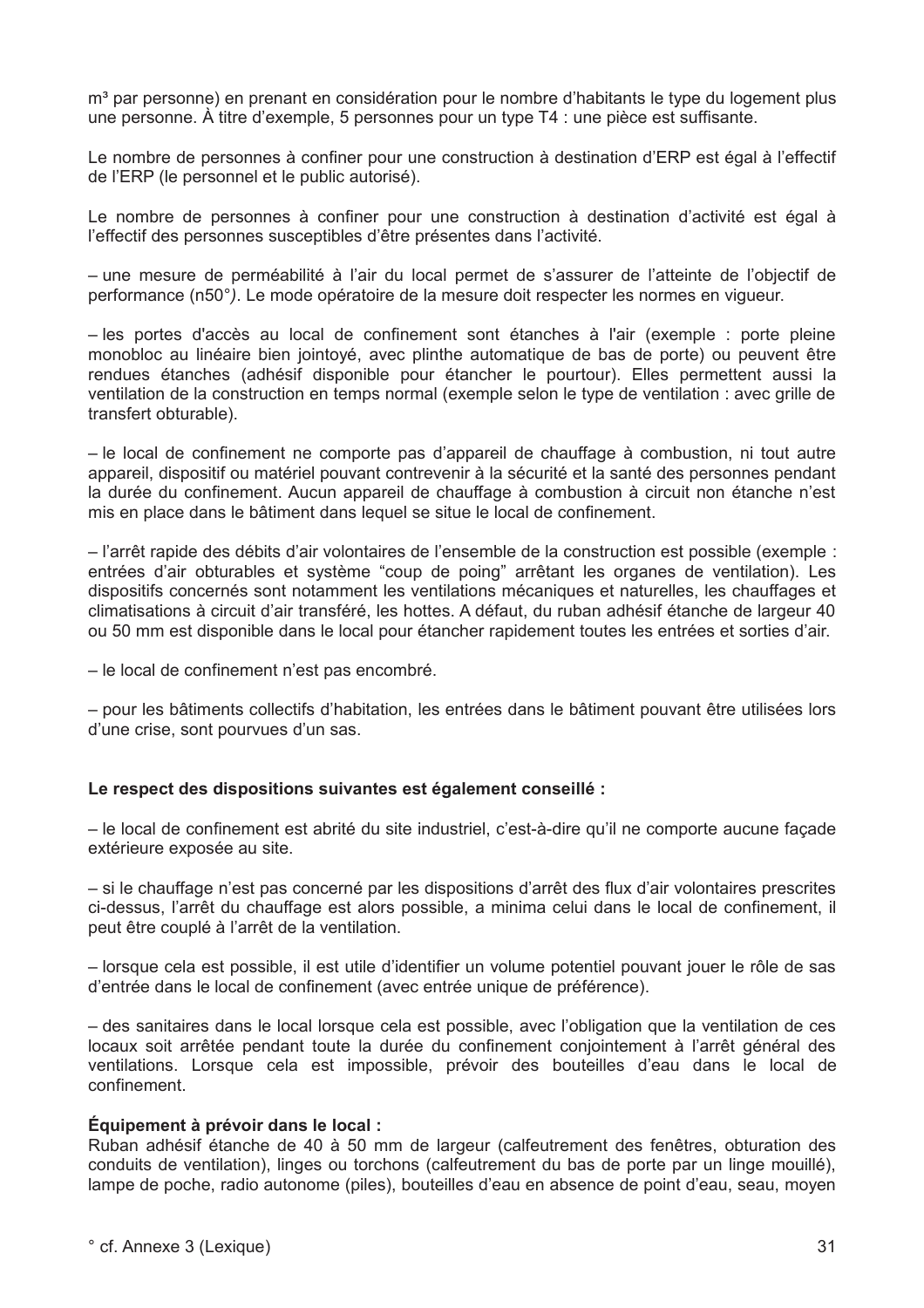d'accès en hauteur (calfeutrement des fenêtres).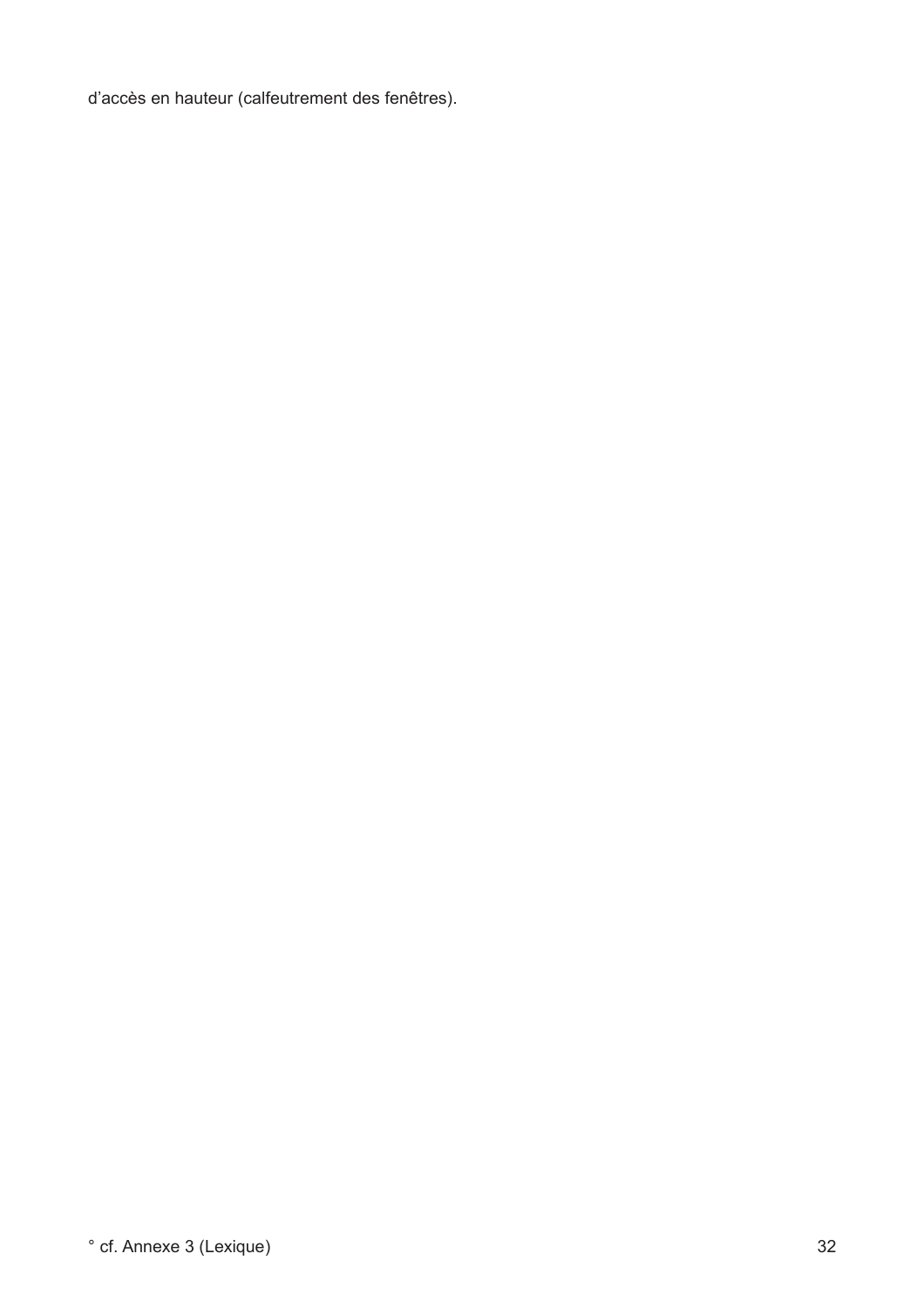## Annexe 2 – Plan d'urgence des entreprises impactées

Les entreprises situées au sein des zones G, R, r, B1 et b1 doivent élaborer un plan d'urgence et se doter d'une fonction de coordination dudit plan (chaque entreprise devra nommer une personne chargée de cette dernière fonction) prévoyant a minima les trois volets suivants :

a) un volet pédagogique comprenant :

- une description succincte et claire des effets susceptibles d'affecter l'entreprise et des risques associés, ainsi qu'une cartographie permettant de visualiser les zones à risques impactées.

- la description de l'information et de la formation des personnels concernés.

- la description des exercices périodiques,

- l'identification des personnes chargées de la mise en œuvre du plan.

b) un volet relatif aux mesures d'évacuation et de protection des personnes et comprenant :

- la description des conditions efficaces de réception de l'alerte transmise par la société RUBIS TERMINAL (évacuation) ou par la société BOREALIS (confinement).

- la description des mesures de sécurité et de protection devant être mises en place immédiatement (interruption et mise en sécurité des installations, moyens techniques adaptés à la mise en sécurité des personnels, rassemblement, conditions d'évacuation, vérification de la mise en place du plan, etc.),

- l'identification des movens minimaux à mettre en place adaptés aux phénomènes dangereux et à leur cinétique (description des équipements de protection individuels devant être mis à disposition des personnels, notamment ceux travaillant en extérieur ou dans le cas d'une évacuation).

c) un volet décrivant les modalités dont l'entreprise rend compte au préfet, et comprenant la description des moyens de communication et le contenu de l'information permettant de rendre compte au préfet des mesures mises en place sur le site (nombre de personnes évacuées ou confinées, etc.) et de connaître à tout instant les instructions du directeur des opérations de secours.

L'entreprise pourra justifier du respect de cette prescription par adhésion à un système mutualisé sur une zone donnée.

Dans les zones industrialisées, cette mutualisation pourrait s'effectuer autour de l'établissement à l'origine du risque et se mettrait en œuvre dans les mêmes conditions que celles citées ci-dessus.

Ces plans d'urgence sont compatibles avec les dispositions du POI du ou des établissements à l'origine du risque (dépôt RUBIS TERMINAL et BOREALIS) et le PPI de la zone de Rouen, et sont transmis pour information au préfet.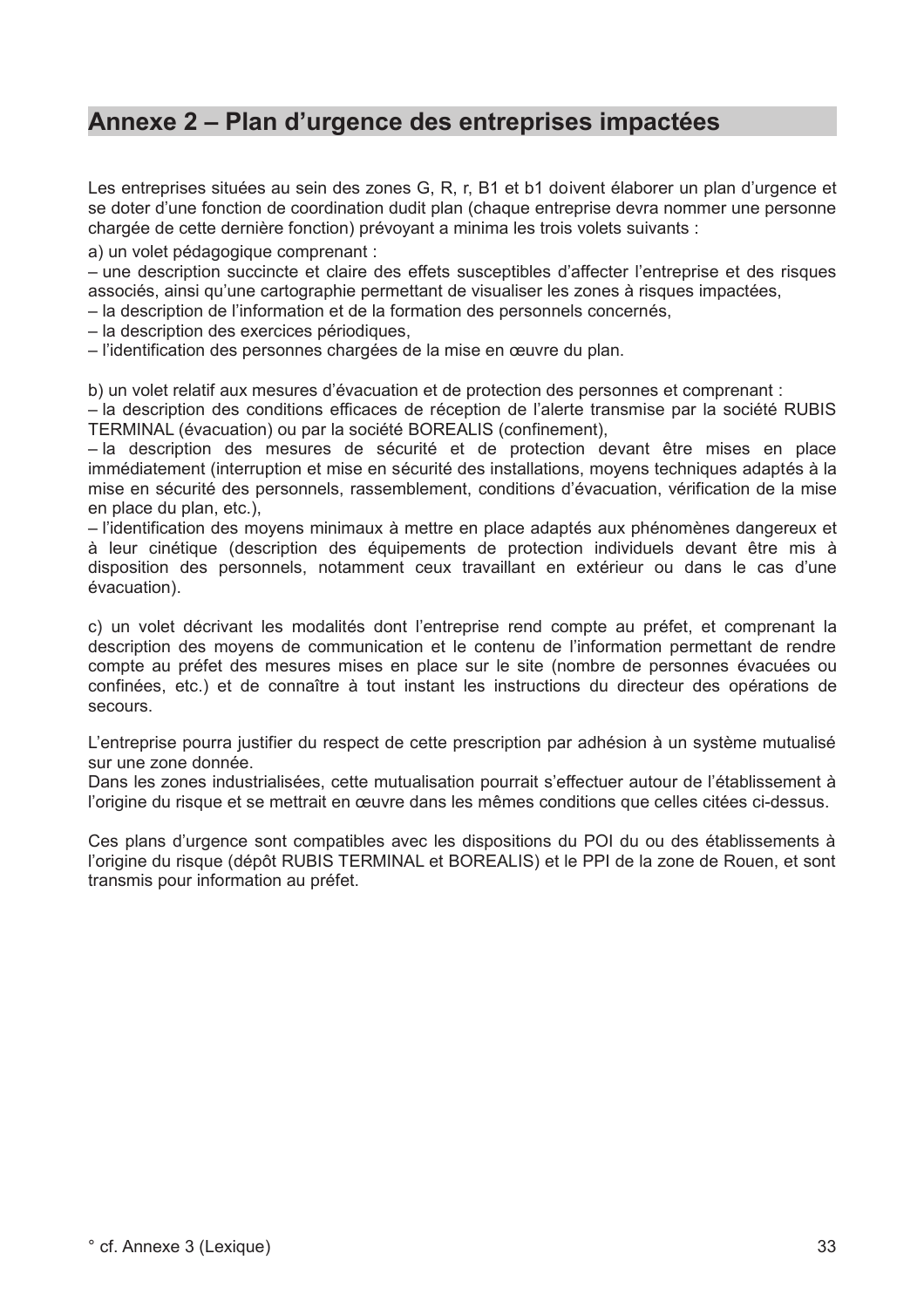## **Annexe 3 Lexique**

#### Activités sans fréquentation permanente :

Les activités, constructions, installations ou infrastructures pouvant être considérées comme sans fréquentation permanente regroupent toutes les constructions, installations, ouvrages, équipements au sein desquels aucune personne n'est affectée en poste de travail permanent ou des activités ne nécessitant pas la présence de personnel pour fonctionner. La présence de personnel dans ces activités est liée uniquement à leur intervention pour des opérations ponctuelles (opérations de maintenance par exemple).

Entrent également dans cette catégorie les travaux agricoles.

#### Activités connexes ou nécessaires dans la zone :

Certaines activités présentent des caractéristiques telles que leur délocalisation peut soit engendrer des conséquences sur le fonctionnement technique ou économique de la zone voire remettre en question la viabilité des entreprises à l'origine du risque présentes, soit ne pas paraître efficace en termes de protection des personnes dans la mesure où les personnes sont susceptibles de revenir via d'autres moyens moins protecteurs (stationnement de camionnettes sur le site, etc.).

Ces activités peuvent être classées dans l'un des cas suivants en fonction de leurs caractéristiques :

Activités présentant un lien direct avec l'établissement à l'origine du risque

Ce lien direct consiste en tout ou partie des cas suivants :

- flux de matières ou d'énergie dont les origines et destinations ne peuvent pas être implantées ailleurs, déplacées ou éloignées pour des raisons de sécurité ou de viabilité des process de l'établissement à l'origine du risque ;
- utilisations communes d'utilités implantées sur le site de l'activité et permettant d'assurer ou renforcer la pérennité économique des activités :
- activités économiques destinées à la production d'utilités utilisées par les établissements à l'origine des risques ;
- lien économique, technique ou industriel d'importance vitale pour l'établissement à l'origine du risque, c'est-à-dire entraînant la fermeture de l'établissement en cas de délocalisation de l'activité.

#### · Activités prestataires de l'établissement à l'origine du risque

Ces activités regroupent tous les établissements intervenant au sein d'une ou plusieurs entreprises donneuses d'ordres (à l'origine des risques, ou exercant une des activités autorisées), sous réserve que l'établissement considéré intervienne un temps significatif (de l'ordre de 70 % de son temps sur déclaration du directeur d'établissement, en moyenne sur l'année) dans au moins l'une de ces entreprises. Ce calcul est effectué sur la base du temps total de travail de l'ensemble des personnels intervenants.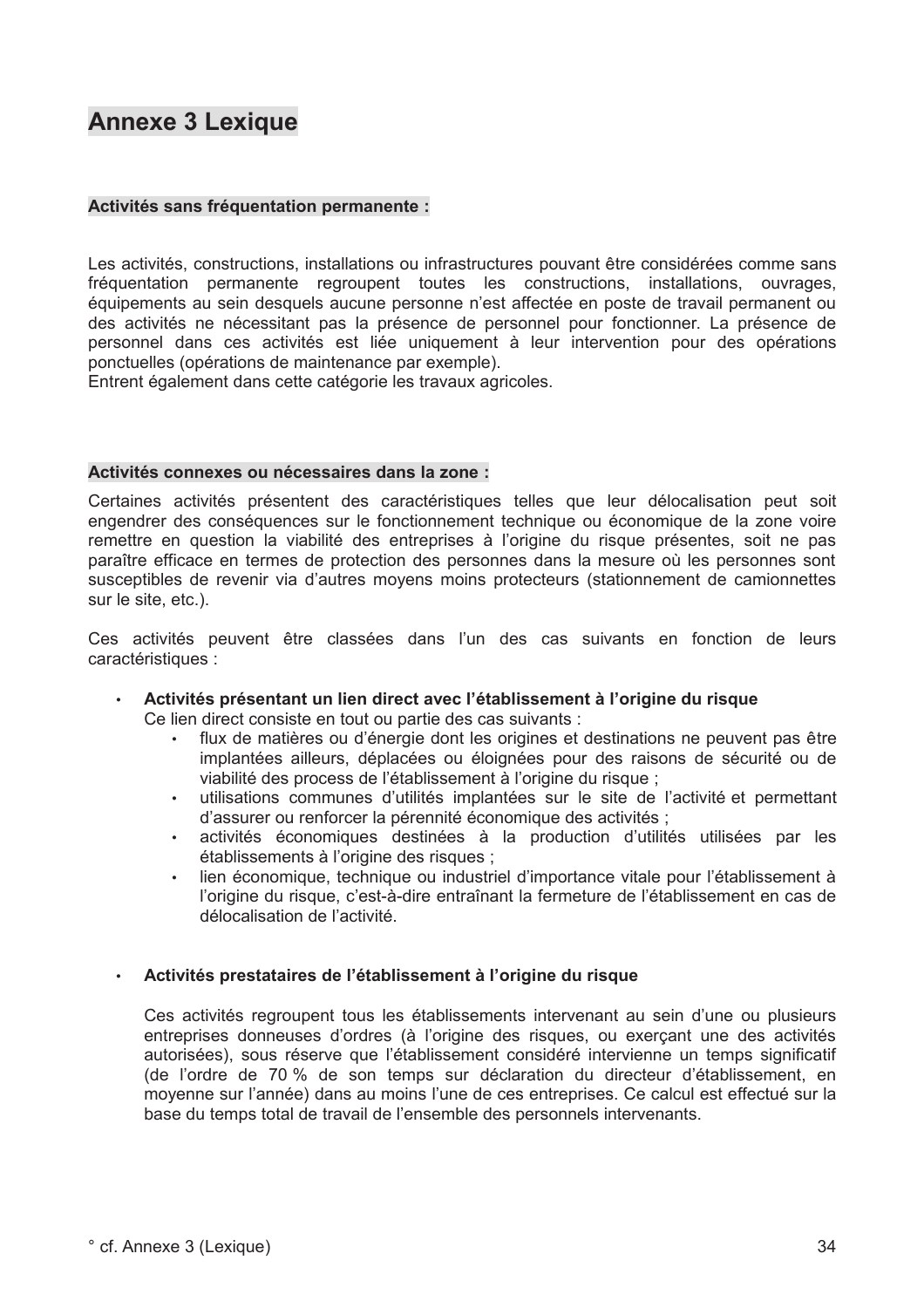#### Activités participant au service portuaire  $\bullet$

Les activités (installations ou ouvrages) qui sont indispensables au bon fonctionnement du port, notamment pour des raisons de sécurité, de facilité de la navigation ou d'exploitation de la zone. Elles sont réparties en deux catégories :

- activités générales aux ports (capitainerie, ateliers navals, station de dégazage et de déballastage des navires, stations des activités de remorquage, de lamanage, poste de gardiennage, quais et bassins, écluses, etc.) ;
- activités de chargement/déchargement et activités connexes (portiques, cavaliers, grues, bras de chargement/déchargement, outillage des guais, aires ou entrepôts de transit des marchandises ou conteneurs directement liés aux installations de chargement/déchargement, aires de stockage et de traitement des conteneurs vides, activités de pré-acheminement et post-acheminement par voie routière, ferrée ou fluviale des marchandises, conteneurisées ou non, activités de transbordement des cargaisons navire/navire ou navire/barge, activités parcs transporteurs, zones de stationnement pour matériels devant être chargés ou déchargés.

### · Activités nécessitant de s'implanter dans une zone portuaire

Activités qui nécessitent l'utilisation de la voie d'eau pour l'acheminement et/ou l'expédition de leurs marchandises.

#### · Activités sans fréquentation permanente (cf. définition précédente)

Activités avec protection possible (ne concernent que les zones r, B1 et b1 du présent règlement)

Certains phénomènes dangereux engendrant des zones d'effets importantes pouvant toucher des tiers n'apparaissent qu'à la suite d'une succession de défaillances s'enchaînant de facon plus ou moins rapide. Bien qu'étant à cinétique rapide au sens réglementaire, le délai avant survenue de ces phénomènes peut parfois laisser le temps de procéder à la protection des personnels des activités économiques par leurs propres moyens et leur propre organisation.

Afin de pouvoir prendre en compte ce critère, il est nécessaire de déterminer précisément le temps disponible pour que les personnes puissent se mettre à l'abri, de définir en quoi consiste cette mise à l'abri (confinement dans un local adapté sur site ou évacuation hors site), et de confronter ces informations au temps d'apparition des effets du phénomène dangereux et à son intensité.

En cas de mise à l'abri via l'évacuation, les principes suivants doivent être respectés :

## 1/ Principes de l'évacuation

L'évacuation consiste à éviter l'exposition des personnes en les évacuant à l'extérieur des zones des effets irréversibles associés au phénomène dangereux, à ces effets.

Pour pouvoir être prises en compte comme mesures de protection, les dispositions prévues pour l'évacuation doivent être compatibles avec celles du PPI de Rouen.

#### 2/ Définition du temps nécessaire à l'évacuation

Le temps total à considérer comme nécessaire aux personnes pour évacuer se compose de différents délais associés aux actions d'alerte, de réaction et d'évacuation des personnes hors des zones où les effets sont inférieurs au seuil des effets irréversibles. La durée nécessaire aux personnes pour évacuer devra tenir compte des moyens utilisés, des premiers effets pouvant gêner l'évacuation (fumées, etc.). Par ailleurs, il est vérifié que tout au long du parcours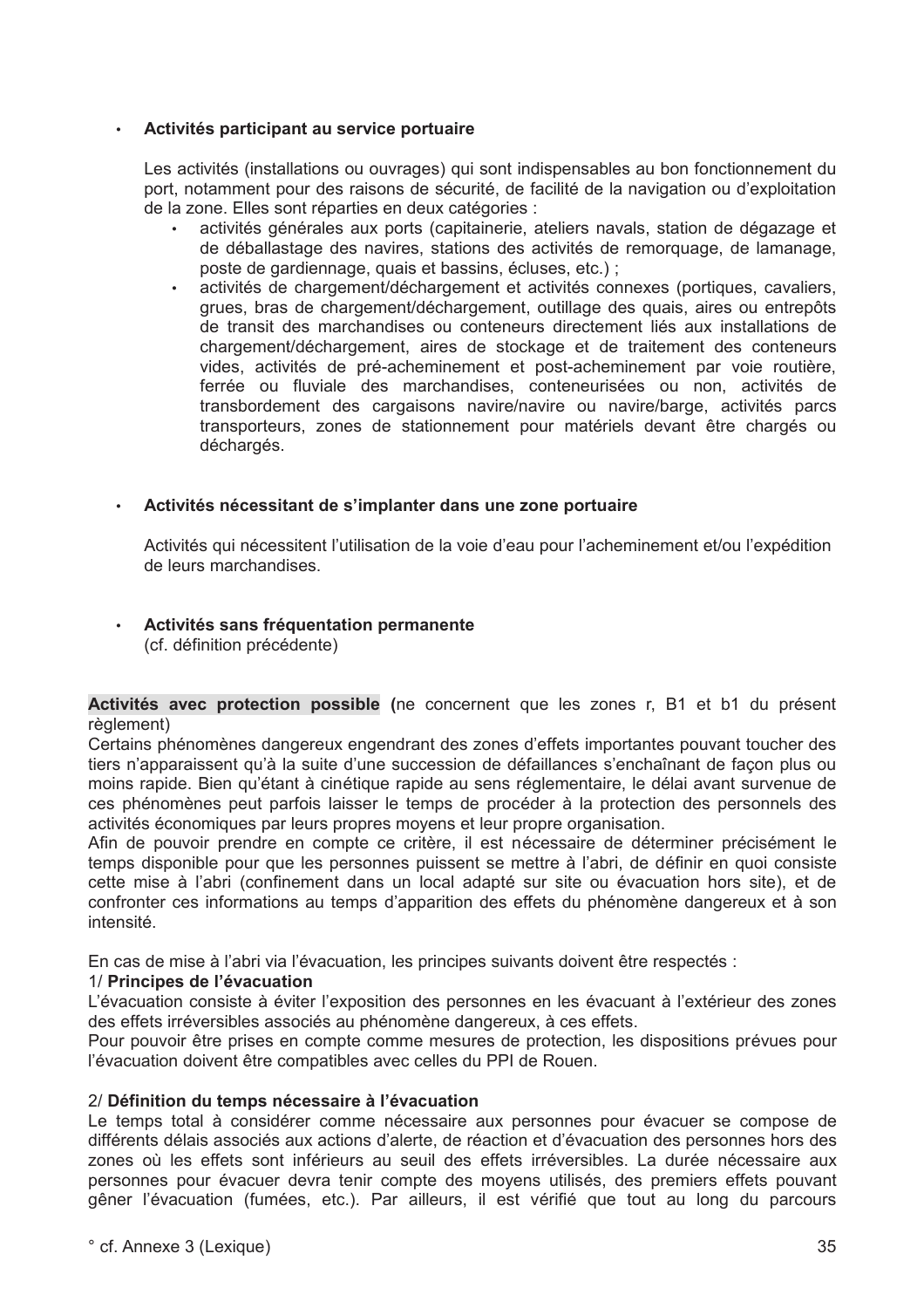d'évacuation, les personnes ne sont jamais exposées à des niveaux d'intensité supérieurs au seuil des effets irréversibles.

Le délai d'alerte commence à la détection du phénomène dangereux (début d'un incendie par exemple) et comprend le temps de déclenchement de l'alarme (y compris le temps nécessaire à la levée de doute) et le temps de transmission et de réception de l'alerte dans les entreprises voisines. Ce délai est établi sur la base des données fournies par l'exploitant RUBIS TERMINAL.

Le délai de réaction s'entend comme le délai compris entre la réception de l'alerte par les entreprises voisines, le temps de réaction des personnes (dont le temps nécessaire à la suspension des activités en cours et à la mise en sécurité des installations) et le déclenchement du plan d'évacuation. Toutes les configurations possibles doivent être examinées (personnel absent de son poste de travail, réunion, etc.).

Le délai d'évacuation s'entend comme le temps compris entre le moment de déclenchement du plan d'évacuation et le moment où la dernière personne concernée par le plan est protégée. Les temps nécessaires aux éventuels rassemblements préalables doivent être pris en compte, de même que les délais nécessaires aux personnes responsables pour vérifier la bonne mise en œuvre du plan.

L'addition de ces trois délais permet de déterminer le temps nécessaire aux personnes pour pouvoir évacuer. Ce temps doit ensuite être comparé au temps d'apparition des effets du phénomène dangereux.

Les phénomènes dangereux doivent être identifiés avec précision et les hypothèses les plus défavorables doivent être retenues pour évaluer le temps disponible pour évacuer (temps de détection le plus long entre tous les phénomènes dangereux...). (Annexe 15 : Carte de l'enveloppe des effets des phénomènes retardés)

#### Augmentation notable du nombre de personnes présentes dans l'entreprise :

L'augmentation notable s'entend comme une augmentation dépassant une limite de 10% du nombre de personnes présentes dans l'entreprise à la date d'approbation du PPRT. Cette notion s'applique à la totalité des extensions et non pas à chaque extension demandée. Par ailleurs, dans le cas d'une séparation d'une entreprise en plusieurs entités, celles-ci peuvent prétendre à une augmentation de leur personnel dans les mêmes limites, déduction faite des augmentations déjà effectuées depuis la date d'approbation du PPRT sur l'entreprise avant sa séparation.

#### Bâtiments publics participants à la gestion de crise et la sécurité publique :

Ce sont les bâtiments qui abritent les services en charge de l'exécution du plan particulier d'intervention (PPI) :

- $\cdot$  la préfecture sécurité civile (SIRACED-PC)
- · les services techniques des collectivités (Métropole Rouen Normandie, mairies, conseil départemental...)
- · les services opérationnels (pompiers, samu, police, gendarmerie...)
- les services de l'état (DREAL, DDTM, SDIS, METEO FRANCE...)
- éventuellement les associations (protection civile, secourisme, radios amateurs, spéléo  $secours...$ )

#### **Changement de destination:**

Les changements de destination sont encadrés par les articles R. 151-27, R 151.28, et R. 421-17 du code de l'urbanisme. Il y a changement de destination si un local ou une construction passe de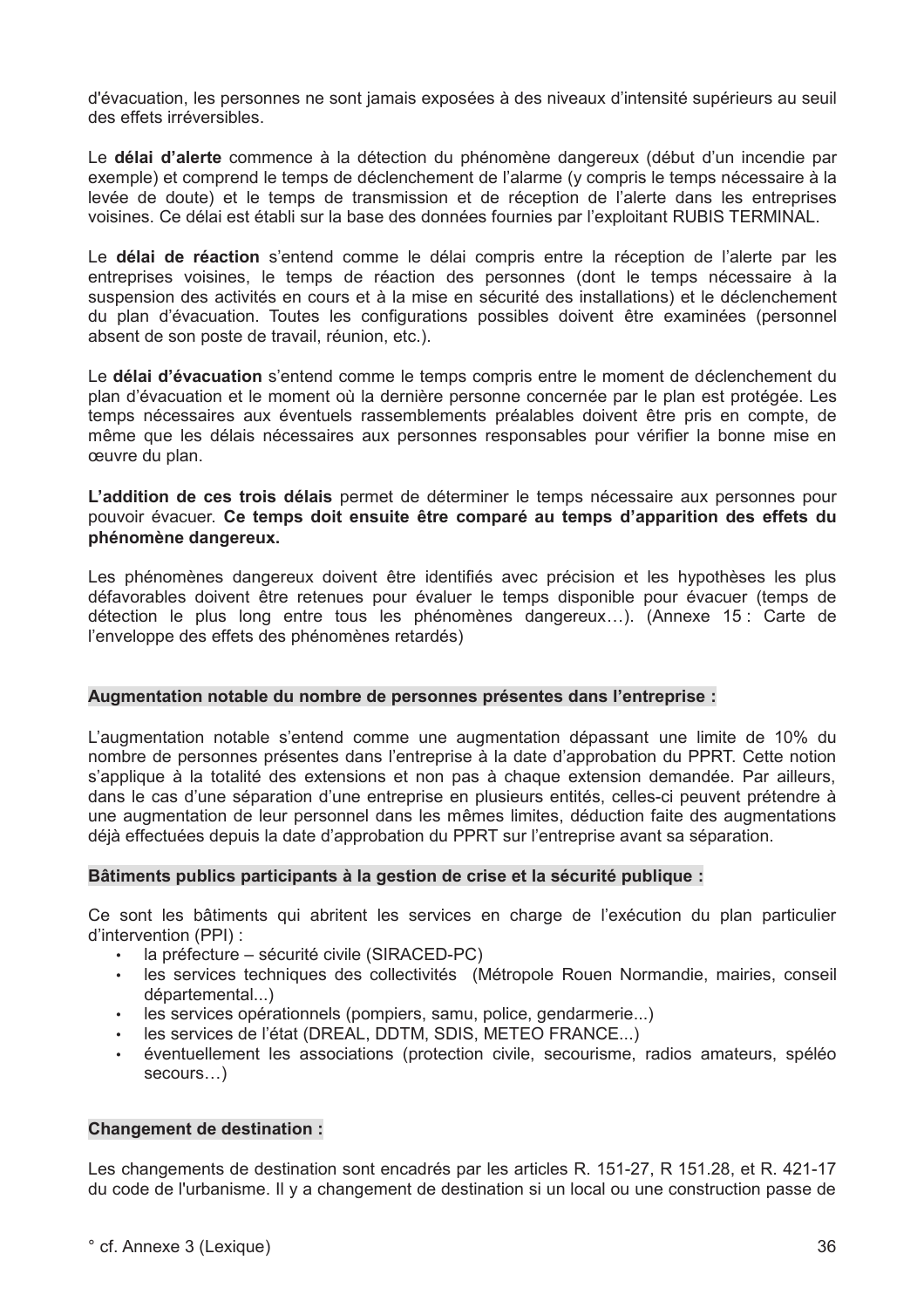l'une à l'autre des catégories suivantes : exploitation agricole ou forestière, habitation, commerce et activités de service, équipements d'intérêt collectif et services publics, autres activités des secteurs secondaire ou tertiaire.

#### Cinétique lente :

La cinétique d'un phénomène dangereux est qualifiée de lente si elle permet la mise en œuvre du PPI assurant la mise à l'abri des personnes présentes au sein des zones d'effets de ce phénomène dangereux. Ces personnes ne sont alors pas considérées comme étant exposées. Les phénomènes dangereux concernés sont ceux dont les effets se produisent au-delà d'un délai de 5 heures après le déclenchement du phénomène.

La cinétique est qualifiée de rapide dans le cas contraire.

#### Cinétique rapide à effets combinés :

On parle d'effets combinés lorsqu'un unique phénomène dangereux génère simultanément deux types d'effets affectant les personnes (par exemple, des effets thermiques et des effets de surpression).

Dans le cas d'effets combinés, les prescriptions visant à protéger les personnes portent sur les deux types d'effets, et quels que soient les niveaux d'aléas (Fai à TF+).

#### Cinétique retardée :

Certains phénomènes dangereux engendrant des zones d'effets importantes pouvant toucher des tiers n'apparaissent qu'à la suite d'une succession de défaillances s'enchaînant de facon plus ou moins rapide. Bien qu'étant à cinétique rapide au sens réglementaire, le délai avant survenue de ces phénomènes peut parfois laisser le temps de procéder à la protection des personnels des activités économiques par leurs propres moyens et leur propre organisation. On parle donc de cinétique retardée.

#### **Construction:**

Bâtiment à usage d'habitation, d'établissement recevant du public (ERP) ou d'activité, équipement autre qu'à usage industriel.

#### Dent creuse:

Au sens du présent règlement, une dent creuse est un espace non bâti, d'une superficie maximale de 1 000 m<sup>2</sup> à vocation d'habitat, qui se caractérise par une discontinuité dans la morphologie urbaine environnante. Cet espace doit être inclus dans la zone urbanisée. De plus, pour qu'il y ait dent creuse, au moins trois des parcelles incluses dans la zone urbanisée et attenantes ou situées au-delà des voiries adjacentes à l'espace contigu concerné doivent être bâties.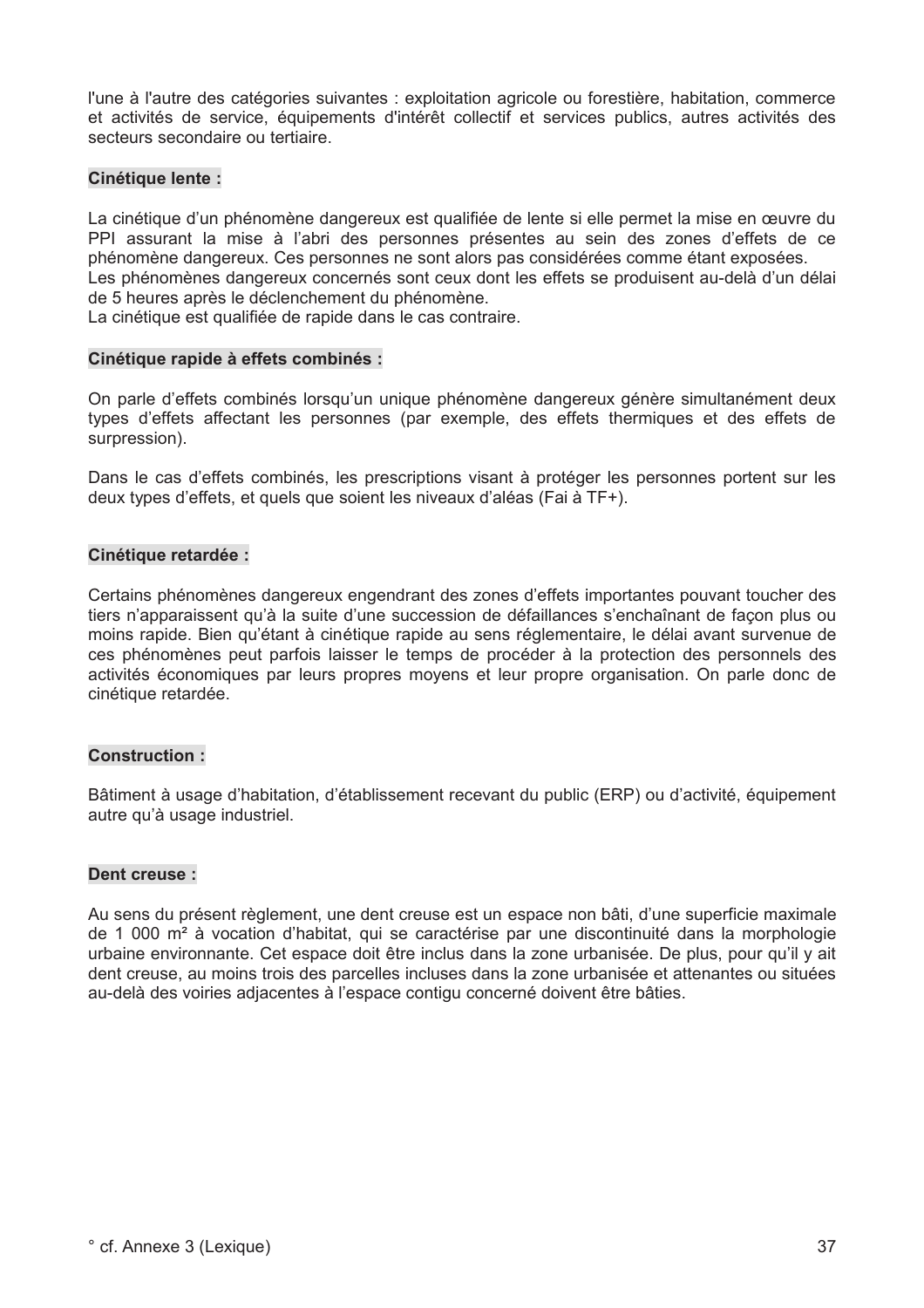Afin d'éviter une densification de l'habitat sur des dents creuses créées par divisions parcellaires après approbation du PPRT. la notion de dent creuse est analysée selon les références parcellaires à la date d'approbation du PPRT.



#### Droit de délaissement :

Faculté donnée au propriétaire d'un bien se situant, pour tout ou partie, dans un secteur délimité par le PPRT conformément à l'article L.515-16 II du code de l'environnement, de requérir l'acquisition anticipée du bien, en mettant en demeure la collectivité territoriale ou l'établissement public de coopération intercommunale compétent en matière d'urbanisme d'acquérir le bien en cause.

Ce droit court pendant une durée de six années après la date de signature de la convention de financement prévue à l'article L.515-19-1 du code de l'environnement ou de la mise en place de la répartition par défaut des contributions mentionnées à ce même article.

#### Droit de préemption :

Faculté conférée à la collectivité compétente en la matière, d'acquérir, de préférence à toute autre personne, un bien cédé.

#### **Expropriation:**

Procédure par laquelle le propriétaire d'un bien immobilier, exceptés les biens du domaine public,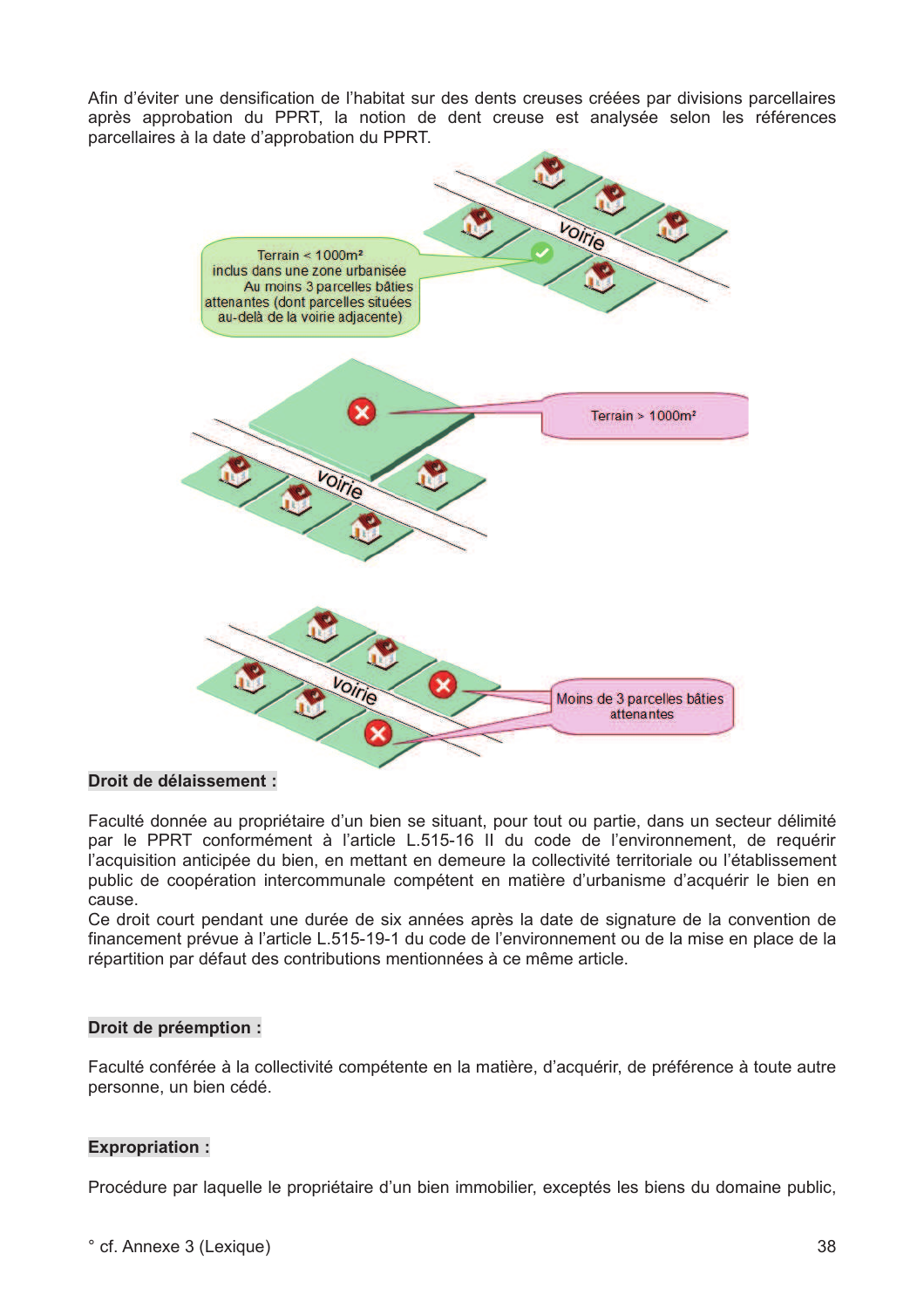se trouvant dans un secteur délimité par le PPRT conformément a l'article L.515-16 III du code de l'environnement, est forcé de le céder à la collectivité compétente, movennant indemnité,

#### Établissement Recevant du Public :

Défini à l'article R.123-2 du code de la construction et de l'habitation :

- tous bâtiments, locaux et enceintes dans lesquels des personnes sont admises soit librement, soit moyennant une rétribution ou une participation quelconque, ou dans lesquels sont tenues des réunions ouvertes à tout venant ou sur invitations payantes ou  $non:$
- · Sont considérées comme faisant partie du public toutes les personnes admises dans l'établissement à quelque titre que ce soit en plus du personnel ;
- · Ils sont classés par type en fonction de l'activité principale exercée et par catégorie en fonction des effectifs admis.

Types d'E.R.P en fonction de leur activité ou la nature de leur exploitation

| Nature de l'exploitation                                                                                                                                                                                                              | <b>Type</b><br>Seuils d'assujettissement de la 5 <sup>e</sup> catégorie |                                         |          |                                             |
|---------------------------------------------------------------------------------------------------------------------------------------------------------------------------------------------------------------------------------------|-------------------------------------------------------------------------|-----------------------------------------|----------|---------------------------------------------|
|                                                                                                                                                                                                                                       |                                                                         | Ensemble des niveaux                    | sol      | En sous- En étages                          |
| Structure d'accueil pour personnes<br>âgées                                                                                                                                                                                           | J                                                                       | 25 résidents (100 en<br>effectif total) | X        | X                                           |
| Structure d'accueil personnes<br>handicapées                                                                                                                                                                                          | J                                                                       | 20 résidents (100 en<br>effectif total) | X        | $\sf X$                                     |
| Salle d'audition, de conférence,<br>multimédia<br>Salle de réunion, de quartier, réservée<br>aux associations                                                                                                                         | L                                                                       | 200                                     | 100      | X                                           |
| Salle de spectacle (y compris cirque<br>non forain) ou de cabaret<br>Salle de projection, multimédia<br>Salle polyvalente à dominante sportive<br>de plus de 1 200 m <sup>2</sup> ou d'une hauteur<br>sous plafond de moins de 6,50 m |                                                                         | 50                                      | 20       | X                                           |
| Magasin de vente et centre<br>commercial                                                                                                                                                                                              | M                                                                       | 200                                     | 100      | 100                                         |
| Restaurant et débit de boissons                                                                                                                                                                                                       | N                                                                       | 200                                     | 100      | 200                                         |
| Hôtel, pension de famille, résidence de<br>tourisme                                                                                                                                                                                   | $\overline{O}$                                                          | 100                                     | X        | X                                           |
| Salles de danse et salle de jeux<br>Établissement d'enseignement et de<br>formation                                                                                                                                                   | Ρ                                                                       | 120                                     | 20       | 100                                         |
| Internat des établissements de<br>l'enseignement primaire et secondaire<br>Centre de vacance et centre de loisirs<br>(sans hébergement)                                                                                               | R                                                                       | 200                                     | 100      | 100                                         |
| Crèche, école maternelle, halte-<br>garderie, jardin d'enfants                                                                                                                                                                        | R.                                                                      | 100                                     | interdit | 20 (si un seul<br>niveau situé<br>en étage) |
| Bibliothèque et centre de<br>documentation                                                                                                                                                                                            | S                                                                       | 200                                     | 100      | 100                                         |
| Salle d'exposition                                                                                                                                                                                                                    | Τ                                                                       | 200                                     | 100      | 100                                         |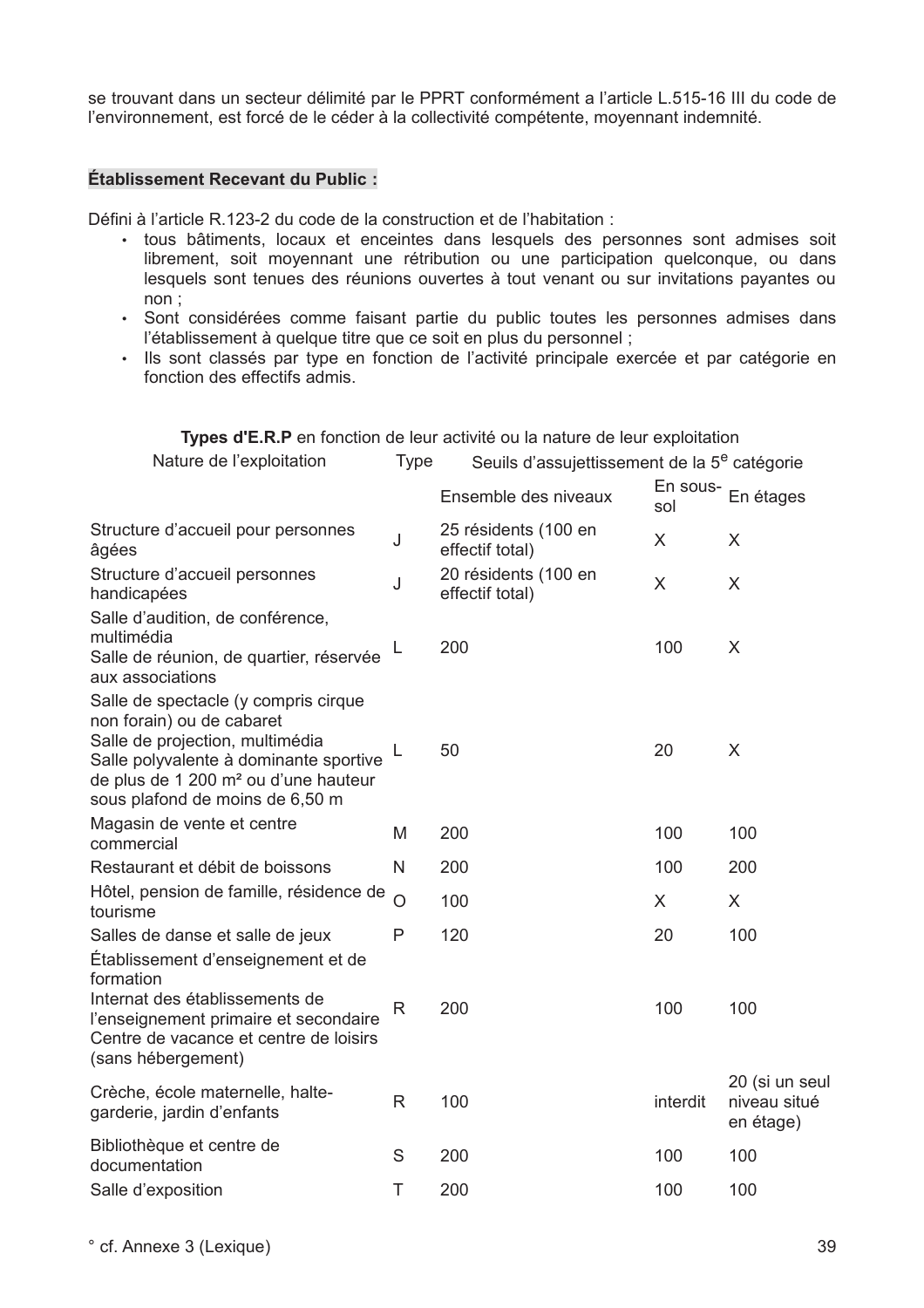| Nature de l'exploitation                                                                                                   | <b>Type</b> |                           |           | Seuils d'assujettissement de la 5 <sup>e</sup> catégorie  |     |     |
|----------------------------------------------------------------------------------------------------------------------------|-------------|---------------------------|-----------|-----------------------------------------------------------|-----|-----|
| Établissement de santé public ou privé,<br>clinique, hôpital, pouponnière,<br>établissement de cure thermale               | U           |                           | $\bullet$ | sans hébergement :<br>100<br>avec hébergement : $X$<br>20 |     | X   |
| Lieu de culte                                                                                                              | V           | 300                       |           |                                                           | 100 | 200 |
| Administration, banque, bureau (sauf<br>si le professionnel ne reçoit pas de<br>clientèle dans son bureau)                 | W           | 200                       |           |                                                           | 100 | 100 |
| Établissement sportif clos et couvert,<br>salle omnisports, patinoire, manège,<br>piscine couverte, transformable ou       |             |                           |           |                                                           |     |     |
| mixte<br>Salle polyvalente sportive de moins de<br>1 200 m <sup>2</sup> ou d'une hauteur sous<br>plafond de plus de 6,50 m | X           | 200                       |           |                                                           | 100 | 100 |
| Musée                                                                                                                      | Y           | 200                       |           |                                                           |     |     |
| Établissement de plein air                                                                                                 | PA          | 300                       |           |                                                           |     |     |
| Chapiteau, tente et structure                                                                                              | <b>CTS</b>  | $\mathsf{x}$              |           |                                                           |     |     |
| Structure gonflable                                                                                                        | SG          | X                         |           |                                                           |     |     |
| Parcs de stationnement couvert                                                                                             | <b>PS</b>   | X                         |           |                                                           |     |     |
| Gare (pour sa partie accessible au<br>public)                                                                              | GA          | X                         |           |                                                           |     |     |
| Hôtel-restaurant d'altitude                                                                                                | <b>OA</b>   | 20                        |           |                                                           |     |     |
| Établissement flottant                                                                                                     | EF          | X                         |           |                                                           |     |     |
| Refuge de montagne                                                                                                         | <b>REF</b>  | $\boldsymbol{\mathsf{X}}$ |           |                                                           |     |     |
| Établissement pénitentiaire                                                                                                |             |                           |           |                                                           |     |     |

Catégories d'ERP en fonction de la capacité d'accueil du bâtiment, y compris les salariés  $(sail function)$  (sauf nour la  $5<sup>e</sup>$  catégorie)

|                                             | $\frac{1}{2}$ |                  |
|---------------------------------------------|---------------|------------------|
| <b>Effectif admissible</b>                  | Catégorie     | Groupe           |
| à partir de 1 501 personnes                 |               | 1er              |
| de 701 à 1 500 personnes                    | 2             | 1er              |
| de 301 à 700 personnes                      | 3             | 1er              |
| jusqu'à 300 personnes                       |               | 1er              |
| en fonction de seuils<br>d'assujettissement | 5             | 2 <sup>éme</sup> |

Nota:

les espaces non clos par une enceinte ou non couverts (parking non couvert, station-service hors magasin de vente, etc.), les logements (bâtiments à usage exclusif d'habitation) et les aires d'accueil pour les Gens du voyage ne sont pas considérés comme des ERP.

#### Établissement Recevant du Public difficilement évacuables :

C'est un établissement recevant du public dont la population a des caractéristiques telles que son évacuation s'en trouve compromise.

Tous les ERP sont difficilement évacuables sauf les établissements de 5<sup>e</sup> catégorie suivants :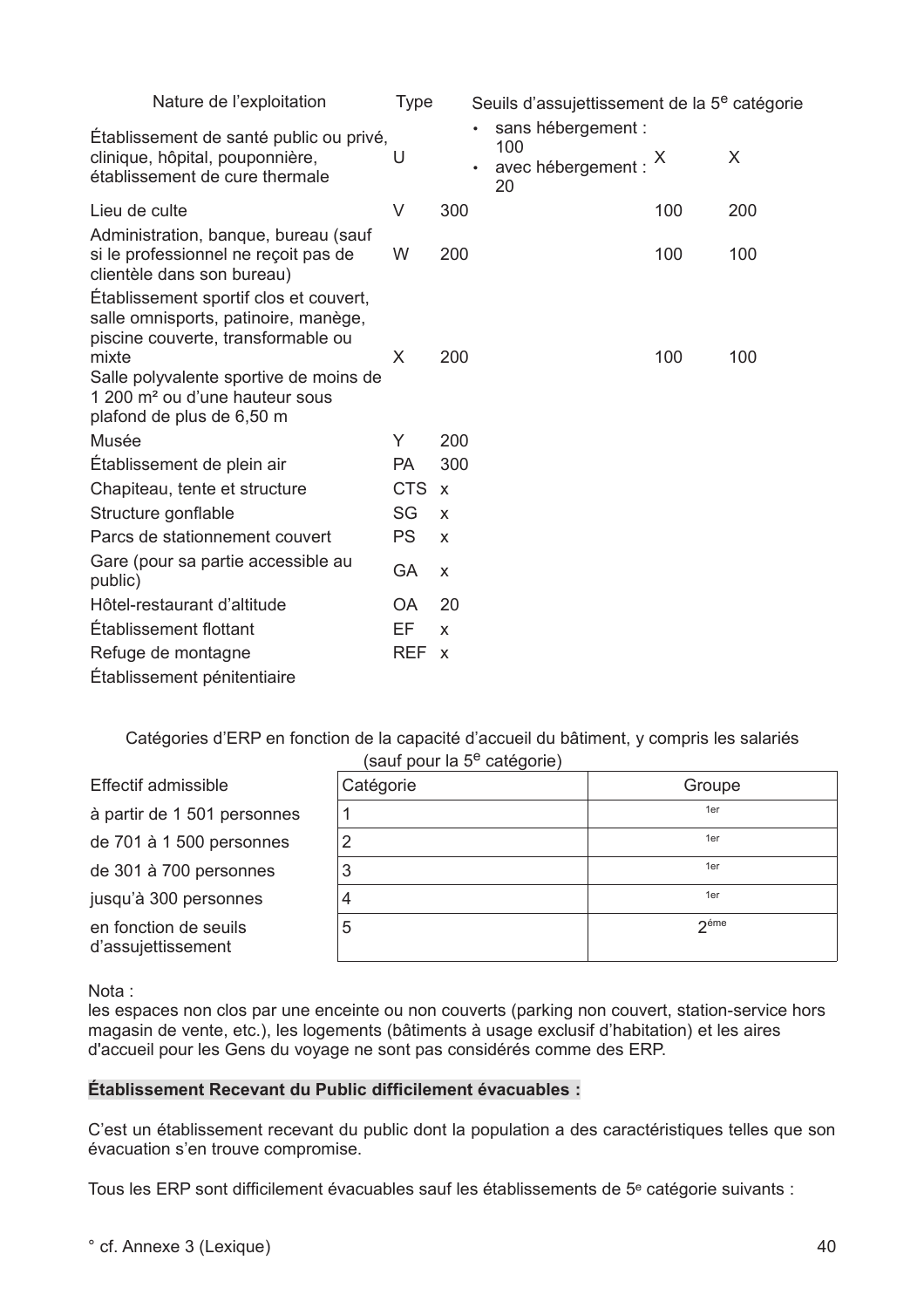- M magasins de vente / centre commerciaux de 5éme catégorie
- N restaurants / café / brasseries de 5éme catégorie
- T salle d'exposition à vocation commerciale de 5éme catégorie
- W administrations / banques / bureaux de 5éme catégorie
- X établissements sportifs couverts de 5éme catégorie

#### Entrepôts de transit de marchandises :

Construction permettant le stockage temporaire, sans intervention sur le conditionnement, de marchandises après le déchargement d'un bateau, d'un véhicule de transport terrestre dans l'attente d'un rechargement sur l'un de ces moyens de transport.

#### Équipement d'Intérêt Général (E.I.G) :

Tous les ouvrages techniques sans présence humaine dont la construction est nécessaire au fonctionnement des territoires ou d'intérêt public (exemples : poste EDF, central téléphonique, poste de détente GDF, antenne de téléphonie mobile, point de captage d'eau, château d'eau, réservoir etc...).

#### Infrastructure:

Ensemble des voies de circulation terrestres, fluviales, ..., de leurs dépendances (stationnements, accotements...) et de leurs équipements (éclairage public, arrêts de bus...).

#### Installation:

Équipement et/ou construction à usage industriel.

#### Installation classée pour la protection de l'environnement :

Usine, atelier, dépôt, chantiers et, d'une manière générale, les installations exploitées ou détenues par toute personne physique ou morale, publique ou privée, qui peuvent présenter des dangers ou inconvénients soit pour la commodité du voisinage, soit pour la santé, la sécurité, la salubrité publique, soit pour l'agriculture, soit pour la protection de la nature et de l'environnement, soit pour la conservation des sites et monuments ainsi que des éléments du patrimoine archéologique (art. L.511-1 du code de l'environnement).

#### Installations Ouvertes au Public (I.O.P) :

Sont considérées comme IOP, à titre d'exemple :

- les espaces publics ou privés qui desservent des ERP, les équipements qui y sont installés  $\bullet$  . dès lors qu'ils ne requièrent pas, par conception, des aptitudes physiques particulières ;
- $\bullet$  . les aménagements permanents et non rattachés à un ERP, tels que les circulations principales des jardins publics ;
- les aménagements divers en plein air incluant des tribunes et gradins, etc ;
- les parties non bâties des terrains de camping et autres terrains aménagés pour l'hébergement touristique, étant précisé que les éléments de mobilier urbain doivent être accessibles lorsqu'ils sont intégrés à une IOP.

En revanche, ne sont pas considérés comme IOP :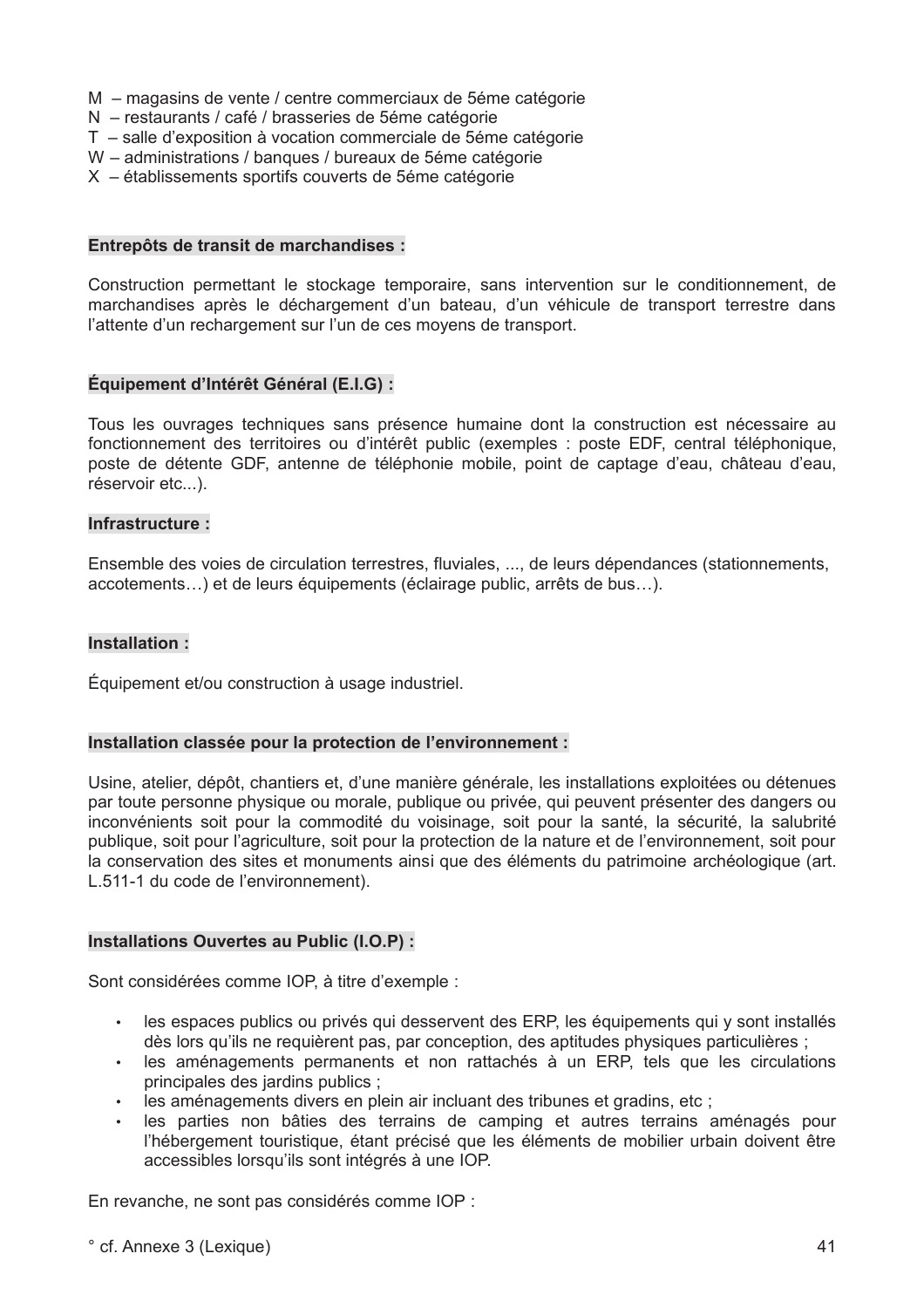· les aménagements liés à la voirie et aux espaces publics et en particulier les escaliers mécaniques et les passerelles pour piétons situés dans ces espaces, ainsi que les éléments de mobilier urbain installés sur la voirie.

#### **Mesures foncières:**

Résultats de l'exercice du droit de délaissement ou de la procédure d'expropriation prévus dans le Plan de Prévention des Risques Technologiques (PPRT) et définis a l'article L.515-16 du code de l'environnement.

#### Périmètre d'exposition aux risques :

Le périmètre d'exposition aux risques est défini selon la nature et l'intensité des risques technologiques décrits dans les études de dangers et des mesures de prévention de mises en ceuvre. Il est localisé sur la carte du zonage réglementaire.

#### Perméabilité à l'air (n<sup>50):</sup>

La perméabilité à l'air d'un bâtiment traduit sa capacité à laisser s'infiltrer l'air hors système de ventilation. Le niveau de perméabilité à l'air est exprime par le taux de renouvellement d'air d'un volume sous une différence de pression de 50 pascals (n<sup>50</sup>) exprimé en volume/heure. Plus la valeur du n<sup>50</sup> est faible, plus le bâtiment est étanche et plus le local est performant pour le confinement.

#### **Personnes:**

Sont considérées comme personnes : les habitants, les riverains, les employés, les prestataires, les fournisseurs, les clients ...

#### Plan Particulier d'Intervention (PPI) :

Le plan particulier d'intervention (PPI) est un document élaboré par les services de la protection civile de la préfecture.

Il définit les mesures à prendre en matière d'organisation des secours en cas de survenance d'un incident ou d'un accident technologique susceptible d'avoir ou ayant des répercutions à l'extérieur de l'établissement source. Il est intégré dans le dispositif d'organisation de la réponse de sécurité civile (ORSEC) et doit permettre au centre opérationnel départemental (C.O.D.) et au poste de commandement opérationnel (P.C.O.) de disposer d'outils globaux pour coordonner les opérations. Il vise également l'alerte et l'information préventive des populations.

#### Servitudes d'utilité publique :

Les servitudes d'utilité publique sont des limitations administratives du droit de propriété et d'usage du sol. Elles sont annexées aux documents d'urbanisme.

#### **Signalisation routière**

La signalisation routière désigne l'ensemble des signaux conventionnels implantés sur le domaine